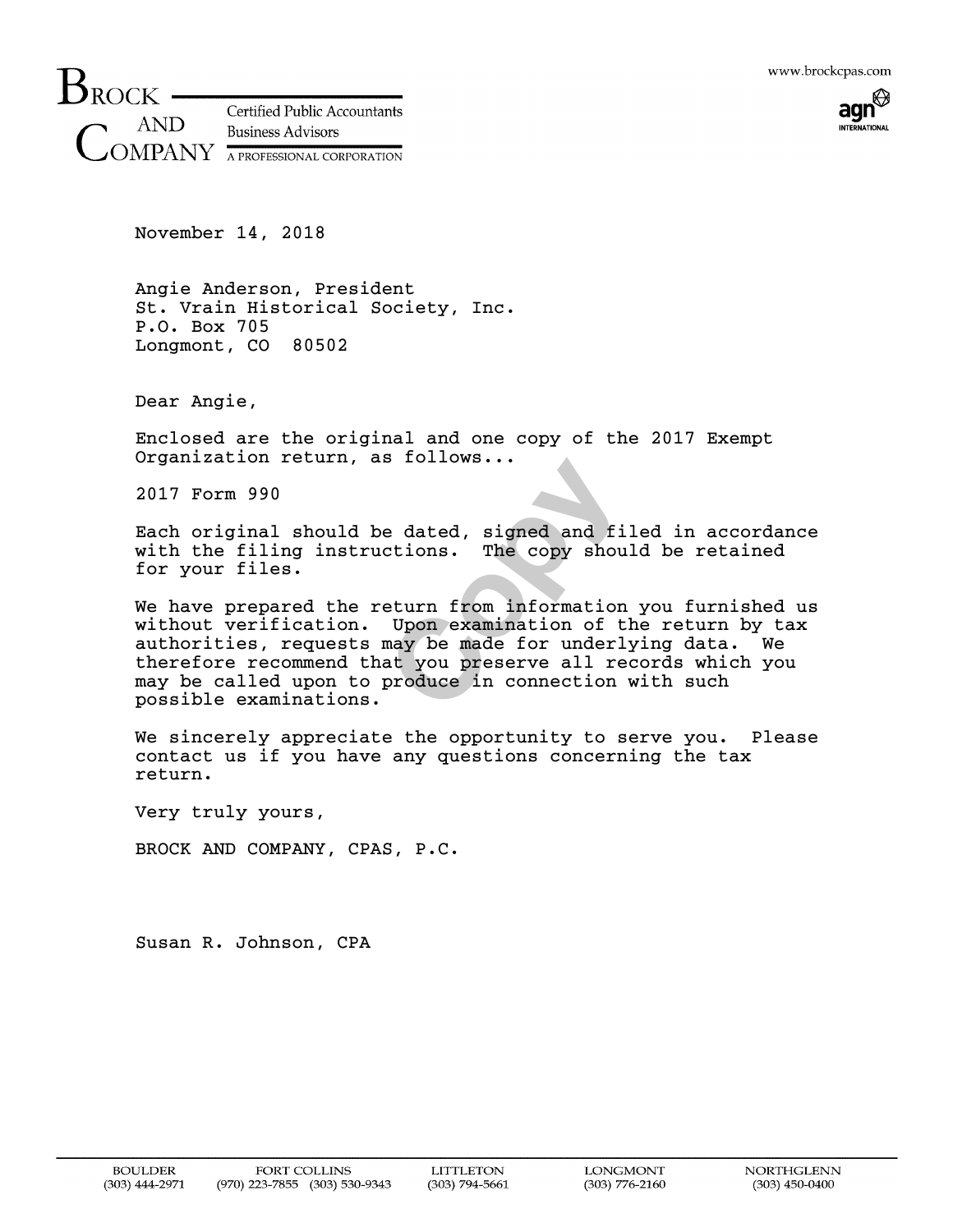## **TAX RETURN FILING INSTRUCTIONS**

## FORM 990

## **FOR THE YEAR ENDING**

~~~~~~~~~~~~~~~~~ December 31, 2017

| <b>Prepared for</b>                                | Angie Anderson, President<br>St. Vrain Historical Society, Inc.<br>P.O. Box 705<br>Longmont, CO 80502                                                                                                                                                                                                |
|----------------------------------------------------|------------------------------------------------------------------------------------------------------------------------------------------------------------------------------------------------------------------------------------------------------------------------------------------------------|
| <b>Prepared by</b>                                 | Brock and Company, CPAs, P.C.<br>3711 JFK Parkway, Suite 315<br>Fort Collins, CO<br>80525                                                                                                                                                                                                            |
| Amount due<br>or refund                            | Not applicable                                                                                                                                                                                                                                                                                       |
| Make check<br>payable to                           | Not applicable                                                                                                                                                                                                                                                                                       |
| Mail tax return<br>and check (if<br>applicable) to | Not applicable                                                                                                                                                                                                                                                                                       |
| Return must be<br>mailed on<br>or before           | Not applicable                                                                                                                                                                                                                                                                                       |
| <b>Special</b><br><b>Instructions</b>              | This return has been prepared for electronic filing.<br>If you<br>wish to have it transmitted electronically to the IRS, please<br>sign, date, and return Form 8879-EO to our office. We will<br>then submit the electronic return to the IRS. Do not mail a<br>paper copy of the return to the IRS. |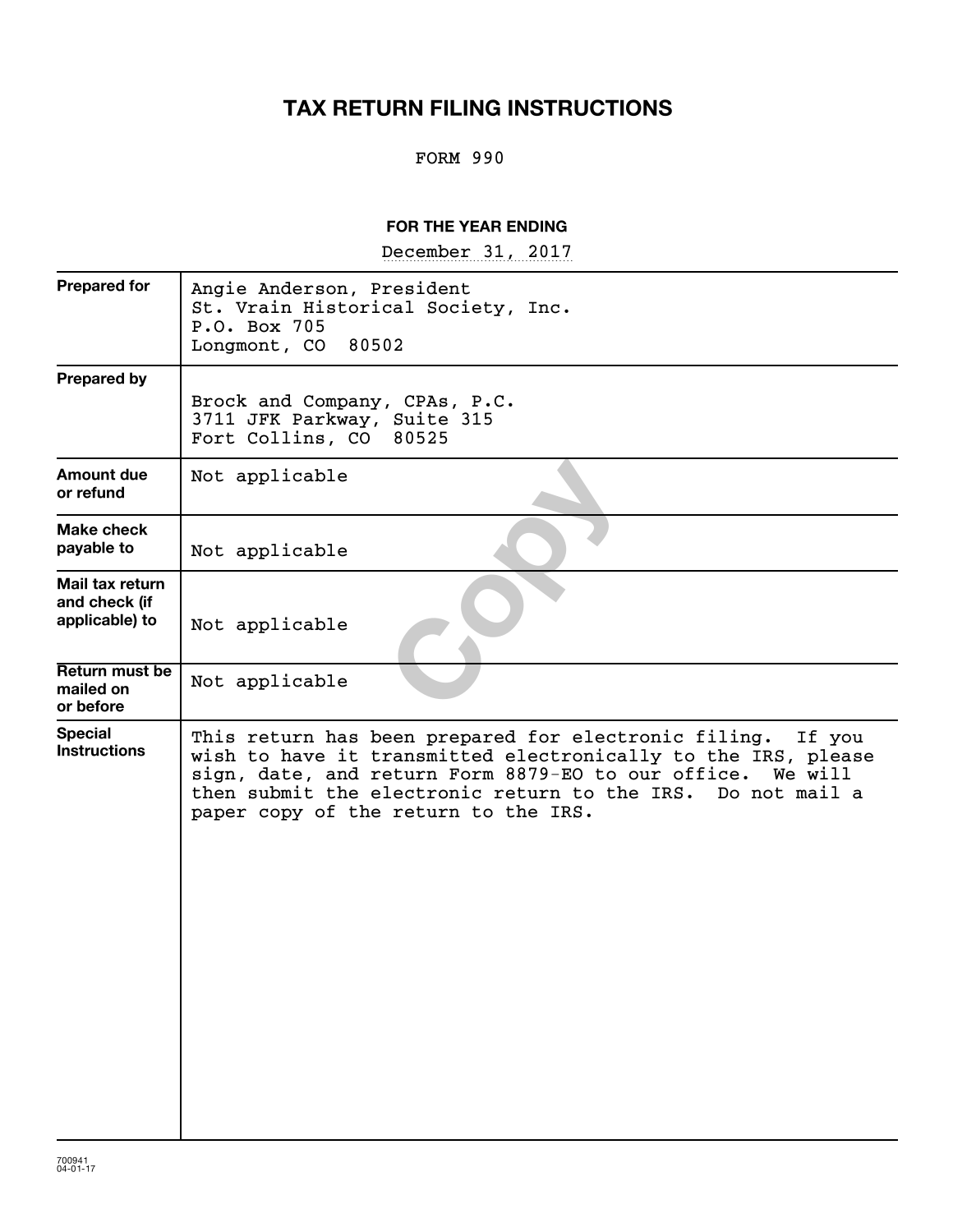|  | Form 8879-EO |  |  |  |
|--|--------------|--|--|--|
|--|--------------|--|--|--|

# **IRS e-file Signature Authorization**<br>**687 for an Exempt Organization**

OMB No. 1545-1878

Department of the Treasury Internal Revenue Service

For calendar year 2017, or fiscal year beginning and part of the set of 2017, and ending contact the set of 20

**| Do not send to the IRS. Keep for your records. | Go to www.irs.gov/Form8879EO for the latest information.** **2017**

Name of exempt organization

**Employer identification number**

ST. VRAIN HISTORICAL SOCIETY, INC.  $\vert$  23-7122160

Name and title of officer

ANGIE ANDERSON VICE PRESIDENT

**Part I** | Type of Return and Return Information (Whole Dollars Only)

on line 1a, 2a, 3a, 4a, or 5a, below, and the amount on that line for the return being filed with this form was blank, then leave line 1b, 2b, 3b, 4b, or 5b, whichever is applicable, blank (do not enter -0-). But, if you entered -0- on the return, then enter -0- on the applicable line below. **Do not** complete more Check the box for the return for which you are using this Form 8879-EO and enter the applicable amount, if any, from the return. If you check the box than 1 line in Part I.

| <b>1a</b> Form 990 check here $\triangleright$ $\boxed{X}$                                                                    |     | 120,627. |
|-------------------------------------------------------------------------------------------------------------------------------|-----|----------|
| 2a Form 990-EZ check here $\blacktriangleright$                                                                               | 2b  |          |
| 3a Form 1120-POL check here $\blacktriangleright$                                                                             | -3b |          |
| 4a Form 990-PF check here $\blacktriangleright$<br><b>b</b> Tax based on investment income (Form 990-PF, Part VI, line 5)  4b |     |          |
| 5a Form 8868 check here $\blacktriangleright$ $\Box$                                                                          | .5b |          |
|                                                                                                                               |     |          |

#### **Part II Declaration and Signature Authorization of Officer**

**rization of Officer**<br>
the above organization and that I have examined<br>
ents and to the best of my knowledge and belief<br>
int shown on the copy of the organization's electr<br>
um originator (ERO) to send the organization's re (a) an acknowledgement of receipt or reason for rejection of the transmission, (b) the reason for any delay in processing the return or refund, and (c) Under penalties of perjury, I declare that I am an officer of the above organization and that I have examined a copy of the organization's 2017 electronic return and accompanying schedules and statements and to the best of my knowledge and belief, they are true, correct, and complete. I further declare that the amount in Part I above is the amount shown on the copy of the organization's electronic return. I consent to allow my intermediate service provider, transmitter, or electronic return originator (ERO) to send the organization's return to the IRS and to receive from the IRS the date of any refund. If applicable, I authorize the U.S. Treasury and its designated Financial Agent to initiate an electronic funds withdrawal (direct debit) entry to the financial institution account indicated in the tax preparation software for payment of the organization's federal taxes owed on this return, and the financial institution to debit the entry to this account. To revoke a payment, I must contact the U.S. Treasury Financial Agent at 1-888-353-4537 no later than 2 business days prior to the payment (settlement) date. I also authorize the financial institutions involved in the processing of the electronic payment of taxes to receive confidential information necessary to answer inquiries and resolve issues related to the payment. I have selected a personal identification number (PIN) as my signature for the organization's electronic return and, if applicable, the organization's consent to electronic funds withdrawal.

#### **Officer's PIN: check one box only**

| lauthorize BROCK AND COMPANY, CPAS, P.C.                                                                                                                                                                                                                                                                                                                                         | 22160<br>to enter my PIN                          |
|----------------------------------------------------------------------------------------------------------------------------------------------------------------------------------------------------------------------------------------------------------------------------------------------------------------------------------------------------------------------------------|---------------------------------------------------|
| <b>ERO</b> firm name                                                                                                                                                                                                                                                                                                                                                             | Enter five numbers, but<br>do not enter all zeros |
| as my signature on the organization's tax year 2017 electronically filed return. If I have indicated within this return that a copy of the return<br>is being filed with a state agency(ies) regulating charities as part of the IRS Fed/State program, I also authorize the aforementioned ERO to<br>enter my PIN on the return's disclosure consent screen.                    |                                                   |
| As an officer of the organization, I will enter my PIN as my signature on the organization's tax year 2017 electronically filed return. If I have<br>indicated within this return that a copy of the return is being filed with a state agency(ies) regulating charities as part of the IRS Fed/State<br>program, I will enter my PIN on the return's disclosure consent screen. |                                                   |
| Officer's signature $\blacktriangleright$<br>Date <b>D</b>                                                                                                                                                                                                                                                                                                                       |                                                   |
| <b>Certification and Authentication</b><br>Part III                                                                                                                                                                                                                                                                                                                              |                                                   |
| <b>ERO's EFIN/PIN.</b> Enter your six-digit electronic filing identification<br>84432680525<br>number (EFIN) followed by your five-digit self-selected PIN.                                                                                                                                                                                                                      |                                                   |
| Do not enter all zeros                                                                                                                                                                                                                                                                                                                                                           |                                                   |
| I certify that the above numeric entry is my PIN, which is my signature on the 2017 electronically filed return for the organization indicated above. I<br>confirm that I am submitting this return in accordance with the requirements of Pub. 4163, Modernized e-File (MeF) Information for Authorized IRS<br>e-file Providers for Business Returns.                           |                                                   |
| ERO's signature<br>Date I                                                                                                                                                                                                                                                                                                                                                        |                                                   |

#### **ERO Must Retain This Form - See Instructions Do Not Submit This Form to the IRS Unless Requested To Do So**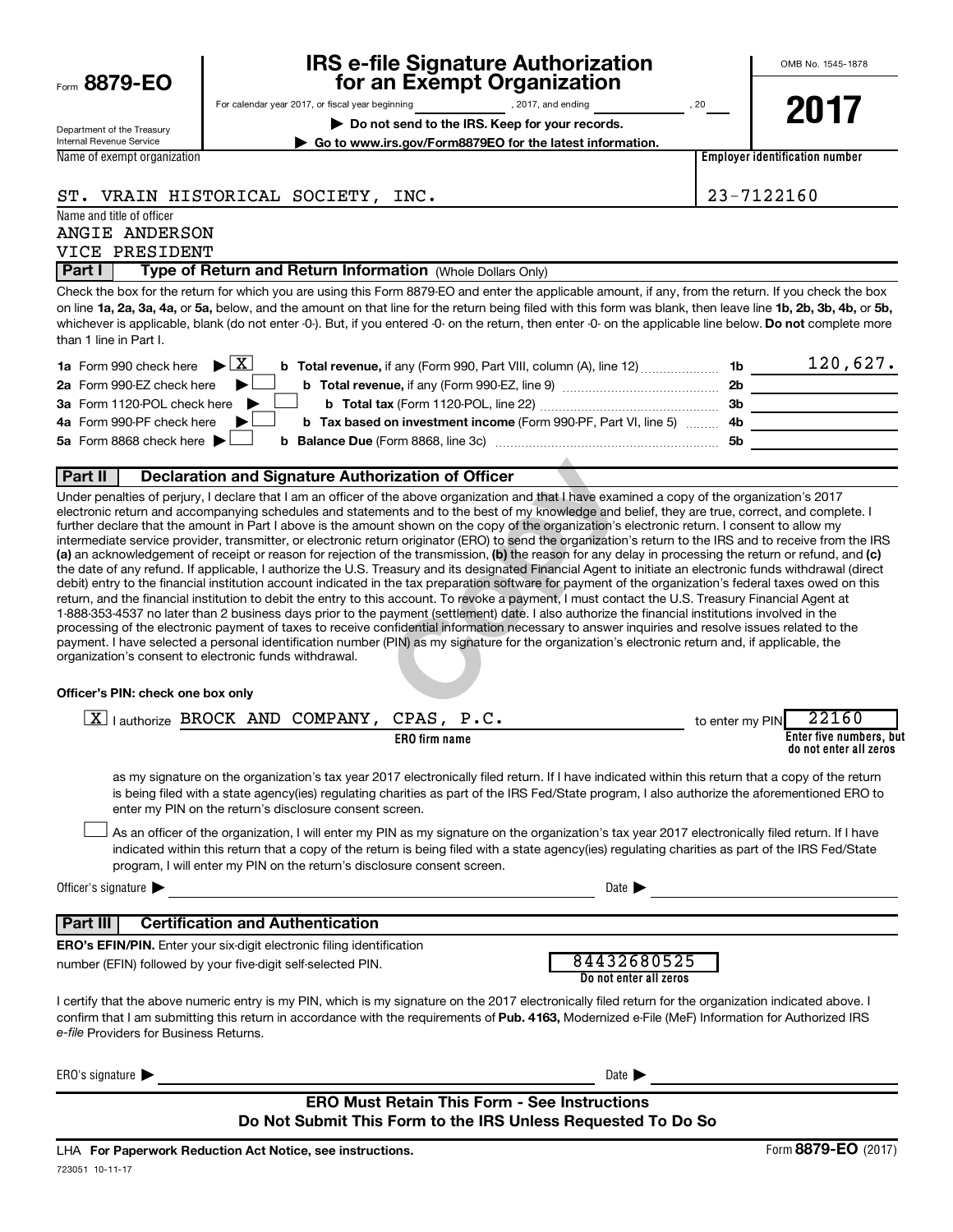| Form |  |
|------|--|

Department of the Treasury Internal Revenue Service

## EXTENDED TO NOVEMBER 15, 2018

**Return of Organization Exempt From Income Tax** 

**Under section 501(c), 527, or 4947(a)(1) of the Internal Revenue Code (except private foundations)**

**but the Social security numbers on this form as it may be made public. Collection Constant Constructions and the latest information. Collection Constructions Collection Constructions Collection Constructio | Go to www.irs.gov/Form990 for instructions and the latest information. Inspection**



7 7 3

**A For the 2017 calendar year, or tax year beginning and ending B** Check if **C** Name of organization **C D Employer identification number** Check if C Name of organization applicable: Haddress<br>
Change ST. VRAIN HISTORICAL SOCIETY, INC. Name<br>
change 23-7122160 Doing business as Initial<br>Treturn  $\Box$ **E** Telephone number Number and street (or P.O. box if mail is not delivered to street address) Room/suite | E Telephone number P.O. BOX 705 303-776-1870  $\Box$ Final **P.O. BOX 705**<br>return/<br>ated City or town, state or province, country, and ZIP or foreign postal code Gross receipts \$ 157,532. G Gross receipts \$ **Example 1**<br>Treturn LONGMONT, CO 80502 **H(a)** Is this a group return Applica-<br>
pending<br>
pending **F** Name and address of principal officer: SAM MULLIS for subordinates? **The SAM NO** P.O. BOX 705, LONGMONT, CO 80502  $H(b)$  Are all subordinates included?  $\Box$  Yes  $\Box$  No Tax-exempt status:  $\boxed{\text{X}}$  $\boxed{\mathbf{X}}$  501(c)(3)  $\boxed{\phantom{0}}$  501(c)(  $\phantom{\times}$  (insert no.)  $\boxed{\phantom{0}}$  4947(a)(1) or  $\boxed{\phantom{0}}$  527 If "No," attach a list. (see instructions) **I J Website: |** WWW.STVRAINHISTORICALSOCIETY.ORG **H(c)** Group exemption number **K** Form of organization: Form of organization:  $\Box$  Corporation  $\Box$  Trust  $\Box$  Association  $\Box$  Other  $\blacktriangleright$  Let  $\Box$  Year of formation:  $1967$  M State of legal domicile:  $\rm CO$  $\vert$  Corporation  $\vert$  Trust  $\vert$  Association  $\vert$  **X**  $\vert$  Other  $\blacktriangleright$ **Part I Summary** Briefly describe the organization's mission or most significant activities:  $\text{THE}\ \ \text{ST}$ . VRAIN HISTORICAL SOCIETY **1** Activities & Governance **Activities & Governance** SEEKS TO PRESERVE THE HERITAGE OF LONGMONT AND THE ST. VRAIN VALLEY Check this box  $\blacktriangleright$  if the organization discontinued its operations or disposed of more than 25% of its net assets. **2** ontinued its operations or disposed of more than<br>
y (Part VI, line 1a)<br>
givening body (Part VI, line 1b)<br>
y vear 2017 (Part V, line 2a)<br>
()<br>
Column (C), line 12<br>
<u>France and 2d</u><br>
(2)<br>
Column (A), line 12<br>
(A), lines 1-3) **3 3** Number of voting members of the governing body (Part VI, line 1a) www.community.community.community.com **4 4** Number of independent voting members of the governing body (Part VI, line 1b) www.communition.com **5 5** Total number of individuals employed in calendar year 2017 (Part V, line 2a) \_\_\_\_\_\_\_\_\_\_\_\_\_\_\_\_\_\_\_\_\_\_\_\_\_\_\_\_\_\_\_\_ 250 **6 6** Total number of volunteers (estimate if necessary) ~~~~~~~~~~~~~~~~~~~~~~~~~~~~~ **7a** 0. **7 a** Total unrelated business revenue from Part VIII, column (C), line 12 **Columbia and Contain and Contain and Co**  $\overline{0}$  . **7b b** Net unrelated business taxable income from Form 990-T, line 34 **Prior Year Current Year** 66,907. 55,939. Contributions and grants (Part VIII, line 1h) .................................. **8 Revenue** 11,491. 12,235. Program service revenue (Part VIII, line 2g) ~~~~~~~~~~~~~~~~~~~~~ **9**  $-4,423.$  8,216. **10** Investment income (Part VIII, column (A), lines 3, 4, and 7d)  $\ldots$ Other revenue (Part VIII, column (A), lines 5, 6d, 8c, 9c, 10c, and 11e)  $\ldots$ 30,066. 44,237. **11** 104,041. 120,627. Total revenue - add lines 8 through 11 (must equal Part VIII, column (A), line 12) **12**  $\begin{array}{ccc} 0 \cdot & 0 \end{array}$ **13** Grants and similar amounts paid (Part IX, column (A), lines 1-3) \_\_\_\_\_\_\_\_\_\_\_\_\_\_\_\_\_\_\_\_\_  $\overline{0.1}$   $\overline{0.0}$ **14** Benefits paid to or for members (Part IX, column (A), line 4) ~~~~~~~~~~~~~ 59,139. 58,868. **15** Salaries, other compensation, employee benefits (Part IX, column (A), lines 5-10)  $\ldots \ldots \ldots$ **Expenses**  $\begin{array}{ccc} 0 \end{array}$ . **16 a** Professional fundraising fees (Part IX, column (A), line 11e) ~~~~~~~~~~~~~~ 7,704.  $\blacktriangleright$ **b** Total fundraising expenses (Part IX, column (D), line 25) 120,988. 108,584. **17** Other expenses (Part IX, column (A), lines 11a 11d, 11f 24e) ……………………………… 180,127. 167,452. **18** Total expenses. Add lines 13-17 (must equal Part IX, column (A), line 25) .....................  $-76,086.$   $-46,825.$ **19** Revenue less expenses. Subtract line 18 from line 12 **Net Assets or Fund Balances Beginning of Current Year End of Year** 1,414,666. 1,367,140. **20** Total assets (Part X, line 16) ~~~~~~~~~~~~~~~~~~~~~~~~~~~~ 2,197. 1,496. **21** Total liabilities (Part X, line 26) ~~~~~~~~~~~~~~~~~~~~~~~~~~~ 1,412,469. 1,365,644. **22** Net assets or fund balances. Subtract line 21 from line 20 **Part II Signature Block**

Under penalties of perjury, I declare that I have examined this return, including accompanying schedules and statements, and to the best of my knowledge and belief, it is true, correct, and complete. Declaration of preparer (other than officer) is based on all information of which preparer has any knowledge.

| Sign<br>Here    | Signature of officer<br>SAM MULLIS, VICE PRESIDENT<br>Type or print name and title |                      |      | Date                                        |
|-----------------|------------------------------------------------------------------------------------|----------------------|------|---------------------------------------------|
| Paid            | Print/Type preparer's name<br>SUSAN R. JOHNSON, CPA                                | Preparer's signature | Date | PTIN<br>Check<br>P01287360                  |
| Preparer        | BROCK AND COMPANY, CPAS, P.C.<br>Firm's name                                       |                      |      | self-emploved<br>84-0930288<br>Firm's $EIN$ |
| Use Only        | Firm's address 3711 JFK PARKWAY, SUITE 315                                         |                      |      |                                             |
|                 | FORT COLLINS, CO 80525                                                             |                      |      | Phone no.970 - 223 - 7855                   |
|                 | May the IRS discuss this return with the preparer shown above? (see instructions)  |                      |      | $\mathbf{X}$ Yes<br><b>No</b>               |
| 732001 11-28-17 | LHA For Paperwork Reduction Act Notice, see the separate instructions.             |                      |      | Form 990 (2017)                             |

SEE SCHEDULE O FOR ORGANIZATION MISSION STATEMENT CONTINUATION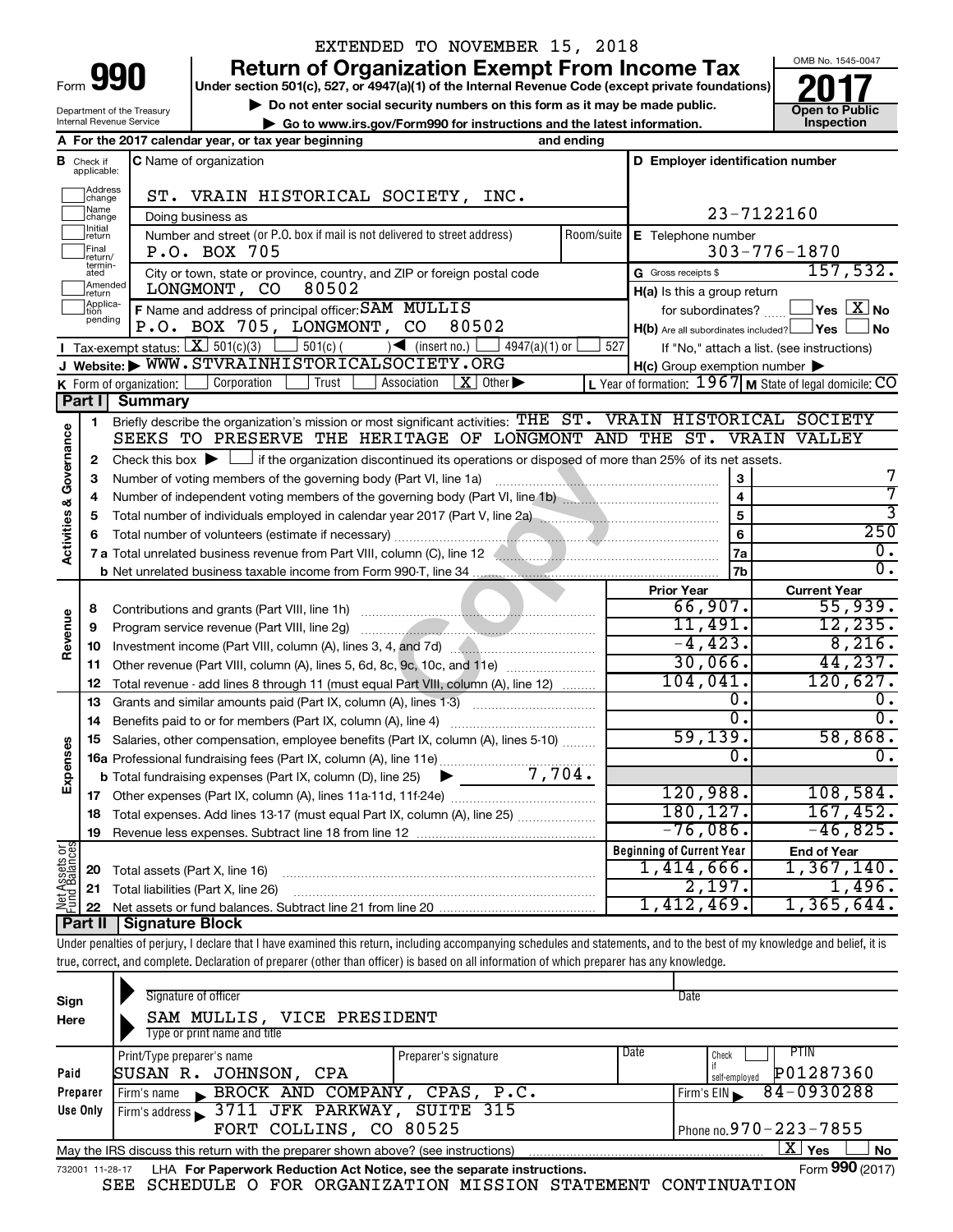|              | 23-7122160<br>ST. VRAIN HISTORICAL SOCIETY, INC.<br>Page 2<br>Form 990 (2017)                                                                                                                                                                                                        |
|--------------|--------------------------------------------------------------------------------------------------------------------------------------------------------------------------------------------------------------------------------------------------------------------------------------|
|              | <b>Part III   Statement of Program Service Accomplishments</b><br>$\overline{\mathbf{x}}$                                                                                                                                                                                            |
| 1            | Briefly describe the organization's mission:                                                                                                                                                                                                                                         |
|              | THE ST. VRAIN HISTORICAL SOCIETY SEEKS TO PRESERVE THE HERITAGE OF                                                                                                                                                                                                                   |
|              | LONGMONT AND THE ST. VRAIN VALLEY BY ACQUIRING HISTORICAL HOUSES,                                                                                                                                                                                                                    |
|              | SITES, AND PLACES; RESTORING, PRESERVING, AND EXHIBITING THE HOUSES;<br>ENCOURAGING, PROMOTING, AND SUPPORTING EFFORTS TO PRESERVE THE HISTORY                                                                                                                                       |
| $\mathbf{2}$ | Did the organization undertake any significant program services during the year which were not listed on the                                                                                                                                                                         |
|              | $ {\mathsf Y}\mathsf{es}\ \boxed{{\mathsf X}}$ No<br>prior Form 990 or 990-EZ?                                                                                                                                                                                                       |
|              | If "Yes," describe these new services on Schedule O.                                                                                                                                                                                                                                 |
| 3            | $\sqrt{\mathsf{Yes}\ \boxed{\mathrm{X}}}$ No<br>Did the organization cease conducting, or make significant changes in how it conducts, any program services?                                                                                                                         |
|              | If "Yes," describe these changes on Schedule O.                                                                                                                                                                                                                                      |
| 4            | Describe the organization's program service accomplishments for each of its three largest program services, as measured by expenses.<br>Section 501(c)(3) and 501(c)(4) organizations are required to report the amount of grants and allocations to others, the total expenses, and |
|              | revenue, if any, for each program service reported.                                                                                                                                                                                                                                  |
| 4a           | 405.<br>$\overline{11}$ , $\overline{238}$ o including grants of \$<br>) (Revenue \$<br>(Expenses \$<br>(Code:                                                                                                                                                                       |
|              | OLD MILL PARK - RESTORATION AND MAINTENANCE OF BUILDINGS AND GROUNDS                                                                                                                                                                                                                 |
|              | WHICH ARE OPEN TO THE PUBLIC -- EDUCATION AND PROMOTION OF THE HISTORY                                                                                                                                                                                                               |
|              | THIS YEAR, OLD MILL PARK HOSTED AN EIGHT DAY<br>OF ST. VRAIN VALLEY.<br>"PIONEER DAYS" EVENT WITH APPROXIMATELY 1,371 IN ATTENDANCE.<br>FIVE OPEN                                                                                                                                    |
|              | CABIN DAYS RECORDED 451 ATTENDEES. OLD MILL PARK ALSO HOSTED<br>TWO CAMPS                                                                                                                                                                                                            |
|              | SURVIVING OUT WEST AND WESTERN SETTLERS. BETWEEN THE TWO CAMPS THERE                                                                                                                                                                                                                 |
|              | WERE FORTY-FIVE IN ATTENDANCE.                                                                                                                                                                                                                                                       |
|              |                                                                                                                                                                                                                                                                                      |
|              |                                                                                                                                                                                                                                                                                      |
|              |                                                                                                                                                                                                                                                                                      |
|              |                                                                                                                                                                                                                                                                                      |
| 4b           | 79,621.<br>11,830.<br>including grants of \$<br>(Expenses \$<br>) (Revenue \$<br>(Code:                                                                                                                                                                                              |
|              | - MAINTENANCE AND PRESERVATION OF A HISTORICAL SITE.<br>HOVER HOME<br>HOVER<br>HOME HOSTED FOURTEEN EVENTS CONSISTING OF SEVEN PUBLIC TOURS, A<br>FLAG                                                                                                                               |
|              | DAY CELEBRATION, TWO TEAS,<br>AS WELL AS A MEMBERSHIP MEETING WITH 427                                                                                                                                                                                                               |
|              | PEOPLE IN ATTENDANCE.                                                                                                                                                                                                                                                                |
|              |                                                                                                                                                                                                                                                                                      |
|              |                                                                                                                                                                                                                                                                                      |
|              |                                                                                                                                                                                                                                                                                      |
|              |                                                                                                                                                                                                                                                                                      |
|              |                                                                                                                                                                                                                                                                                      |
|              |                                                                                                                                                                                                                                                                                      |
|              |                                                                                                                                                                                                                                                                                      |
| 4с           | $\overline{11}$ , 232. including grants of \$<br>(Expenses \$<br>) (Revenue \$<br>(Code:<br>IN AUGUST OF 2017 HISTORIC HOVERHOME AND THE HOVER FARMSTEAD HOSTED HOT                                                                                                                  |
|              | TIME IN THE OLD TOWN. THIS WAS AN EDUCATIONAL LIVING HISTORY EXPERIENCE                                                                                                                                                                                                              |
|              | MEANT TO TAKE GUESTS BACK IN TIME TO 1925 FOR A RECREATION OF A                                                                                                                                                                                                                      |
|              | TRADITIONAL HOVER SYLVAN SUPPER.<br>THERE WERE CHARACTER ACTORS AND                                                                                                                                                                                                                  |
|              | HISTORICAL DEMONSTRATIONS FOR GUESTS TO BE A PART OF.<br>THIS PROGRAM RAN                                                                                                                                                                                                            |
|              | FOR THREE DAYS AND A TOTAL OF 252 PEOPLE PARTICIPATED IN<br>THE EVENT.<br>THERE WAS A CAST OF ABOUT 20 CHARTER ACTORS, AND CREW OF AROUND 25-30                                                                                                                                      |
|              | SUPPORTING VOLUNTEERS.                                                                                                                                                                                                                                                               |
|              |                                                                                                                                                                                                                                                                                      |
|              |                                                                                                                                                                                                                                                                                      |
|              |                                                                                                                                                                                                                                                                                      |
|              |                                                                                                                                                                                                                                                                                      |
| 4d -         | Other program services (Describe in Schedule O.)<br>1,300. including grants of \$<br>(Expenses \$<br>(Revenue \$                                                                                                                                                                     |
|              | 103,391.<br><b>4e</b> Total program service expenses $\triangleright$                                                                                                                                                                                                                |
|              | Form 990 (2017)                                                                                                                                                                                                                                                                      |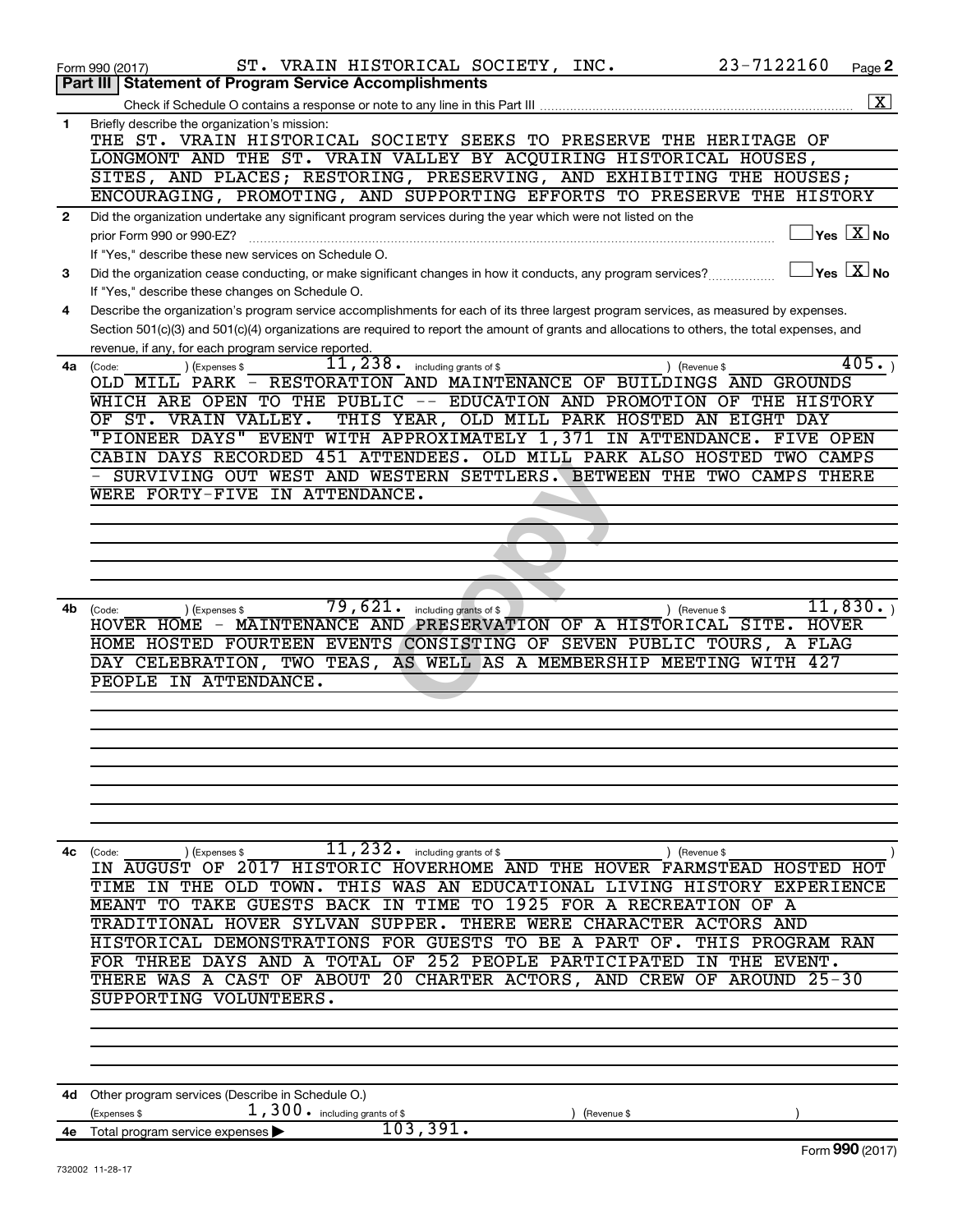732003 11-28-17

|     | 23-7122160<br>ST. VRAIN HISTORICAL SOCIETY, INC.<br>Form 990 (2017)                                                                                                                           |                |     | Page   |
|-----|-----------------------------------------------------------------------------------------------------------------------------------------------------------------------------------------------|----------------|-----|--------|
|     | <b>Checklist of Required Schedules</b><br>Part IV                                                                                                                                             |                |     |        |
|     |                                                                                                                                                                                               |                | Yes | No     |
| 1.  | Is the organization described in section $501(c)(3)$ or $4947(a)(1)$ (other than a private foundation)?                                                                                       |                |     |        |
|     | If "Yes," complete Schedule A                                                                                                                                                                 | 1              | x   |        |
| 2   |                                                                                                                                                                                               | $\overline{2}$ | х   |        |
| 3   | Did the organization engage in direct or indirect political campaign activities on behalf of or in opposition to candidates for                                                               |                |     |        |
|     | public office? If "Yes," complete Schedule C, Part I                                                                                                                                          | 3              |     | х      |
| 4   | Section 501(c)(3) organizations. Did the organization engage in lobbying activities, or have a section 501(h) election in effect                                                              |                |     |        |
|     |                                                                                                                                                                                               | 4              |     | х      |
| 5   | Is the organization a section 501(c)(4), 501(c)(5), or 501(c)(6) organization that receives membership dues, assessments, or                                                                  |                |     |        |
|     |                                                                                                                                                                                               | 5              |     | х      |
| 6   | Did the organization maintain any donor advised funds or any similar funds or accounts for which donors have the right to                                                                     |                |     |        |
|     | provide advice on the distribution or investment of amounts in such funds or accounts? If "Yes," complete Schedule D, Part I                                                                  | 6              |     | х      |
| 7   | Did the organization receive or hold a conservation easement, including easements to preserve open space,                                                                                     |                |     |        |
|     | the environment, historic land areas, or historic structures? If "Yes," complete Schedule D, Part II                                                                                          | $\overline{7}$ |     | х      |
| 8   | Did the organization maintain collections of works of art, historical treasures, or other similar assets? If "Yes," complete                                                                  |                |     |        |
|     |                                                                                                                                                                                               | 8              |     | х      |
| 9   | Did the organization report an amount in Part X, line 21, for escrow or custodial account liability, serve as a custodian for                                                                 |                |     |        |
|     | amounts not listed in Part X; or provide credit counseling, debt management, credit repair, or debt negotiation services?                                                                     |                |     |        |
|     | If "Yes," complete Schedule D, Part IV                                                                                                                                                        | 9              |     | х      |
| 10  | Did the organization, directly or through a related organization, hold assets in temporarily restricted endowments, permanent                                                                 |                |     |        |
|     |                                                                                                                                                                                               | 10             |     | х      |
| 11  | If the organization's answer to any of the following questions is "Yes," then complete Schedule D, Parts VI, VII, VIII, IX, or X                                                              |                |     |        |
|     | as applicable.                                                                                                                                                                                |                |     |        |
|     | a Did the organization report an amount for land, buildings, and equipment in Part X, line 10? If "Yes," complete Schedule D,                                                                 |                |     |        |
|     | Part VI                                                                                                                                                                                       | 11a            | x   |        |
|     | <b>b</b> Did the organization report an amount for investments - other securities in Part X, line 12 that is 5% or more of its total                                                          |                |     |        |
|     | assets reported in Part X, line 16? If "Yes," complete Schedule D, Part VII [[[[[[[[[[[[[[[[[[[[[[[[]]]]]]]]]                                                                                 | 11b            | х   |        |
|     | c Did the organization report an amount for investments - program related in Part X, line 13 that is 5% or more of its total                                                                  |                |     |        |
|     | assets reported in Part X, line 16? If "Yes," complete Schedule D, Part VIII [[[[[[[[[[[[[[[[[[[[[[[[[[[[[[[[                                                                                 | 11c            |     | X      |
|     | d Did the organization report an amount for other assets in Part X, line 15 that is 5% or more of its total assets reported in                                                                |                |     |        |
|     |                                                                                                                                                                                               | <b>11d</b>     |     | Χ      |
|     |                                                                                                                                                                                               | 11e            | Х   |        |
| f   | Did the organization's separate or consolidated financial statements for the tax year include a footnote that addresses                                                                       |                |     |        |
|     | the organization's liability for uncertain tax positions under FIN 48 (ASC 740)? If "Yes," complete Schedule D, Part X                                                                        | 11f            |     | х      |
|     | 12a Did the organization obtain separate, independent audited financial statements for the tax year? If "Yes," complete                                                                       |                |     |        |
|     | Schedule D, Parts XI and XII                                                                                                                                                                  | 12a            |     | Χ      |
|     | <b>b</b> Was the organization included in consolidated, independent audited financial statements for the tax year?                                                                            |                |     |        |
|     | If "Yes," and if the organization answered "No" to line 12a, then completing Schedule D, Parts XI and XII is optional                                                                         | 12b            |     | Χ      |
| 13  | Is the organization a school described in section 170(b)(1)(A)(ii)? If "Yes," complete Schedule E manufaction and school described in section 170(b)(1)(A)(ii)? If "Yes," complete Schedule E | 13             |     | X<br>X |
| 14a |                                                                                                                                                                                               | 14a            |     |        |
| b   | Did the organization have aggregate revenues or expenses of more than \$10,000 from grantmaking, fundraising, business,                                                                       |                |     |        |
|     | investment, and program service activities outside the United States, or aggregate foreign investments valued at \$100,000                                                                    |                |     | х      |
|     |                                                                                                                                                                                               | 14b            |     |        |
| 15  | Did the organization report on Part IX, column (A), line 3, more than \$5,000 of grants or other assistance to or for any                                                                     |                |     | Χ      |
|     |                                                                                                                                                                                               | 15             |     |        |
| 16  | Did the organization report on Part IX, column (A), line 3, more than \$5,000 of aggregate grants or other assistance to                                                                      |                |     | х      |
|     |                                                                                                                                                                                               | 16             |     |        |
| 17  | Did the organization report a total of more than \$15,000 of expenses for professional fundraising services on Part IX,                                                                       | 17             |     | X      |
| 18  | Did the organization report more than \$15,000 total of fundraising event gross income and contributions on Part VIII, lines                                                                  |                |     |        |
|     |                                                                                                                                                                                               |                |     |        |

**19 18 19** 1c and 8a? If "Yes," complete Schedule G, Part II **mature complete out and the set of the set of the set of the s** Did the organization report more than \$15,000 of gross income from gaming activities on Part VIII, line 9a? If "Yes," *complete Schedule G, Part III* 

Form (2017) **990**

X

**Yes No**

X

X

X

X

X

X

X

X

X

X

X

X X X

X

X

X

X

X

| Form 990 (2017) |  |
|-----------------|--|
| Part IV Che     |  |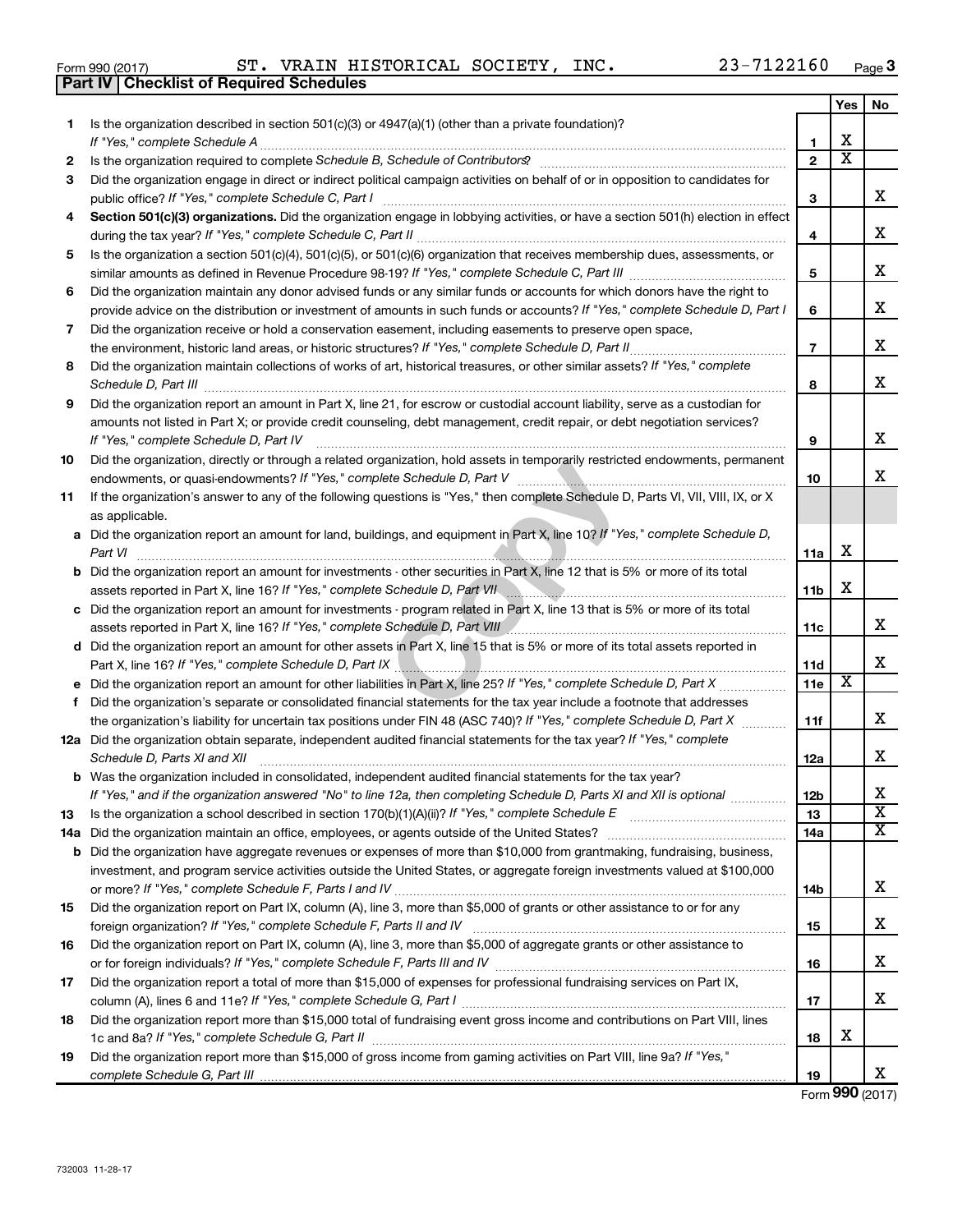|  | Form 990 (2017) |  |
|--|-----------------|--|

*(continued)* **Part IV Checklist of Required Schedules**

Form 990 (2017)  $\begin{array}{cccc} \text{ST.} \end{array}$  VRAIN HISTORICAL SOCIETY, INC.  $\begin{array}{cccc} 23-7122160 & \text{Page} \end{array}$ 

|    |                                                                                                                                    |                 | Yes | No                           |
|----|------------------------------------------------------------------------------------------------------------------------------------|-----------------|-----|------------------------------|
|    | 20a Did the organization operate one or more hospital facilities? If "Yes," complete Schedule H                                    | 20a             |     | $\overline{\mathbf{X}}$      |
|    | <b>b</b> If "Yes" to line 20a, did the organization attach a copy of its audited financial statements to this return?              | 20 <sub>b</sub> |     |                              |
| 21 | Did the organization report more than \$5,000 of grants or other assistance to any domestic organization or                        |                 |     |                              |
|    | domestic government on Part IX, column (A), line 1? If "Yes," complete Schedule I, Parts I and II                                  | 21              |     | x                            |
| 22 | Did the organization report more than \$5,000 of grants or other assistance to or for domestic individuals on                      |                 |     |                              |
|    | Part IX, column (A), line 2? If "Yes," complete Schedule I, Parts I and III [11]] [11]] [11] [11] [11] [11] [1                     | 22              |     | x                            |
| 23 | Did the organization answer "Yes" to Part VII, Section A, line 3, 4, or 5 about compensation of the organization's current         |                 |     |                              |
|    | and former officers, directors, trustees, key employees, and highest compensated employees? If "Yes," complete                     |                 |     |                              |
|    | Schedule J                                                                                                                         | 23              |     | X                            |
|    | 24a Did the organization have a tax-exempt bond issue with an outstanding principal amount of more than \$100,000 as of the        |                 |     |                              |
|    | last day of the year, that was issued after December 31, 2002? If "Yes," answer lines 24b through 24d and complete                 |                 |     |                              |
|    | Schedule K. If "No", go to line 25a                                                                                                | 24a             |     | x                            |
| b  | Did the organization invest any proceeds of tax-exempt bonds beyond a temporary period exception?                                  | 24b             |     |                              |
| с  | Did the organization maintain an escrow account other than a refunding escrow at any time during the year to defease               | 24c             |     |                              |
|    | any tax-exempt bonds?<br>d Did the organization act as an "on behalf of" issuer for bonds outstanding at any time during the year? | 24d             |     |                              |
|    | 25a Section 501(c)(3), 501(c)(4), and 501(c)(29) organizations. Did the organization engage in an excess benefit                   |                 |     |                              |
|    |                                                                                                                                    | 25a             |     | x                            |
| b  | Is the organization aware that it engaged in an excess benefit transaction with a disqualified person in a prior year, and         |                 |     |                              |
|    | that the transaction has not been reported on any of the organization's prior Forms 990 or 990-EZ? If "Yes," complete              |                 |     |                              |
|    | Schedule L, Part I                                                                                                                 | 25b             |     | x                            |
| 26 | Did the organization report any amount on Part X, line 5, 6, or 22 for receivables from or payables to any current or              |                 |     |                              |
|    | former officers, directors, trustees, key employees, highest compensated employees, or disqualified persons? If "Yes,"             |                 |     |                              |
|    | complete Schedule L, Part II                                                                                                       | 26              |     | X                            |
| 27 | Did the organization provide a grant or other assistance to an officer, director, trustee, key employee, substantial               |                 |     |                              |
|    | contributor or employee thereof, a grant selection committee member, or to a 35% controlled entity or family member                |                 |     |                              |
|    |                                                                                                                                    | 27              |     | x                            |
| 28 | Was the organization a party to a business transaction with one of the following parties (see Schedule L, Part IV                  |                 |     |                              |
|    | instructions for applicable filing thresholds, conditions, and exceptions):                                                        |                 |     |                              |
| а  | A current or former officer, director, trustee, or key employee? If "Yes," complete Schedule L, Part IV                            | 28a             |     | x                            |
| b  | A family member of a current or former officer, director, trustee, or key employee? If "Yes," complete Schedule L, Part IV         | 28b             |     | $\overline{\mathtt{x}}$      |
|    | c An entity of which a current or former officer, director, trustee, or key employee (or a family member thereof) was an officer,  |                 |     |                              |
|    | director, trustee, or direct or indirect owner? If "Yes," complete Schedule L, Part IV.                                            | 28c             |     | х<br>$\overline{\mathtt{x}}$ |
| 29 |                                                                                                                                    | 29              |     |                              |
| 30 | Did the organization receive contributions of art, historical treasures, or other similar assets, or qualified conservation        |                 |     | X                            |
| 31 |                                                                                                                                    | 30              |     |                              |
|    | Did the organization liquidate, terminate, or dissolve and cease operations?<br>If "Yes," complete Schedule N, Part I              | 31              |     | х                            |
| 32 | Did the organization sell, exchange, dispose of, or transfer more than 25% of its net assets? If "Yes," complete                   |                 |     |                              |
|    | Schedule N, Part II <b>Marken Commission Commission Commission</b> Commission Commission Commission                                | 32              |     | X                            |
| 33 | Did the organization own 100% of an entity disregarded as separate from the organization under Regulations                         |                 |     |                              |
|    |                                                                                                                                    | 33              |     | х                            |
| 34 | Was the organization related to any tax-exempt or taxable entity? If "Yes," complete Schedule R, Part II, III, or IV, and          |                 |     |                              |
|    | Part V, line 1                                                                                                                     | 34              |     | x                            |
|    |                                                                                                                                    | 35a             |     | $\overline{\mathtt{x}}$      |
|    | b If "Yes" to line 35a, did the organization receive any payment from or engage in any transaction with a controlled entity        |                 |     |                              |
|    |                                                                                                                                    | 35 <sub>b</sub> |     |                              |
| 36 | Section 501(c)(3) organizations. Did the organization make any transfers to an exempt non-charitable related organization?         |                 |     |                              |
|    |                                                                                                                                    | 36              |     | x                            |
| 37 | Did the organization conduct more than 5% of its activities through an entity that is not a related organization                   |                 |     |                              |
|    |                                                                                                                                    | 37              |     | x                            |
| 38 | Did the organization complete Schedule O and provide explanations in Schedule O for Part VI, lines 11b and 19?                     |                 |     |                              |
|    |                                                                                                                                    | 38              | х   |                              |

Form (2017) **990**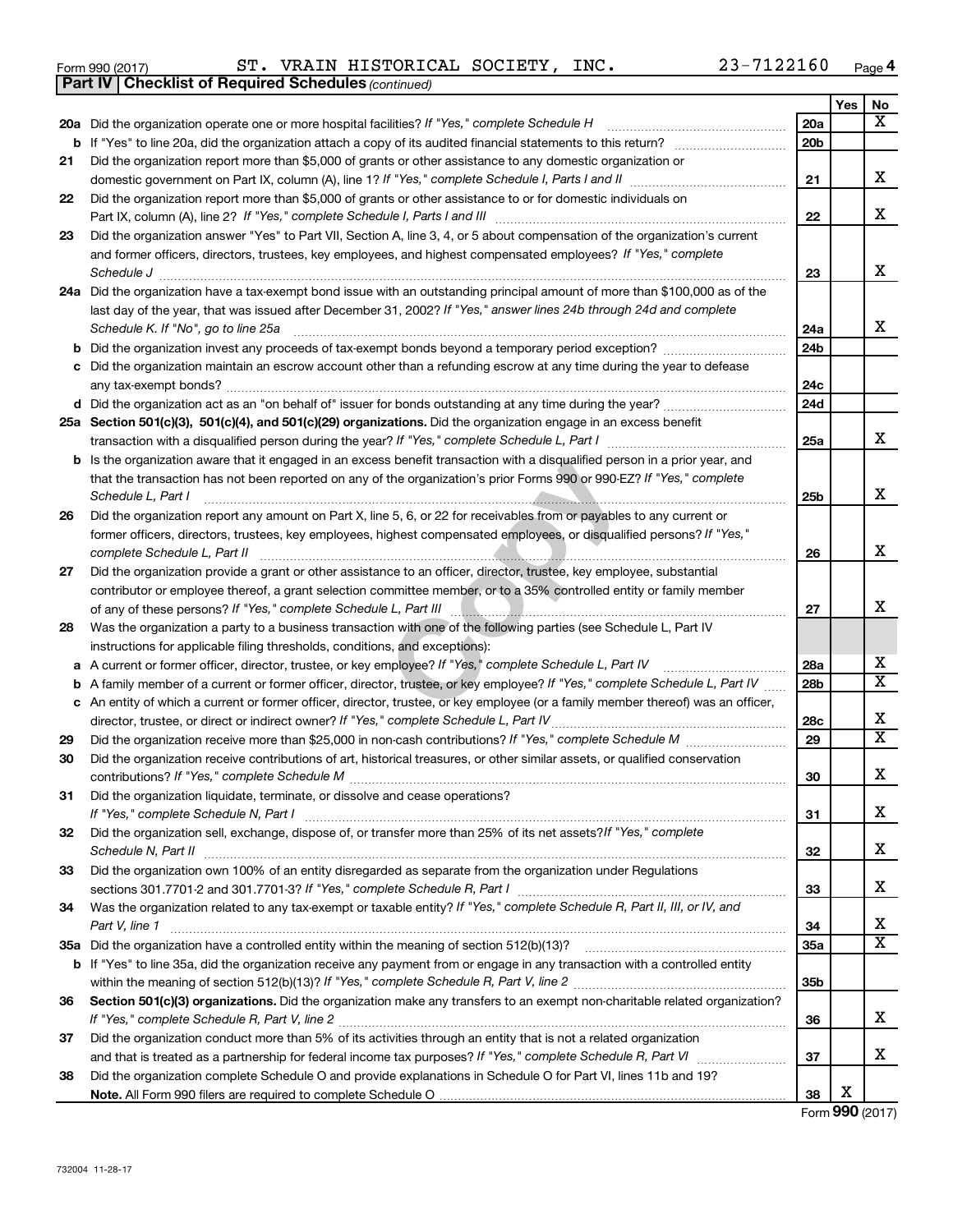|    | Part V<br><b>Statements Regarding Other IRS Filings and Tax Compliance</b><br>Check if Schedule O contains a response or note to any line in this Part V                                                                       |                 |   |                |     |                         |
|----|--------------------------------------------------------------------------------------------------------------------------------------------------------------------------------------------------------------------------------|-----------------|---|----------------|-----|-------------------------|
|    |                                                                                                                                                                                                                                |                 |   |                | Yes | <b>No</b>               |
|    |                                                                                                                                                                                                                                | 1a              |   |                |     |                         |
| b  | Enter the number of Forms W-2G included in line 1a. Enter -0- if not applicable                                                                                                                                                | 1 <sub>b</sub>  |   |                |     |                         |
|    | Did the organization comply with backup withholding rules for reportable payments to vendors and reportable gaming                                                                                                             |                 |   |                |     |                         |
|    |                                                                                                                                                                                                                                |                 |   | 1c             | х   |                         |
|    | 2a Enter the number of employees reported on Form W-3, Transmittal of Wage and Tax Statements,                                                                                                                                 |                 |   |                |     |                         |
|    | filed for the calendar year ending with or within the year covered by this return <i>manumumumum</i>                                                                                                                           | 2a              | 3 |                |     |                         |
|    | <b>b</b> If at least one is reported on line 2a, did the organization file all required federal employment tax returns?                                                                                                        |                 |   | 2 <sub>b</sub> | X   |                         |
|    |                                                                                                                                                                                                                                |                 |   |                |     |                         |
|    | 3a Did the organization have unrelated business gross income of \$1,000 or more during the year?                                                                                                                               |                 |   | 3a             |     | х                       |
|    |                                                                                                                                                                                                                                |                 |   | 3 <sub>b</sub> |     |                         |
|    | 4a At any time during the calendar year, did the organization have an interest in, or a signature or other authority over, a                                                                                                   |                 |   |                |     |                         |
|    | financial account in a foreign country (such as a bank account, securities account, or other financial account)?                                                                                                               |                 |   | 4a             |     | х                       |
|    | <b>b</b> If "Yes," enter the name of the foreign country: $\blacktriangleright$                                                                                                                                                |                 |   |                |     |                         |
|    | See instructions for filing requirements for FinCEN Form 114, Report of Foreign Bank and Financial Accounts (FBAR).                                                                                                            |                 |   |                |     |                         |
|    |                                                                                                                                                                                                                                |                 |   | 5а             |     | х                       |
| b  |                                                                                                                                                                                                                                |                 |   | 5 <sub>b</sub> |     | $\overline{\mathbf{x}}$ |
|    |                                                                                                                                                                                                                                |                 |   | 5c             |     |                         |
|    | 6a Does the organization have annual gross receipts that are normally greater than \$100,000, and did the organization solicit                                                                                                 |                 |   |                |     |                         |
|    |                                                                                                                                                                                                                                |                 |   | 6a             |     | х                       |
|    | <b>b</b> If "Yes," did the organization include with every solicitation an express statement that such contributions or gifts                                                                                                  |                 |   |                |     |                         |
|    |                                                                                                                                                                                                                                |                 |   | 6b             |     |                         |
| 7  | Organizations that may receive deductible contributions under section 170(c).                                                                                                                                                  |                 |   |                |     |                         |
| a  | Did the organization receive a payment in excess of \$75 made partly as a contribution and partly for goods and services provided to the payor?                                                                                |                 |   | 7a             |     | x                       |
|    |                                                                                                                                                                                                                                |                 |   | 7b             |     |                         |
|    | c Did the organization sell, exchange, or otherwise dispose of tangible personal property for which it was required                                                                                                            |                 |   |                |     |                         |
|    |                                                                                                                                                                                                                                |                 |   | 7c             |     | х                       |
|    | d If "Yes," indicate the number of Forms 8282 filed during the year [100] [100] [100] [100] [100] [100] [100] [100] [100] [100] [100] [100] [100] [100] [100] [100] [100] [100] [100] [100] [100] [100] [100] [100] [100] [100 | 7d              |   |                |     |                         |
| е  |                                                                                                                                                                                                                                |                 |   | 7е             |     | х                       |
| t. | Did the organization, during the year, pay premiums, directly or indirectly, on a personal benefit contract?                                                                                                                   |                 |   | 7f             |     | $\overline{\textbf{x}}$ |
|    | If the organization received a contribution of qualified intellectual property, did the organization file Form 8899 as required?                                                                                               |                 |   | 7g             |     | $\overline{\textbf{X}}$ |
|    | h If the organization received a contribution of cars, boats, airplanes, or other vehicles, did the organization file a Form 1098-C?                                                                                           |                 |   | 7h             |     | $\overline{\mathbf{X}}$ |
| 8  | Sponsoring organizations maintaining donor advised funds. Did a donor advised fund maintained by the                                                                                                                           |                 |   |                |     |                         |
|    |                                                                                                                                                                                                                                |                 |   | 8              |     |                         |
| 9  | Sponsoring organizations maintaining donor advised funds.                                                                                                                                                                      |                 |   |                |     |                         |
|    |                                                                                                                                                                                                                                |                 |   | эа             |     |                         |
|    | <b>b</b> Did the sponsoring organization make a distribution to a donor, donor advisor, or related person?                                                                                                                     |                 |   | 9b             |     |                         |
| 10 | Section 501(c)(7) organizations. Enter:                                                                                                                                                                                        |                 |   |                |     |                         |
| а  |                                                                                                                                                                                                                                | 10a             |   |                |     |                         |
| b  | Gross receipts, included on Form 990, Part VIII, line 12, for public use of club facilities                                                                                                                                    | 10 <sub>b</sub> |   |                |     |                         |
| 11 | Section 501(c)(12) organizations. Enter:                                                                                                                                                                                       |                 |   |                |     |                         |
| а  |                                                                                                                                                                                                                                | 11a             |   |                |     |                         |
|    | b Gross income from other sources (Do not net amounts due or paid to other sources against                                                                                                                                     |                 |   |                |     |                         |
|    |                                                                                                                                                                                                                                | 11b             |   |                |     |                         |
|    | 12a Section 4947(a)(1) non-exempt charitable trusts. Is the organization filing Form 990 in lieu of Form 1041?                                                                                                                 |                 |   | 12a            |     |                         |
|    | <b>b</b> If "Yes," enter the amount of tax-exempt interest received or accrued during the year                                                                                                                                 | 12b             |   |                |     |                         |
| 13 | Section 501(c)(29) qualified nonprofit health insurance issuers.                                                                                                                                                               |                 |   |                |     |                         |
|    | a Is the organization licensed to issue qualified health plans in more than one state?                                                                                                                                         |                 |   | 1За            |     |                         |
|    | Note. See the instructions for additional information the organization must report on Schedule O.                                                                                                                              |                 |   |                |     |                         |
|    | <b>b</b> Enter the amount of reserves the organization is required to maintain by the states in which the                                                                                                                      |                 |   |                |     |                         |
|    |                                                                                                                                                                                                                                | 13 <sub>b</sub> |   |                |     |                         |
|    |                                                                                                                                                                                                                                | 13 <sub>c</sub> |   |                |     |                         |
|    | 14a Did the organization receive any payments for indoor tanning services during the tax year?                                                                                                                                 |                 |   | 14a            |     | X                       |
|    |                                                                                                                                                                                                                                |                 |   | 14b            |     |                         |

Form 990 (2017)  $\begin{array}{cccc} \text{ST.} \end{array}$  VRAIN HISTORICAL SOCIETY, INC.  $\begin{array}{cccc} 23-7122160 & \text{Page} \end{array}$ 

**5**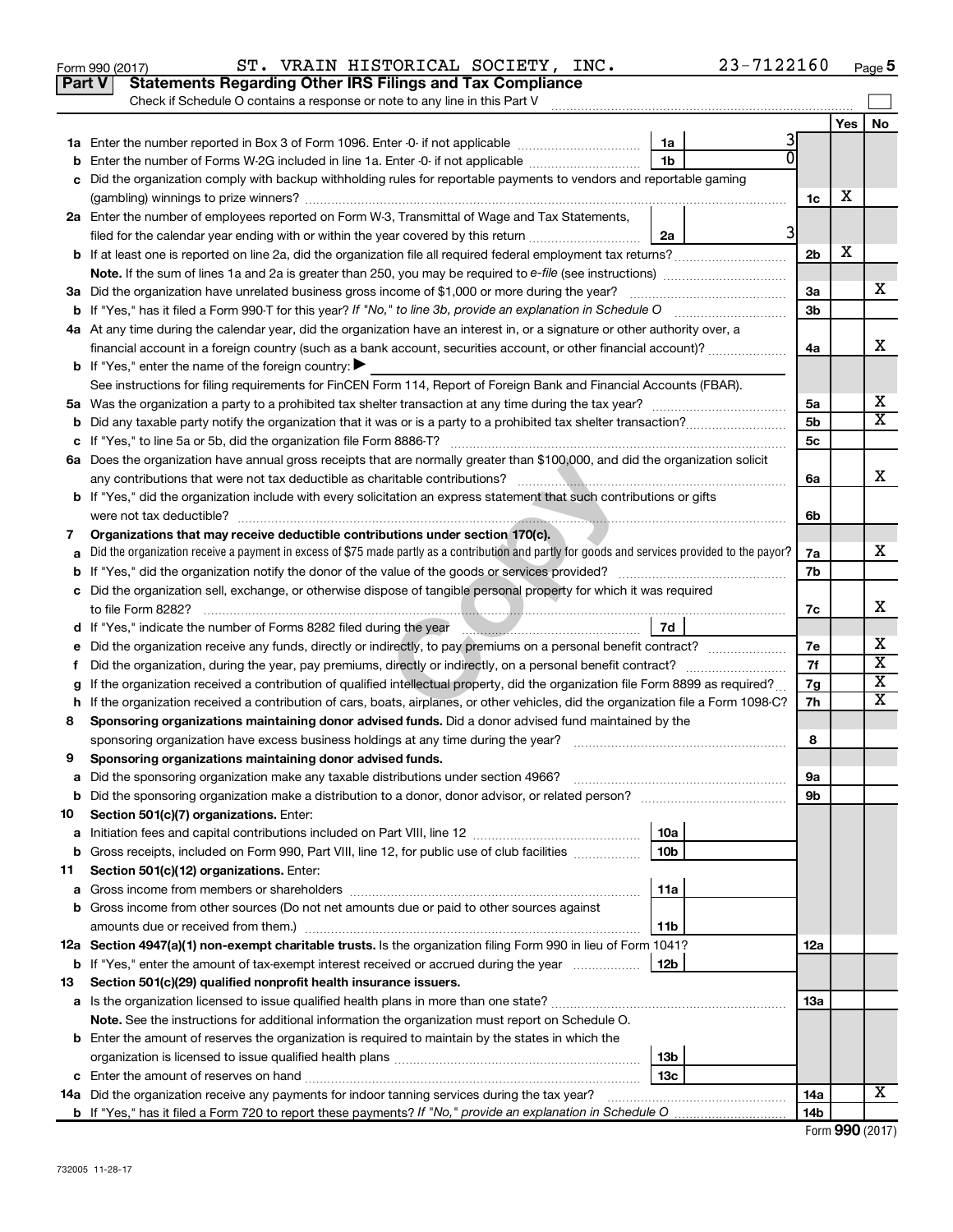|        | to line 8a, 8b, or 10b below, describe the circumstances, processes, or changes in Schedule O. See instructions.                                                                                                                      |                 |                         |                            |
|--------|---------------------------------------------------------------------------------------------------------------------------------------------------------------------------------------------------------------------------------------|-----------------|-------------------------|----------------------------|
|        | Check if Schedule O contains a response or note to any line in this Part VI                                                                                                                                                           |                 |                         | $\boxed{\text{X}}$         |
|        | <b>Section A. Governing Body and Management</b>                                                                                                                                                                                       |                 |                         |                            |
|        |                                                                                                                                                                                                                                       |                 | <b>Yes</b>              | No                         |
|        | 1a Enter the number of voting members of the governing body at the end of the tax year <i>manumum</i><br>1a                                                                                                                           |                 |                         |                            |
|        | If there are material differences in voting rights among members of the governing body, or if the governing                                                                                                                           |                 |                         |                            |
|        | body delegated broad authority to an executive committee or similar committee, explain in Schedule O.                                                                                                                                 |                 |                         |                            |
| b      | 7<br>Enter the number of voting members included in line 1a, above, who are independent<br>1b                                                                                                                                         |                 |                         |                            |
| 2      | Did any officer, director, trustee, or key employee have a family relationship or a business relationship with any other                                                                                                              |                 |                         |                            |
|        |                                                                                                                                                                                                                                       | $\mathbf{2}$    |                         | х                          |
| З      | Did the organization delegate control over management duties customarily performed by or under the direct supervision                                                                                                                 |                 |                         |                            |
|        |                                                                                                                                                                                                                                       | 3               |                         | х                          |
| 4      | Did the organization make any significant changes to its governing documents since the prior Form 990 was filed?                                                                                                                      | 4               |                         | $\overline{\mathbf{x}}$    |
| 5      |                                                                                                                                                                                                                                       | 5               |                         | x                          |
| 6      |                                                                                                                                                                                                                                       | 6               | х                       |                            |
| 7a     | Did the organization have members, stockholders, or other persons who had the power to elect or appoint one or                                                                                                                        |                 |                         |                            |
|        |                                                                                                                                                                                                                                       | 7a              | X                       |                            |
|        | <b>b</b> Are any governance decisions of the organization reserved to (or subject to approval by) members, stockholders, or                                                                                                           |                 |                         |                            |
|        | persons other than the governing body?                                                                                                                                                                                                | 7b              |                         | х                          |
| 8      | Did the organization contemporaneously document the meetings held or written actions undertaken during the year by the following:                                                                                                     |                 |                         |                            |
|        |                                                                                                                                                                                                                                       | 8a              | х                       |                            |
|        |                                                                                                                                                                                                                                       | 8b              | $\overline{\textbf{x}}$ |                            |
| b<br>9 |                                                                                                                                                                                                                                       |                 |                         |                            |
|        | Is there any officer, director, trustee, or key employee listed in Part VII, Section A, who cannot be reached at the<br>organization's mailing address? If "Yes," provide the names and addresses in Schedule O [[[[[[[[[[[[[[[[[[[[[ | 9               |                         | x                          |
|        | Section B. Policies (This Section B requests information about policies not required by the Internal Revenue Code.)                                                                                                                   |                 |                         |                            |
|        |                                                                                                                                                                                                                                       |                 | Yes                     | No                         |
|        |                                                                                                                                                                                                                                       | 10a             |                         | x                          |
|        |                                                                                                                                                                                                                                       |                 |                         |                            |
|        | b If "Yes," did the organization have written policies and procedures governing the activities of such chapters, affiliates,                                                                                                          |                 |                         |                            |
|        | and branches to ensure their operations are consistent with the organization's exempt purposes? www.www.www.www.                                                                                                                      | 10b             | x                       |                            |
|        | 11a Has the organization provided a complete copy of this Form 990 to all members of its governing body before filing the form?                                                                                                       | 11a             |                         |                            |
|        | <b>b</b> Describe in Schedule O the process, if any, used by the organization to review this Form 990.                                                                                                                                |                 |                         | х                          |
| 12a    | Did the organization have a written conflict of interest policy? If "No," go to line 13                                                                                                                                               | 12a             |                         |                            |
|        | Were officers, directors, or trustees, and key employees required to disclose annually interests that could give rise to conflicts?                                                                                                   | 12 <sub>b</sub> |                         |                            |
|        | c Did the organization regularly and consistently monitor and enforce compliance with the policy? If "Yes," describe                                                                                                                  |                 |                         |                            |
|        | in Schedule O how this was done                                                                                                                                                                                                       | 12c             |                         |                            |
| 13     |                                                                                                                                                                                                                                       | 13              |                         | x<br>$\overline{\text{X}}$ |
| 14     |                                                                                                                                                                                                                                       | 14              |                         |                            |
| 15     | Did the process for determining compensation of the following persons include a review and approval by independent                                                                                                                    |                 |                         |                            |
|        | persons, comparability data, and contemporaneous substantiation of the deliberation and decision?                                                                                                                                     |                 |                         |                            |
|        | a The organization's CEO, Executive Director, or top management official manufactured content content of the organization's CEO, Executive Director, or top management official manufactured content of the content of the con        | 15a             |                         | х                          |
|        | b Other officers or key employees of the organization material content of the organization material content of the organization material content of the organization material content of the organization material content of         | 15b             | х                       |                            |
|        | If "Yes" to line 15a or 15b, describe the process in Schedule O (see instructions).                                                                                                                                                   |                 |                         |                            |
|        | 16a Did the organization invest in, contribute assets to, or participate in a joint venture or similar arrangement with a                                                                                                             |                 |                         |                            |
|        | taxable entity during the year?                                                                                                                                                                                                       | <b>16a</b>      |                         | x                          |
|        | b If "Yes," did the organization follow a written policy or procedure requiring the organization to evaluate its participation                                                                                                        |                 |                         |                            |
|        | in joint venture arrangements under applicable federal tax law, and take steps to safeguard the organization's                                                                                                                        |                 |                         |                            |
|        | exempt status with respect to such arrangements?                                                                                                                                                                                      | 16b             |                         |                            |
|        | <b>Section C. Disclosure</b>                                                                                                                                                                                                          |                 |                         |                            |
| 17     | <b>NONE</b><br>List the states with which a copy of this Form 990 is required to be filed $\blacktriangleright$                                                                                                                       |                 |                         |                            |
| 18     | Section 6104 requires an organization to make its Forms 1023 (or 1024 if applicable), 990, and 990-T (Section 501(c)(3)s only) available                                                                                              |                 |                         |                            |
|        | for public inspection. Indicate how you made these available. Check all that apply.                                                                                                                                                   |                 |                         |                            |
|        | $\lfloor x \rfloor$ Upon request<br>Other (explain in Schedule O)<br>Own website<br>Another's website                                                                                                                                 |                 |                         |                            |
| 19     | Describe in Schedule O whether (and if so, how) the organization made its governing documents, conflict of interest policy, and financial                                                                                             |                 |                         |                            |
|        | statements available to the public during the tax year.                                                                                                                                                                               |                 |                         |                            |
| 20     | State the name, address, and telephone number of the person who possesses the organization's books and records:                                                                                                                       |                 |                         |                            |
|        | THE ORGANIZATION - 303-776-1870                                                                                                                                                                                                       |                 |                         |                            |
|        | 1309 HOVER STREET, LONGMONT, CO<br>80502                                                                                                                                                                                              |                 |                         |                            |

**Part VI** Governance, Management, and Disclosure For each "Yes" response to lines 2 through 7b below, and for a "No" response

Form 990 (2017)  $\begin{array}{cccc} \text{ST.} \end{array}$  VRAIN HISTORICAL SOCIETY, INC.  $\begin{array}{cccc} 23-7122160 & \text{Page} \end{array}$ 

**6**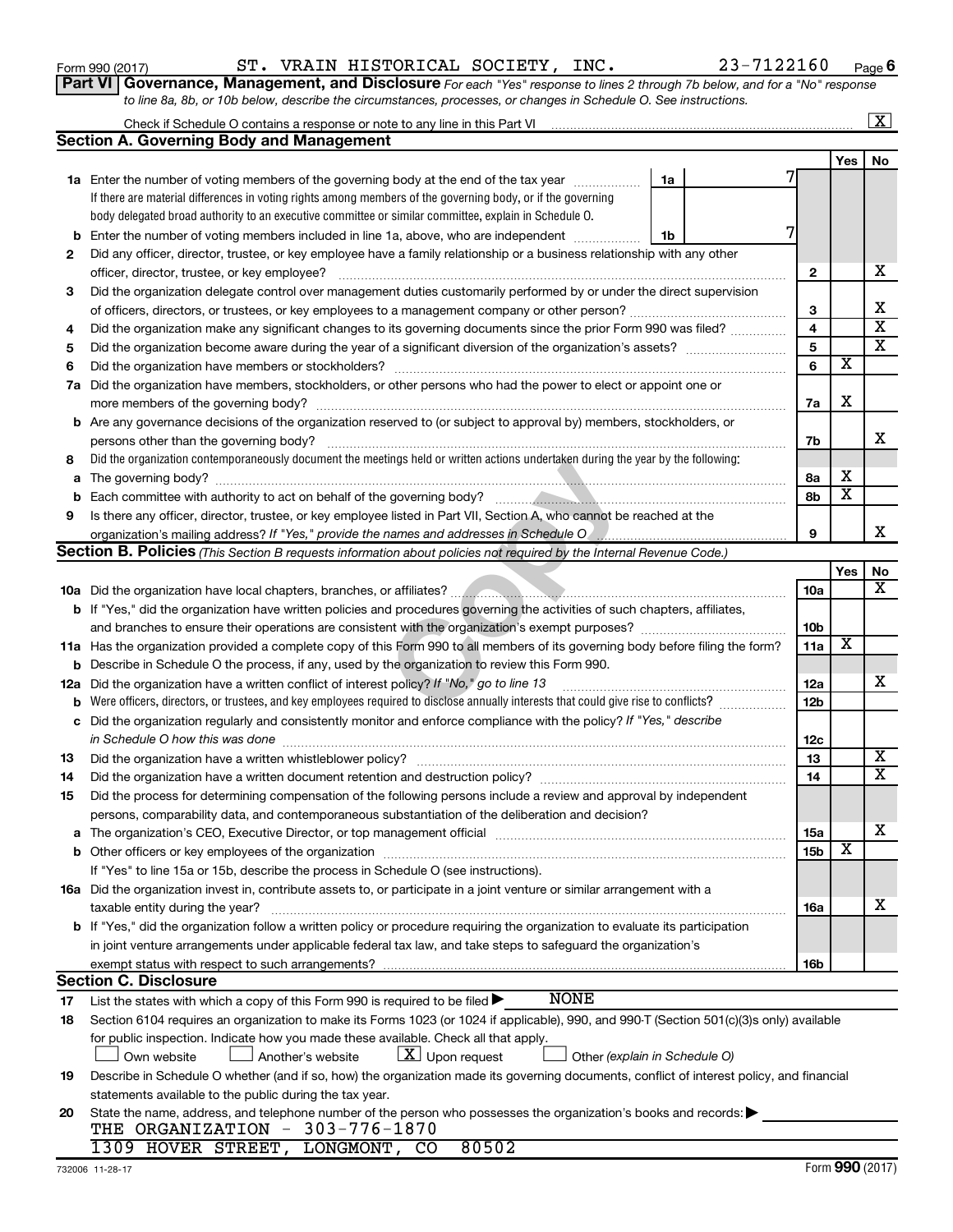$\Box$ 

| Part VII Compensation of Officers, Directors, Trustees, Key Employees, Highest Compensated |  |  |
|--------------------------------------------------------------------------------------------|--|--|
| <b>Employees, and Independent Contractors</b>                                              |  |  |

Check if Schedule O contains a response or note to any line in this Part VII

**Section A. Officers, Directors, Trustees, Key Employees, and Highest Compensated Employees**

**1a**  Complete this table for all persons required to be listed. Report compensation for the calendar year ending with or within the organization's tax year.

 $\bullet$  List all of the organization's current officers, directors, trustees (whether individuals or organizations), regardless of amount of compensation. Enter  $-0$ - in columns  $(D)$ ,  $(E)$ , and  $(F)$  if no compensation was paid.

**•** List all of the organization's **current** key employees, if any. See instructions for definition of "key employee."

**•** List the organization's five current highest compensated employees (other than an officer, director, trustee, or key employee) who received reportable compensation (Box 5 of Form W-2 and/or Box 7 of Form 1099-MISC) of more than \$100,000 from the organization and any related organizations.

**•** List all of the organization's former officers, key employees, and highest compensated employees who received more than \$100,000 of reportable compensation from the organization and any related organizations.

**•** List all of the organization's former directors or trustees that received, in the capacity as a former director or trustee of the organization, more than \$10,000 of reportable compensation from the organization and any related organizations.

List persons in the following order: individual trustees or directors; institutional trustees; officers; key employees; highest compensated employees; and former such persons.

 $\boxed{\textbf{X}}$  Check this box if neither the organization nor any related organization compensated any current officer, director, or trustee.

| (A)                | (B)           |                                |                       |                                         | (C)          |                                 |        | (D)             | (E)             | (F)           |
|--------------------|---------------|--------------------------------|-----------------------|-----------------------------------------|--------------|---------------------------------|--------|-----------------|-----------------|---------------|
| Name and Title     | Average       |                                |                       | Position<br>(do not check more than one |              |                                 |        | Reportable      | Reportable      | Estimated     |
|                    | hours per     |                                |                       | box, unless person is both an           |              |                                 |        | compensation    | compensation    | amount of     |
|                    | week          |                                |                       | officer and a director/trustee)         |              |                                 |        | from            | from related    | other         |
|                    | (list any     |                                |                       |                                         |              |                                 |        | the             | organizations   | compensation  |
|                    | hours for     |                                |                       |                                         |              |                                 |        | organization    | (W-2/1099-MISC) | from the      |
|                    | related       |                                |                       |                                         |              |                                 |        | (W-2/1099-MISC) |                 | organization  |
|                    | organizations |                                |                       |                                         |              |                                 |        |                 |                 | and related   |
|                    | below         | Individual trustee or director | Institutional trustee |                                         | Key employee | Highest compensated<br>employee |        |                 |                 | organizations |
|                    | line)         |                                |                       | Officer                                 |              |                                 | Former |                 |                 |               |
| (1) SHARON WHERRY  | 3.00          |                                |                       |                                         |              |                                 |        |                 |                 |               |
| <b>SECRETARY</b>   |               | $\mathbf X$                    |                       | $\mathbf X$                             |              |                                 |        | 0.              | 0.              | $\mathbf 0$ . |
| (2) GEOFF HOWE     | 1.00          |                                |                       |                                         |              |                                 |        |                 |                 |               |
| <b>DIRECTOR</b>    |               | $\mathbf X$                    |                       |                                         |              |                                 |        | 0.              | 0.              | $0$ .         |
| (3) TERESA LITMAN  | 5.00          |                                |                       |                                         |              |                                 |        |                 |                 |               |
| <b>DIRECTOR</b>    |               | X                              |                       |                                         |              |                                 |        | 0.              | $\mathbf 0$ .   | $\mathbf 0$ . |
| (4) GALEN MILLER   | 3.00          |                                |                       |                                         |              |                                 |        |                 |                 |               |
| <b>TREASURER</b>   |               | X                              |                       | $\bar{\textbf{x}}$                      |              |                                 |        | 0.              | 0.              | $\mathbf 0$ . |
| (5) LOIS DYER      | 4.00          |                                |                       |                                         |              |                                 |        |                 |                 |               |
| <b>DIRECTOR</b>    |               | $\overline{\mathbf{X}}$        |                       |                                         |              |                                 |        | 0.              | 0.              | $\mathbf 0$ . |
| (6) ANGIE ANDERSON | 15.00         |                                |                       |                                         |              |                                 |        |                 |                 |               |
| PRESIDENT          |               | X                              |                       |                                         |              |                                 |        | $\mathbf 0$ .   | 0.              | $\mathbf 0$ . |
| (7) SAM MULLIS     | 5.00          |                                |                       |                                         |              |                                 |        |                 |                 |               |
| VICE PRESIDENT     |               | X                              |                       | $\mathbf X$                             |              |                                 |        | $\mathbf 0$ .   | 0.              | $0$ .         |
|                    |               |                                |                       |                                         |              |                                 |        |                 |                 |               |
|                    |               |                                |                       |                                         |              |                                 |        |                 |                 |               |
|                    |               |                                |                       |                                         |              |                                 |        |                 |                 |               |
|                    |               |                                |                       |                                         |              |                                 |        |                 |                 |               |
|                    |               |                                |                       |                                         |              |                                 |        |                 |                 |               |
|                    |               |                                |                       |                                         |              |                                 |        |                 |                 |               |
|                    |               |                                |                       |                                         |              |                                 |        |                 |                 |               |
|                    |               |                                |                       |                                         |              |                                 |        |                 |                 |               |
|                    |               |                                |                       |                                         |              |                                 |        |                 |                 |               |
|                    |               |                                |                       |                                         |              |                                 |        |                 |                 |               |
|                    |               |                                |                       |                                         |              |                                 |        |                 |                 |               |
|                    |               |                                |                       |                                         |              |                                 |        |                 |                 |               |
|                    |               |                                |                       |                                         |              |                                 |        |                 |                 |               |
|                    |               |                                |                       |                                         |              |                                 |        |                 |                 |               |
|                    |               |                                |                       |                                         |              |                                 |        |                 |                 |               |
|                    |               |                                |                       |                                         |              |                                 |        |                 |                 |               |
|                    |               |                                |                       |                                         |              |                                 |        |                 |                 |               |
|                    |               |                                |                       |                                         |              |                                 |        |                 |                 |               |
|                    |               |                                |                       |                                         |              |                                 |        |                 |                 |               |
|                    |               |                                |                       |                                         |              |                                 |        |                 |                 |               |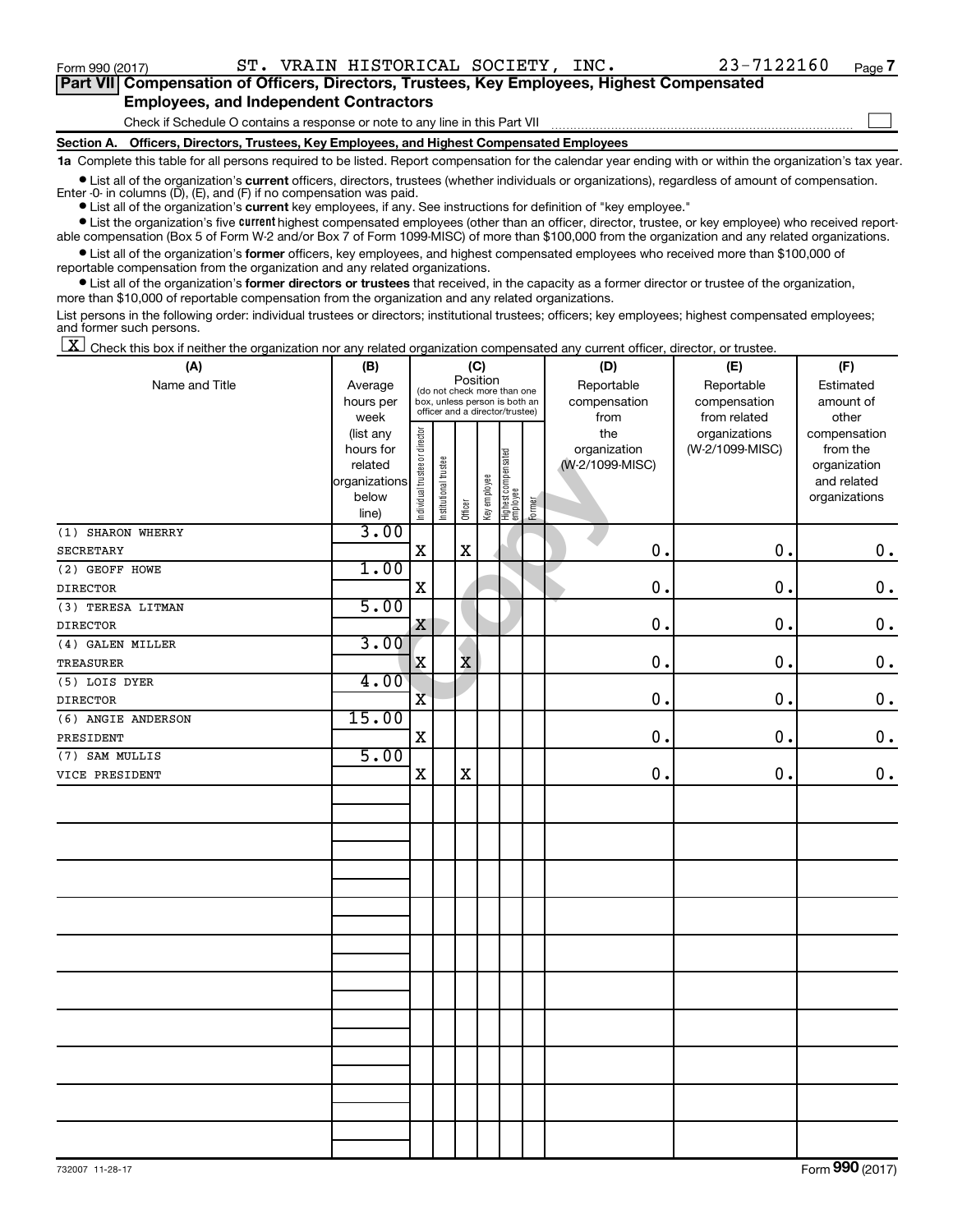|    | Form 990 (2017)                                                                                     |                           | ST. VRAIN HISTORICAL SOCIETY, INC.                                       |                       |                                                                                                 |                         |                                  |        |                                                                                                                                                                                                                                          | 23-7122160                                                                            |                  | Page 8                                                                             |
|----|-----------------------------------------------------------------------------------------------------|---------------------------|--------------------------------------------------------------------------|-----------------------|-------------------------------------------------------------------------------------------------|-------------------------|----------------------------------|--------|------------------------------------------------------------------------------------------------------------------------------------------------------------------------------------------------------------------------------------------|---------------------------------------------------------------------------------------|------------------|------------------------------------------------------------------------------------|
|    | <b>Part VII</b>                                                                                     |                           |                                                                          |                       |                                                                                                 |                         |                                  |        | Section A. Officers, Directors, Trustees, Key Employees, and Highest Compensated Employees (continued)                                                                                                                                   |                                                                                       |                  |                                                                                    |
|    | (A)<br>Name and title                                                                               |                           | (B)<br>Average<br>hours per<br>week<br>(list any<br>hours for<br>related | director              | (do not check more than one<br>box, unless person is both an<br>officer and a director/trustee) | (C)<br>Position         |                                  |        | (D)<br>Reportable<br>compensation<br>from<br>the<br>organization<br>(W-2/1099-MISC)                                                                                                                                                      | (E)<br>Reportable<br>compensation<br>from related<br>organizations<br>(W-2/1099-MISC) |                  | (F)<br>Estimated<br>amount of<br>other<br>compensation<br>from the<br>organization |
|    |                                                                                                     |                           | organizations<br>below<br>line)                                          | Individual trustee or | Institutional trustee                                                                           | Key employee<br>Officer | Highest compensated<br> employee | Former |                                                                                                                                                                                                                                          |                                                                                       |                  | and related<br>organizations                                                       |
|    |                                                                                                     |                           |                                                                          |                       |                                                                                                 |                         |                                  |        |                                                                                                                                                                                                                                          |                                                                                       |                  |                                                                                    |
|    |                                                                                                     |                           |                                                                          |                       |                                                                                                 |                         |                                  |        |                                                                                                                                                                                                                                          |                                                                                       |                  |                                                                                    |
|    |                                                                                                     |                           |                                                                          |                       |                                                                                                 |                         |                                  |        |                                                                                                                                                                                                                                          |                                                                                       |                  |                                                                                    |
|    |                                                                                                     |                           |                                                                          |                       |                                                                                                 |                         |                                  |        |                                                                                                                                                                                                                                          |                                                                                       |                  |                                                                                    |
|    |                                                                                                     |                           |                                                                          |                       |                                                                                                 |                         |                                  |        | σ.                                                                                                                                                                                                                                       |                                                                                       | $\overline{0}$ . | $\overline{0}$ .                                                                   |
|    | 1b Sub-total<br>c Total from continuation sheets to Part VII, Section A                             |                           |                                                                          |                       |                                                                                                 |                         |                                  |        | σ.<br>О.                                                                                                                                                                                                                                 |                                                                                       | σ.<br>σ.         | $\overline{0}$ .<br>$\overline{0}$ .                                               |
| 2  | compensation from the organization $\blacktriangleright$                                            |                           |                                                                          |                       |                                                                                                 |                         |                                  |        | Total number of individuals (including but not limited to those listed above) who received more than \$100,000 of reportable                                                                                                             |                                                                                       |                  | 0                                                                                  |
| 3  |                                                                                                     |                           |                                                                          |                       |                                                                                                 |                         |                                  |        | Did the organization list any former officer, director, or trustee, key employee, or highest compensated employee on<br>line 1a? If "Yes," complete Schedule J for such individual manufacture content to the successive complete schedu |                                                                                       | 3                | Yes<br>No<br>X                                                                     |
|    | and related organizations greater than \$150,000? If "Yes," complete Schedule J for such individual |                           |                                                                          |                       |                                                                                                 |                         |                                  |        | For any individual listed on line 1a, is the sum of reportable compensation and other compensation from the organization                                                                                                                 |                                                                                       | 4                | X                                                                                  |
| 5  |                                                                                                     |                           |                                                                          |                       |                                                                                                 |                         |                                  |        | Did any person listed on line 1a receive or accrue compensation from any unrelated organization or individual for services                                                                                                               |                                                                                       | 5                | x                                                                                  |
| 1. | <b>Section B. Independent Contractors</b>                                                           |                           |                                                                          |                       |                                                                                                 |                         |                                  |        | Complete this table for your five highest compensated independent contractors that received more than \$100,000 of compensation from                                                                                                     |                                                                                       |                  |                                                                                    |
|    |                                                                                                     | (A)                       |                                                                          |                       |                                                                                                 |                         |                                  |        | the organization. Report compensation for the calendar year ending with or within the organization's tax year.<br>(B)                                                                                                                    |                                                                                       | (C)              |                                                                                    |
|    |                                                                                                     | Name and business address |                                                                          |                       | <b>NONE</b>                                                                                     |                         |                                  |        | Description of services                                                                                                                                                                                                                  |                                                                                       | Compensation     |                                                                                    |
|    |                                                                                                     |                           |                                                                          |                       |                                                                                                 |                         |                                  |        |                                                                                                                                                                                                                                          |                                                                                       |                  |                                                                                    |
|    |                                                                                                     |                           |                                                                          |                       |                                                                                                 |                         |                                  |        |                                                                                                                                                                                                                                          |                                                                                       |                  |                                                                                    |
|    |                                                                                                     |                           |                                                                          |                       |                                                                                                 |                         |                                  |        |                                                                                                                                                                                                                                          |                                                                                       |                  |                                                                                    |
| 2  | \$100,000 of compensation from the organization                                                     |                           |                                                                          |                       |                                                                                                 |                         | 0                                |        | Total number of independent contractors (including but not limited to those listed above) who received more than                                                                                                                         |                                                                                       |                  |                                                                                    |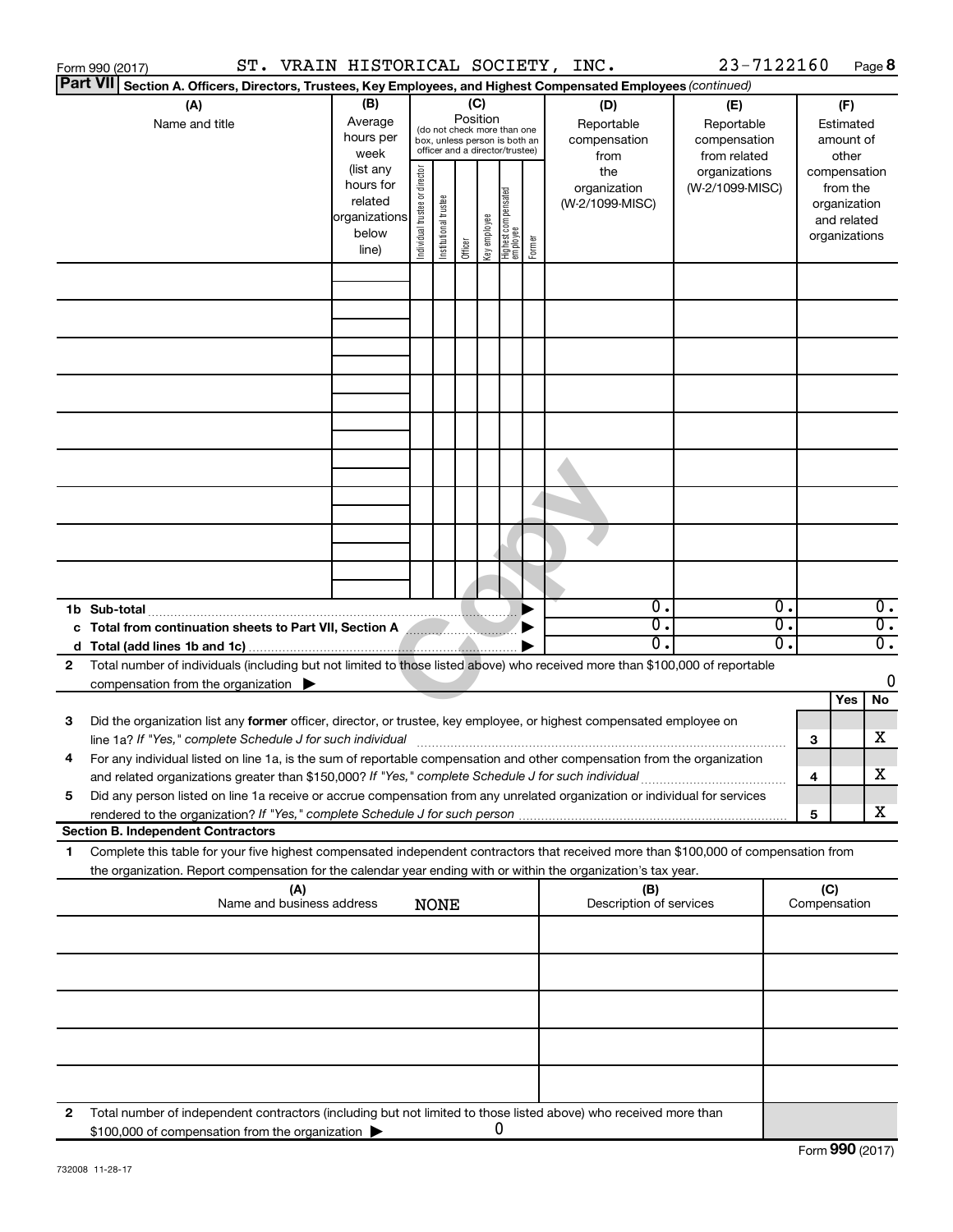|                              |                  | Form 990 (2017)                                                               |                     |                       | ST. VRAIN HISTORICAL SOCIETY, INC. |                                          | 23-7122160                       | Page 9                                                             |
|------------------------------|------------------|-------------------------------------------------------------------------------|---------------------|-----------------------|------------------------------------|------------------------------------------|----------------------------------|--------------------------------------------------------------------|
|                              | <b>Part VIII</b> | <b>Statement of Revenue</b>                                                   |                     |                       |                                    |                                          |                                  |                                                                    |
|                              |                  | Check if Schedule O contains a response or note to any line in this Part VIII |                     |                       |                                    | (B)                                      | $\overline{C}$                   |                                                                    |
|                              |                  |                                                                               |                     |                       | (A)<br>Total revenue               | Related or<br>exempt function<br>revenue | Unrelated<br>business<br>revenue | (D)<br>Revenue excluded<br>from tax under<br>sections<br>512 - 514 |
|                              |                  | 1 a Federated campaigns                                                       | 1a                  |                       |                                    |                                          |                                  |                                                                    |
| Contributions, Gifts, Grants | b                | Membership dues                                                               | 1 <sub>b</sub>      | 4,803.                |                                    |                                          |                                  |                                                                    |
|                              |                  | c Fundraising events                                                          | 1 <sub>c</sub>      | 19, 186.              |                                    |                                          |                                  |                                                                    |
|                              |                  | d Related organizations                                                       | 1d                  |                       |                                    |                                          |                                  |                                                                    |
|                              |                  | e Government grants (contributions)                                           | 1e                  | 9,000.                |                                    |                                          |                                  |                                                                    |
|                              |                  | f All other contributions, gifts, grants, and                                 |                     |                       |                                    |                                          |                                  |                                                                    |
|                              |                  | similar amounts not included above                                            | 1f                  | 22,950.               |                                    |                                          |                                  |                                                                    |
|                              |                  | g Noncash contributions included in lines 1a-1f: \$                           |                     |                       |                                    |                                          |                                  |                                                                    |
|                              |                  |                                                                               |                     |                       | 55,939.                            |                                          |                                  |                                                                    |
|                              |                  |                                                                               |                     | <b>Business Code</b>  |                                    |                                          |                                  |                                                                    |
|                              | 2 a              | TOUR INCOME                                                                   |                     | 900099                | 4,504.                             | 4,504.                                   |                                  |                                                                    |
|                              | h                | PRIVATE USE INCOME                                                            |                     | 900099                | 4,355.                             | 4,355.                                   |                                  |                                                                    |
|                              |                  | <b>EVENT FEES</b>                                                             |                     | 900099                | 3,376.                             | 3,376.                                   |                                  |                                                                    |
| Program Service<br>Revenue   | d                |                                                                               |                     |                       |                                    |                                          |                                  |                                                                    |
|                              |                  |                                                                               |                     |                       |                                    |                                          |                                  |                                                                    |
|                              |                  | f All other program service revenue                                           |                     |                       |                                    |                                          |                                  |                                                                    |
|                              |                  |                                                                               |                     |                       | 12, 235.                           |                                          |                                  |                                                                    |
|                              | 3                | Investment income (including dividends, interest, and                         |                     |                       |                                    |                                          |                                  |                                                                    |
|                              |                  |                                                                               |                     |                       | 3,651.                             |                                          |                                  | 3,651.                                                             |
|                              | 4                | Income from investment of tax-exempt bond proceeds                            |                     |                       |                                    |                                          |                                  |                                                                    |
|                              | 5                |                                                                               |                     |                       |                                    |                                          |                                  |                                                                    |
|                              |                  |                                                                               | (i) Real<br>17,800. | (ii) Personal         |                                    |                                          |                                  |                                                                    |
|                              |                  | <b>6 a</b> Gross rents                                                        | 15, 176.            |                       |                                    |                                          |                                  |                                                                    |
|                              | b                | Less: rental expenses                                                         | 2,624.              |                       |                                    |                                          |                                  |                                                                    |
|                              | с                | Rental income or (loss)                                                       |                     |                       | 2,624.                             |                                          |                                  | 2,624.                                                             |
|                              |                  | d Net rental income or (loss)                                                 | (i) Securities      |                       |                                    |                                          |                                  |                                                                    |
|                              |                  | 7 a Gross amount from sales of                                                | 4,565.              | (ii) Other            |                                    |                                          |                                  |                                                                    |
|                              |                  | assets other than inventory<br><b>b</b> Less: cost or other basis             |                     |                       |                                    |                                          |                                  |                                                                    |
|                              |                  | and sales expenses                                                            | 0.                  |                       |                                    |                                          |                                  |                                                                    |
|                              |                  | c Gain or (loss)                                                              | 4,565.              |                       |                                    |                                          |                                  |                                                                    |
|                              |                  |                                                                               |                     |                       | 4,565.                             |                                          |                                  | 4,565.                                                             |
|                              |                  | 8 a Gross income from fundraising events (not                                 |                     |                       |                                    |                                          |                                  |                                                                    |
|                              |                  | $19,186.$ of<br>including \$                                                  |                     |                       |                                    |                                          |                                  |                                                                    |
|                              |                  | contributions reported on line 1c). See                                       |                     |                       |                                    |                                          |                                  |                                                                    |
|                              |                  |                                                                               |                     |                       |                                    |                                          |                                  |                                                                    |
| <b>Other Revenue</b>         |                  | <b>b</b> Less: direct expenses                                                |                     | $b \overline{21,289}$ |                                    |                                          |                                  |                                                                    |
|                              |                  | c Net income or (loss) from fundraising events                                |                     | .                     | 31,137.                            |                                          |                                  | 31,137.                                                            |
|                              |                  | 9 a Gross income from gaming activities. See                                  |                     |                       |                                    |                                          |                                  |                                                                    |
|                              |                  |                                                                               |                     |                       |                                    |                                          |                                  |                                                                    |
|                              |                  |                                                                               | b                   |                       |                                    |                                          |                                  |                                                                    |
|                              |                  | c Net income or (loss) from gaming activities                                 |                     |                       |                                    |                                          |                                  |                                                                    |
|                              |                  | 10 a Gross sales of inventory, less returns                                   |                     |                       |                                    |                                          |                                  |                                                                    |
|                              |                  |                                                                               |                     | 1,578.                |                                    |                                          |                                  |                                                                    |
|                              |                  |                                                                               |                     | 440.                  |                                    |                                          |                                  |                                                                    |
|                              |                  | c Net income or (loss) from sales of inventory                                |                     |                       | 1,138.                             |                                          |                                  | 1,138.                                                             |
|                              |                  | Miscellaneous Revenue                                                         |                     | <b>Business Code</b>  |                                    |                                          |                                  |                                                                    |
|                              |                  | 11 a MISCELLANEOUS INCOME                                                     |                     | 900099                | 9,338.                             |                                          |                                  | 9,338.                                                             |
|                              | b                | the control of the control of the control of the control of the               |                     |                       |                                    |                                          |                                  |                                                                    |
|                              | с                |                                                                               |                     |                       |                                    |                                          |                                  |                                                                    |
|                              |                  |                                                                               |                     |                       |                                    |                                          |                                  |                                                                    |
|                              |                  |                                                                               |                     |                       | 9,338.<br>120,627.                 |                                          |                                  | 52,453.                                                            |
|                              | 12               |                                                                               |                     |                       |                                    | 12, 235.                                 | $\overline{0}$ .                 |                                                                    |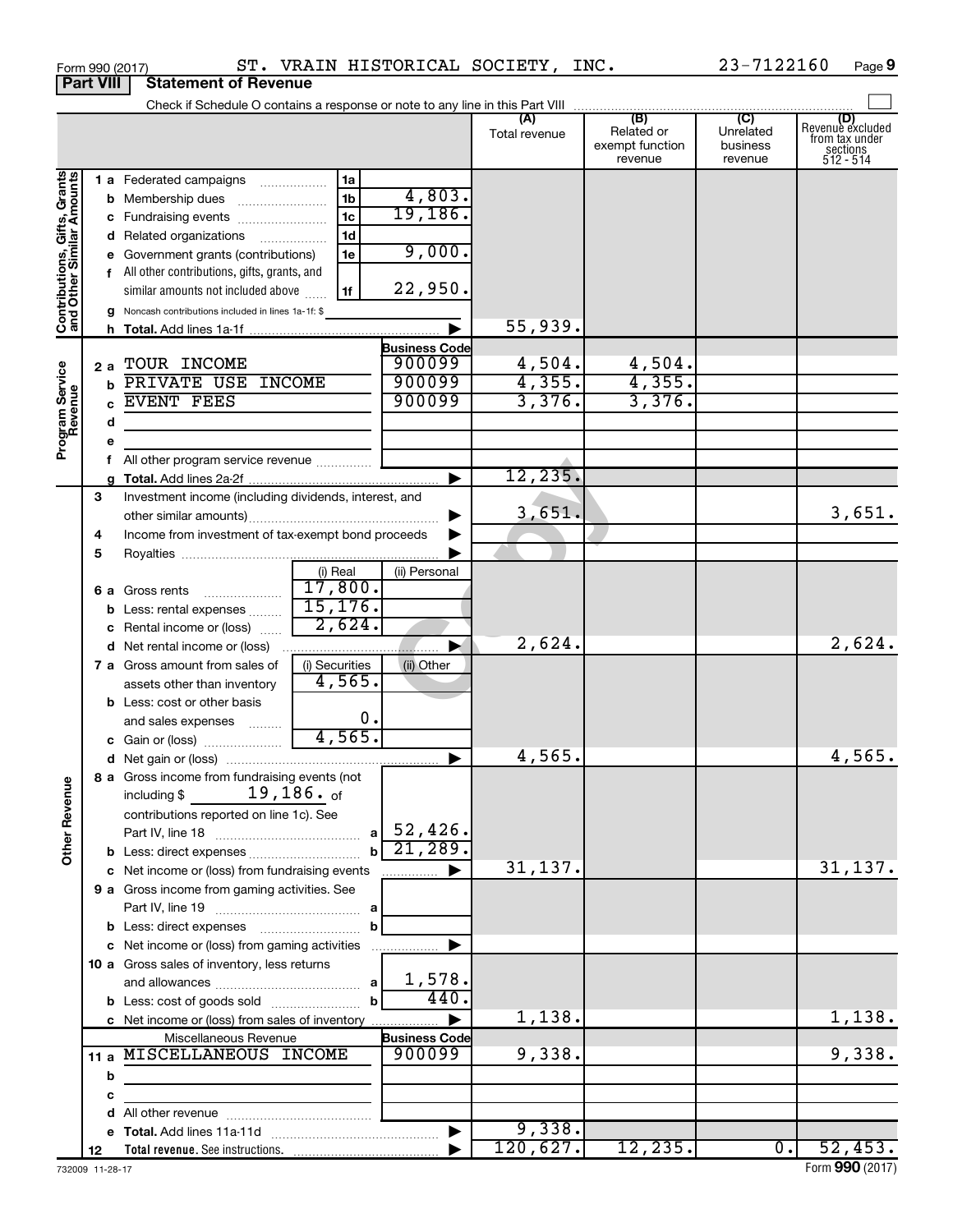Form 990 (2017)  $\begin{array}{cccc} \text{ST.} \end{array}$  VRAIN HISTORICAL SOCIETY, INC.  $\begin{array}{cccc} 23-7122160 & \text{Page} \end{array}$ 

|              | Section 501(c)(3) and 501(c)(4) organizations must complete all columns. All other organizations must complete column (A).                                                                                  |                       |                                    |                                           |                                |
|--------------|-------------------------------------------------------------------------------------------------------------------------------------------------------------------------------------------------------------|-----------------------|------------------------------------|-------------------------------------------|--------------------------------|
|              | Check if Schedule O contains a response or note to any line in this Part IX                                                                                                                                 |                       |                                    |                                           |                                |
|              | Do not include amounts reported on lines 6b,<br>7b, 8b, 9b, and 10b of Part VIII.                                                                                                                           | (A)<br>Total expenses | (B)<br>Program service<br>expenses | (C)<br>Management and<br>general expenses | (D)<br>Fundraising<br>expenses |
| 1.           | Grants and other assistance to domestic organizations                                                                                                                                                       |                       |                                    |                                           |                                |
|              | and domestic governments. See Part IV, line 21                                                                                                                                                              |                       |                                    |                                           |                                |
| $\mathbf{2}$ | Grants and other assistance to domestic                                                                                                                                                                     |                       |                                    |                                           |                                |
|              | individuals. See Part IV, line 22                                                                                                                                                                           |                       |                                    |                                           |                                |
| 3            | Grants and other assistance to foreign                                                                                                                                                                      |                       |                                    |                                           |                                |
|              | organizations, foreign governments, and foreign                                                                                                                                                             |                       |                                    |                                           |                                |
|              | individuals. See Part IV, lines 15 and 16                                                                                                                                                                   |                       |                                    |                                           |                                |
| 4            | Benefits paid to or for members                                                                                                                                                                             |                       |                                    |                                           |                                |
| 5            | Compensation of current officers, directors,                                                                                                                                                                |                       |                                    |                                           |                                |
|              | trustees, and key employees                                                                                                                                                                                 |                       |                                    |                                           |                                |
| 6            | Compensation not included above, to disqualified                                                                                                                                                            |                       |                                    |                                           |                                |
|              | persons (as defined under section 4958(f)(1)) and                                                                                                                                                           |                       |                                    |                                           |                                |
|              | persons described in section 4958(c)(3)(B)                                                                                                                                                                  | 54,435.               |                                    |                                           |                                |
| 7            |                                                                                                                                                                                                             |                       | 19,435.                            | 35,000.                                   |                                |
| 8            | Pension plan accruals and contributions (include                                                                                                                                                            |                       |                                    |                                           |                                |
|              | section 401(k) and 403(b) employer contributions)                                                                                                                                                           |                       |                                    |                                           |                                |
| 9            |                                                                                                                                                                                                             | 4,433.                | 1,648.                             | 2,785.                                    |                                |
| 10           |                                                                                                                                                                                                             |                       |                                    |                                           |                                |
| 11           | Fees for services (non-employees):                                                                                                                                                                          |                       |                                    |                                           |                                |
|              |                                                                                                                                                                                                             |                       |                                    |                                           |                                |
| b            |                                                                                                                                                                                                             | 2,781.                |                                    | 2,781.                                    |                                |
| c<br>d       |                                                                                                                                                                                                             |                       |                                    |                                           |                                |
| е            | Professional fundraising services. See Part IV, line 17                                                                                                                                                     |                       |                                    |                                           |                                |
| f            | Investment management fees                                                                                                                                                                                  |                       |                                    |                                           |                                |
| g            | Other. (If line 11g amount exceeds 10% of line 25,                                                                                                                                                          |                       |                                    |                                           |                                |
|              | column (A) amount, list line 11g expenses on Sch O.)                                                                                                                                                        |                       |                                    |                                           |                                |
| 12           |                                                                                                                                                                                                             | 5,674.                | 138.                               |                                           | 5,536.                         |
| 13           |                                                                                                                                                                                                             | 13,472.               | 5,957.                             | 5,992.                                    | 1,523.                         |
| 14           |                                                                                                                                                                                                             | 200.                  |                                    | 200.                                      |                                |
| 15           |                                                                                                                                                                                                             |                       |                                    |                                           |                                |
| 16           |                                                                                                                                                                                                             | 15,885.               | 13,940.                            | 1,945.                                    |                                |
| 17           |                                                                                                                                                                                                             | 42.                   |                                    |                                           | 42.                            |
| 18           | Payments of travel or entertainment expenses                                                                                                                                                                |                       |                                    |                                           |                                |
|              | for any federal, state, or local public officials                                                                                                                                                           |                       |                                    |                                           |                                |
| 19           | Conferences, conventions, and meetings                                                                                                                                                                      |                       |                                    |                                           |                                |
| 20           | Interest                                                                                                                                                                                                    | з.                    |                                    | з.                                        |                                |
| 21           |                                                                                                                                                                                                             |                       |                                    |                                           |                                |
| 22           | Depreciation, depletion, and amortization                                                                                                                                                                   | 36,922.               | 36, 280.                           | 192.                                      | 450.                           |
| 23           | Insurance                                                                                                                                                                                                   | 10,862.               | 7,908.                             | 2,954.                                    |                                |
| 24           | Other expenses. Itemize expenses not covered<br>above. (List miscellaneous expenses in line 24e. If line<br>24e amount exceeds 10% of line 25, column (A)<br>amount, list line 24e expenses on Schedule O.) |                       |                                    |                                           |                                |
| a            | LANDSCAPING & GROUNDS M                                                                                                                                                                                     | 12,338.               | 12,338.                            |                                           |                                |
| b            | REPAIRS & MAINTENANCE                                                                                                                                                                                       | 4,778.                | 4,048.                             | 730.                                      |                                |
|              | <b>INVESTMENT EXPENSE</b>                                                                                                                                                                                   | 2,947.                |                                    | 2,947.                                    |                                |
| d            | COST OF SALES                                                                                                                                                                                               | 1,432.                | 1,268.                             | 164.                                      |                                |
|              | e All other expenses                                                                                                                                                                                        | 1,248.                | 431.                               | 664.                                      | 153.                           |
| 25           | Total functional expenses. Add lines 1 through 24e                                                                                                                                                          | 167,452.              | 103, 391.                          | 56, 357.                                  | 7,704.                         |
| 26           | Joint costs. Complete this line only if the organization                                                                                                                                                    |                       |                                    |                                           |                                |
|              | reported in column (B) joint costs from a combined                                                                                                                                                          |                       |                                    |                                           |                                |
|              | educational campaign and fundraising solicitation.                                                                                                                                                          |                       |                                    |                                           |                                |
|              | Check here $\blacktriangleright$<br>if following SOP 98-2 (ASC 958-720)                                                                                                                                     |                       |                                    |                                           |                                |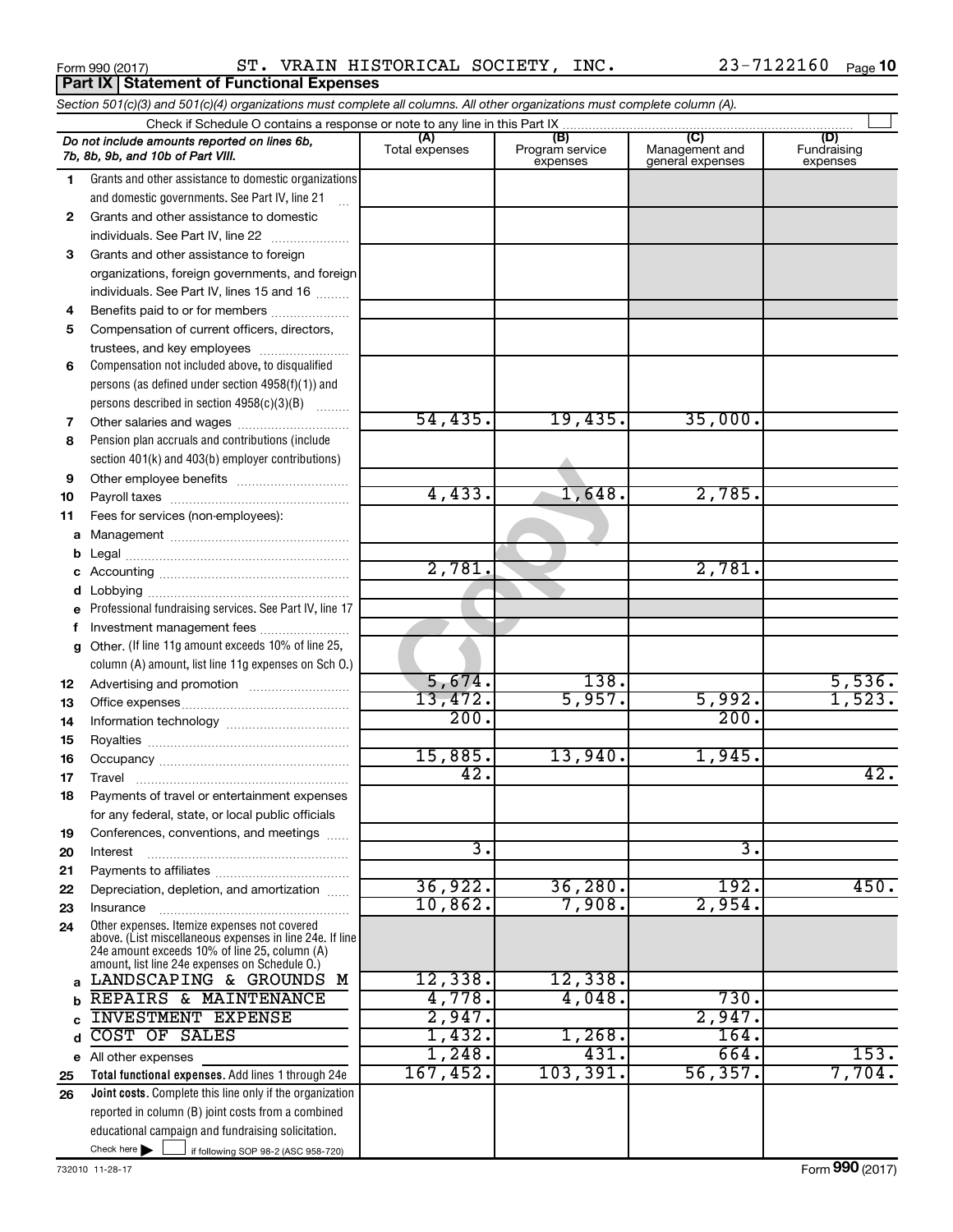| $_{\tt{INC.}}$<br>HISTORICAL SOCIETY,<br>ST.<br><b>VRAIN</b><br>Form 990 (2017) | 22160<br>. .<br>'44F | Page |
|---------------------------------------------------------------------------------|----------------------|------|
|---------------------------------------------------------------------------------|----------------------|------|

|                             |          |                                                                                                                     |                 |                               | (A)<br>Beginning of year |                 | (B)<br>End of year |
|-----------------------------|----------|---------------------------------------------------------------------------------------------------------------------|-----------------|-------------------------------|--------------------------|-----------------|--------------------|
|                             | 1        |                                                                                                                     |                 |                               | 48,624.                  | $\mathbf{1}$    | 31,633.            |
|                             | 2        |                                                                                                                     |                 |                               | 65,858.                  | $\mathbf{2}$    | 58,880.            |
|                             | з        |                                                                                                                     |                 |                               |                          | 3               |                    |
|                             | 4        |                                                                                                                     |                 |                               |                          | 4               |                    |
|                             | 5        | Loans and other receivables from current and former officers, directors,                                            |                 |                               |                          |                 |                    |
|                             |          | trustees, key employees, and highest compensated employees. Complete                                                |                 |                               |                          |                 |                    |
|                             |          | Part II of Schedule L                                                                                               |                 |                               |                          | 5               |                    |
|                             | 6        | Loans and other receivables from other disqualified persons (as defined under                                       |                 |                               |                          |                 |                    |
|                             |          | section $4958(f)(1)$ , persons described in section $4958(c)(3)(B)$ , and contributing                              |                 |                               |                          |                 |                    |
|                             |          | employers and sponsoring organizations of section 501(c)(9) voluntary                                               |                 |                               |                          |                 |                    |
|                             |          | employees' beneficiary organizations (see instr). Complete Part II of Sch L                                         |                 |                               |                          | 6               |                    |
| Assets                      | 7        |                                                                                                                     |                 |                               |                          | $\overline{7}$  |                    |
|                             | 8        |                                                                                                                     |                 |                               | 5,290.                   | 8               | 4,986.             |
|                             | 9        | Prepaid expenses and deferred charges                                                                               |                 |                               |                          | 9               |                    |
|                             |          | <b>10a</b> Land, buildings, and equipment: cost or other                                                            |                 |                               |                          |                 |                    |
|                             |          | basis. Complete Part VI of Schedule D  10a                                                                          |                 |                               |                          |                 |                    |
|                             |          | <b>b</b> Less: accumulated depreciation <i></i>                                                                     | 10 <sub>b</sub> | $\frac{2,093,207.}{928,802.}$ | 1,191,936.               | 10 <sub>c</sub> | 1,164,405.         |
|                             | 11       |                                                                                                                     |                 |                               | 9,926.                   | 11              | 9,926.             |
|                             | 12       |                                                                                                                     |                 |                               | 93,032.                  | 12              | 97,310.            |
|                             | 13       |                                                                                                                     |                 |                               |                          | 13              |                    |
|                             | 14       |                                                                                                                     |                 |                               |                          | 14              |                    |
|                             | 15       |                                                                                                                     |                 |                               |                          | 15              |                    |
|                             | 16       |                                                                                                                     |                 |                               | $1,414,666$ .            | 16              | 1,367,140.         |
|                             | 17       |                                                                                                                     |                 |                               |                          | 17              |                    |
|                             | 18       |                                                                                                                     |                 |                               |                          | 18              |                    |
|                             | 19       |                                                                                                                     |                 |                               |                          | 19              |                    |
|                             | 20       |                                                                                                                     |                 |                               |                          | 20              |                    |
|                             | 21       | Escrow or custodial account liability. Complete Part IV of Schedule D                                               |                 |                               |                          | 21              |                    |
|                             | 22       | Loans and other payables to current and former officers, directors, trustees,                                       |                 |                               |                          |                 |                    |
| Liabilities                 |          | key employees, highest compensated employees, and disqualified persons.                                             |                 |                               |                          |                 |                    |
|                             |          |                                                                                                                     |                 |                               |                          | 22              |                    |
|                             | 23       | Secured mortgages and notes payable to unrelated third parties                                                      |                 |                               |                          | 23              |                    |
|                             | 24       |                                                                                                                     |                 |                               |                          | 24              |                    |
|                             | 25       | Other liabilities (including federal income tax, payables to related third                                          |                 |                               |                          |                 |                    |
|                             |          | parties, and other liabilities not included on lines 17-24). Complete Part X of                                     |                 |                               |                          |                 |                    |
|                             |          | Schedule D                                                                                                          |                 |                               | 2,197.                   | 25              | 1,496.             |
|                             | 26       |                                                                                                                     |                 |                               | 2,197.                   | 26              | 1,496.             |
|                             |          | Organizations that follow SFAS 117 (ASC 958), check here >                                                          |                 | and                           |                          |                 |                    |
|                             |          | complete lines 27 through 29, and lines 33 and 34.                                                                  |                 |                               |                          |                 |                    |
|                             | 27       |                                                                                                                     |                 |                               |                          | 27              |                    |
|                             | 28       |                                                                                                                     |                 |                               |                          | 28              |                    |
|                             | 29       | Permanently restricted net assets                                                                                   |                 |                               |                          | 29              |                    |
|                             |          | Organizations that do not follow SFAS 117 (ASC 958), check here $\blacktriangleright \lfloor \underline{X} \rfloor$ |                 |                               |                          |                 |                    |
|                             |          | and complete lines 30 through 34.                                                                                   |                 |                               |                          |                 |                    |
|                             | 30       |                                                                                                                     |                 |                               | 1,339,894.<br>О.         | 30              | $1,293,069$ .      |
| Net Assets or Fund Balances | 31       | Paid-in or capital surplus, or land, building, or equipment fund                                                    |                 |                               | 72,575.                  | 31<br>32        | 72,575.            |
|                             | 32<br>33 | Retained earnings, endowment, accumulated income, or other funds                                                    |                 |                               | 1,412,469.               | 33              | 1,365,644.         |
|                             | 34       |                                                                                                                     |                 |                               | 1,414,666.               | 34              | 1,367,140.         |
|                             |          |                                                                                                                     |                 |                               |                          |                 | Form 990 (2017)    |

## **Part X Balance Sheet**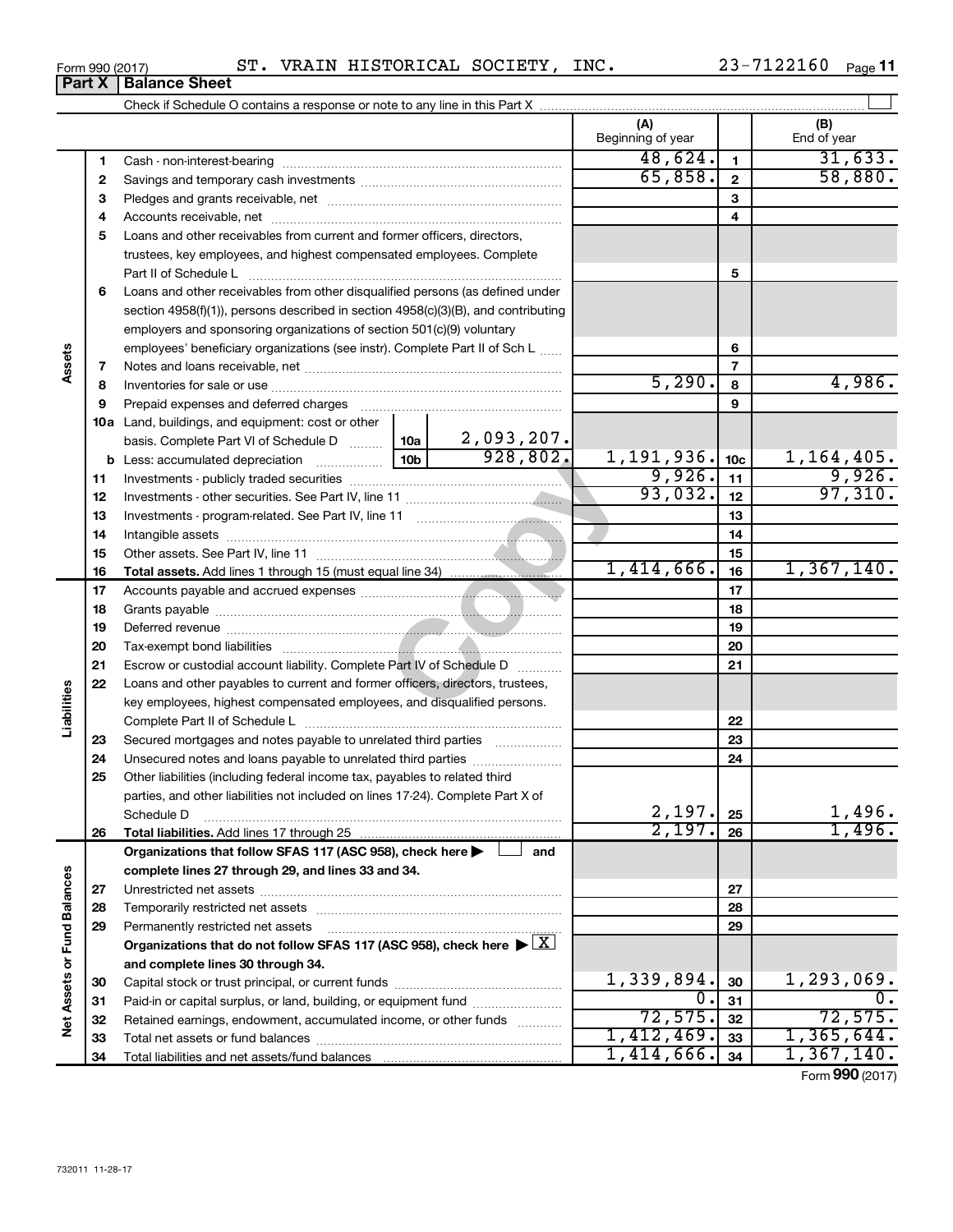|    | ST. VRAIN HISTORICAL SOCIETY, INC.<br>Form 990 (2017)                                                                                                             | 23-7122160              |                                       |            | Page 12          |
|----|-------------------------------------------------------------------------------------------------------------------------------------------------------------------|-------------------------|---------------------------------------|------------|------------------|
|    | Part XI  <br><b>Reconciliation of Net Assets</b>                                                                                                                  |                         |                                       |            |                  |
|    | Check if Schedule O contains a response or note to any line in this Part XI [11] [12] Check if Schedule O contains a response or note to any line in this Part XI |                         |                                       |            |                  |
|    |                                                                                                                                                                   |                         |                                       |            |                  |
| 1  |                                                                                                                                                                   | $\mathbf{1}$            |                                       | 120,627.   |                  |
| 2  |                                                                                                                                                                   | $\overline{2}$          |                                       | 167,452.   |                  |
| 3  | Revenue less expenses. Subtract line 2 from line 1                                                                                                                | 3                       |                                       | $-46,825.$ |                  |
| 4  |                                                                                                                                                                   | $\overline{\mathbf{4}}$ | 1,412,469.                            |            |                  |
| 5  | Net unrealized gains (losses) on investments [111] www.marting.com/marting.com/marting.com/marting.com/marting.                                                   | 5                       |                                       |            |                  |
| 6  | Donated services and use of facilities                                                                                                                            | 6                       |                                       |            |                  |
| 7  | Investment expenses                                                                                                                                               | $\overline{7}$          |                                       |            |                  |
| 8  | Prior period adjustments                                                                                                                                          | 8                       |                                       |            |                  |
| 9  |                                                                                                                                                                   | 9                       |                                       |            | $\overline{0}$ . |
| 10 | Net assets or fund balances at end of year. Combine lines 3 through 9 (must equal Part X, line 33,                                                                |                         |                                       |            |                  |
|    | column (B))                                                                                                                                                       | 10                      | 1,365,644.                            |            |                  |
|    | <b>Part XII Financial Statements and Reporting</b>                                                                                                                |                         |                                       |            |                  |
|    |                                                                                                                                                                   |                         |                                       |            |                  |
|    |                                                                                                                                                                   |                         |                                       | Yes        | No               |
| 1. | Accounting method used to prepare the Form 990: $X \subset X$ Cash<br>$\Box$ Accrual<br>Other                                                                     |                         |                                       |            |                  |
|    | If the organization changed its method of accounting from a prior year or checked "Other," explain in Schedule O.                                                 |                         |                                       |            |                  |
|    |                                                                                                                                                                   |                         | 2a                                    |            | x                |
|    | If "Yes," check a box below to indicate whether the financial statements for the year were compiled or reviewed on a                                              |                         |                                       |            |                  |
|    | separate basis, consolidated basis, or both:                                                                                                                      |                         |                                       |            |                  |
|    | Separate basis<br>Consolidated basis<br>Both consolidated and separate basis                                                                                      |                         |                                       |            |                  |
|    |                                                                                                                                                                   |                         | 2 <sub>b</sub>                        |            | x                |
|    | If "Yes," check a box below to indicate whether the financial statements for the year were audited on a separate basis,                                           |                         |                                       |            |                  |
|    | consolidated basis, or both:                                                                                                                                      |                         |                                       |            |                  |
|    | Both consolidated and separate basis<br>Separate basis<br>Consolidated basis                                                                                      |                         |                                       |            |                  |
|    | c If "Yes" to line 2a or 2b, does the organization have a committee that assumes responsibility for oversight of the audit,                                       |                         |                                       |            |                  |
|    |                                                                                                                                                                   |                         | 2c                                    |            |                  |
|    | If the organization changed either its oversight process or selection process during the tax year, explain in Schedule O.                                         |                         |                                       |            |                  |
|    | 3a As a result of a federal award, was the organization required to undergo an audit or audits as set forth in the Single Audit                                   |                         |                                       |            |                  |
|    |                                                                                                                                                                   |                         | За                                    |            | x                |
|    | <b>b</b> If "Yes," did the organization undergo the required audit or audits? If the organization did not undergo the required audit                              |                         |                                       |            |                  |
|    |                                                                                                                                                                   |                         | 3b                                    |            |                  |
|    |                                                                                                                                                                   |                         | $F_{\text{arm}}$ QQQ $n_{\text{max}}$ |            |                  |

Form (2017) **990**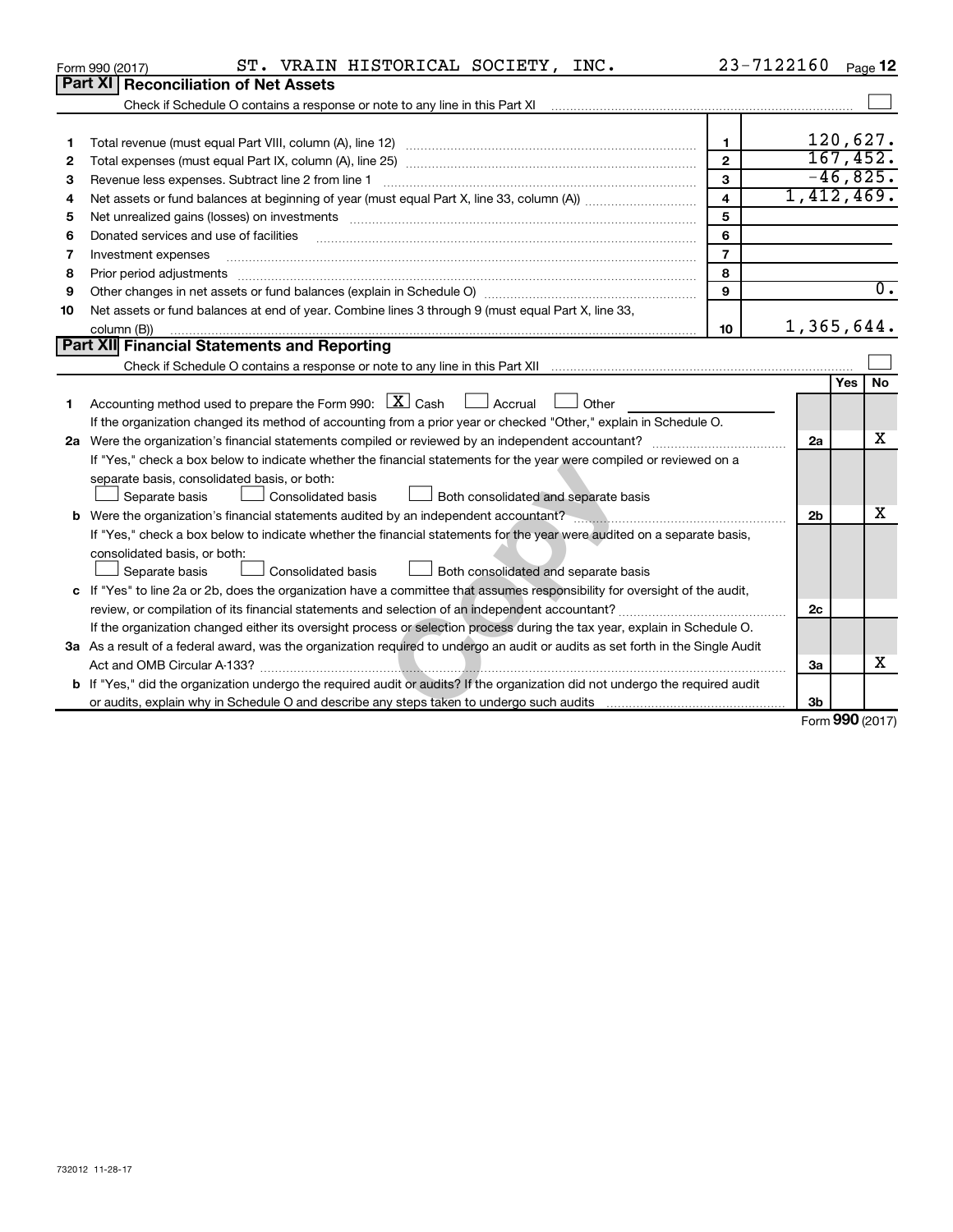| <b>SCHEDULE A</b> |  |
|-------------------|--|
|-------------------|--|

Department of the Treasury

| (Form 990 or 990-EZ) |  |  |  |  |  |  |
|----------------------|--|--|--|--|--|--|
|----------------------|--|--|--|--|--|--|

# Form 990 or 990-EZ) **Public Charity Status and Public Support**<br>
Complete if the organization is a section 501(c)(3) organization or a section<br> **2017**

**4947(a)(1) nonexempt charitable trust.**

**| Attach to Form 990 or Form 990-EZ. | Go to www.irs.gov/Form990 for instructions and the latest information.**

| OMB No 1545-0047                    |
|-------------------------------------|
|                                     |
| <b>Open to Public</b><br>Inspection |

|                | Internal Revenue Service<br>Inspection<br>Go to www.irs.gov/Form990 for instructions and the latest information. |                                                                                                                                                                |  |                                                                                    |                                                                                                                                               |     |                                                                |                            |  |                                       |
|----------------|------------------------------------------------------------------------------------------------------------------|----------------------------------------------------------------------------------------------------------------------------------------------------------------|--|------------------------------------------------------------------------------------|-----------------------------------------------------------------------------------------------------------------------------------------------|-----|----------------------------------------------------------------|----------------------------|--|---------------------------------------|
|                |                                                                                                                  | Name of the organization                                                                                                                                       |  |                                                                                    |                                                                                                                                               |     |                                                                |                            |  | <b>Employer identification number</b> |
|                |                                                                                                                  |                                                                                                                                                                |  |                                                                                    | ST. VRAIN HISTORICAL SOCIETY, INC.                                                                                                            |     |                                                                |                            |  | 23-7122160                            |
|                | Part I                                                                                                           |                                                                                                                                                                |  |                                                                                    | Reason for Public Charity Status (All organizations must complete this part.) See instructions.                                               |     |                                                                |                            |  |                                       |
|                |                                                                                                                  |                                                                                                                                                                |  |                                                                                    | The organization is not a private foundation because it is: (For lines 1 through 12, check only one box.)                                     |     |                                                                |                            |  |                                       |
| 1.             |                                                                                                                  |                                                                                                                                                                |  |                                                                                    | A church, convention of churches, or association of churches described in section 170(b)(1)(A)(i).                                            |     |                                                                |                            |  |                                       |
| 2              |                                                                                                                  | A school described in section 170(b)(1)(A)(ii). (Attach Schedule E (Form 990 or 990-EZ).)                                                                      |  |                                                                                    |                                                                                                                                               |     |                                                                |                            |  |                                       |
| з              |                                                                                                                  |                                                                                                                                                                |  |                                                                                    | A hospital or a cooperative hospital service organization described in section 170(b)(1)(A)(iii).                                             |     |                                                                |                            |  |                                       |
| 4              |                                                                                                                  | A medical research organization operated in conjunction with a hospital described in section 170(b)(1)(A)(iii). Enter the hospital's name,<br>city, and state: |  |                                                                                    |                                                                                                                                               |     |                                                                |                            |  |                                       |
| 5              |                                                                                                                  | An organization operated for the benefit of a college or university owned or operated by a governmental unit described in                                      |  |                                                                                    |                                                                                                                                               |     |                                                                |                            |  |                                       |
|                |                                                                                                                  | section 170(b)(1)(A)(iv). (Complete Part II.)                                                                                                                  |  |                                                                                    |                                                                                                                                               |     |                                                                |                            |  |                                       |
| 6              |                                                                                                                  |                                                                                                                                                                |  |                                                                                    | A federal, state, or local government or governmental unit described in section 170(b)(1)(A)(v).                                              |     |                                                                |                            |  |                                       |
| $\overline{7}$ | $\lfloor x \rfloor$                                                                                              |                                                                                                                                                                |  |                                                                                    | An organization that normally receives a substantial part of its support from a governmental unit or from the general public described in     |     |                                                                |                            |  |                                       |
|                |                                                                                                                  |                                                                                                                                                                |  | section 170(b)(1)(A)(vi). (Complete Part II.)                                      |                                                                                                                                               |     |                                                                |                            |  |                                       |
| 8              |                                                                                                                  |                                                                                                                                                                |  |                                                                                    | A community trust described in section 170(b)(1)(A)(vi). (Complete Part II.)                                                                  |     |                                                                |                            |  |                                       |
| 9              |                                                                                                                  |                                                                                                                                                                |  |                                                                                    | An agricultural research organization described in section 170(b)(1)(A)(ix) operated in conjunction with a land-grant college                 |     |                                                                |                            |  |                                       |
|                |                                                                                                                  |                                                                                                                                                                |  |                                                                                    | or university or a non-land-grant college of agriculture (see instructions). Enter the name, city, and state of the college or                |     |                                                                |                            |  |                                       |
|                |                                                                                                                  | university:                                                                                                                                                    |  |                                                                                    |                                                                                                                                               |     |                                                                |                            |  |                                       |
| 10             |                                                                                                                  |                                                                                                                                                                |  |                                                                                    | An organization that normally receives: (1) more than 33 1/3% of its support from contributions, membership fees, and gross receipts from     |     |                                                                |                            |  |                                       |
|                |                                                                                                                  |                                                                                                                                                                |  |                                                                                    | activities related to its exempt functions - subject to certain exceptions, and (2) no more than 33 1/3% of its support from gross investment |     |                                                                |                            |  |                                       |
|                |                                                                                                                  |                                                                                                                                                                |  |                                                                                    | income and unrelated business taxable income (less section 511 tax) from businesses acquired by the organization after June 30, 1975.         |     |                                                                |                            |  |                                       |
|                |                                                                                                                  |                                                                                                                                                                |  | See section 509(a)(2). (Complete Part III.)                                        |                                                                                                                                               |     |                                                                |                            |  |                                       |
| 11             |                                                                                                                  |                                                                                                                                                                |  |                                                                                    | An organization organized and operated exclusively to test for public safety. See section 509(a)(4).                                          |     |                                                                |                            |  |                                       |
| 12             |                                                                                                                  | An organization organized and operated exclusively for the benefit of, to perform the functions of, or to carry out the purposes of one or                     |  |                                                                                    |                                                                                                                                               |     |                                                                |                            |  |                                       |
|                |                                                                                                                  | more publicly supported organizations described in section 509(a)(1) or section 509(a)(2). See section 509(a)(3). Check the box in                             |  |                                                                                    |                                                                                                                                               |     |                                                                |                            |  |                                       |
|                |                                                                                                                  |                                                                                                                                                                |  |                                                                                    | lines 12a through 12d that describes the type of supporting organization and complete lines 12e, 12f, and 12g.                                |     |                                                                |                            |  |                                       |
| а              |                                                                                                                  | Type I. A supporting organization operated, supervised, or controlled by its supported organization(s), typically by giving                                    |  |                                                                                    |                                                                                                                                               |     |                                                                |                            |  |                                       |
|                |                                                                                                                  |                                                                                                                                                                |  |                                                                                    | the supported organization(s) the power to regularly appoint or elect a majority of the directors or trustees of the supporting               |     |                                                                |                            |  |                                       |
|                |                                                                                                                  |                                                                                                                                                                |  | organization. You must complete Part IV, Sections A and B.                         |                                                                                                                                               |     |                                                                |                            |  |                                       |
| b              |                                                                                                                  |                                                                                                                                                                |  |                                                                                    | Type II. A supporting organization supervised or controlled in connection with its supported organization(s), by having                       |     |                                                                |                            |  |                                       |
|                |                                                                                                                  |                                                                                                                                                                |  |                                                                                    | control or management of the supporting organization vested in the same persons that control or manage the supported                          |     |                                                                |                            |  |                                       |
|                |                                                                                                                  |                                                                                                                                                                |  |                                                                                    | organization(s). You must complete Part IV, Sections A and C.                                                                                 |     |                                                                |                            |  |                                       |
| с              |                                                                                                                  |                                                                                                                                                                |  |                                                                                    | Type III functionally integrated. A supporting organization operated in connection with, and functionally integrated with,                    |     |                                                                |                            |  |                                       |
|                |                                                                                                                  |                                                                                                                                                                |  |                                                                                    | its supported organization(s) (see instructions). You must complete Part IV, Sections A, D, and E.                                            |     |                                                                |                            |  |                                       |
| d              |                                                                                                                  |                                                                                                                                                                |  |                                                                                    | Type III non-functionally integrated. A supporting organization operated in connection with its supported organization(s)                     |     |                                                                |                            |  |                                       |
|                |                                                                                                                  |                                                                                                                                                                |  |                                                                                    | that is not functionally integrated. The organization generally must satisfy a distribution requirement and an attentiveness                  |     |                                                                |                            |  |                                       |
|                |                                                                                                                  |                                                                                                                                                                |  |                                                                                    | requirement (see instructions). You must complete Part IV, Sections A and D, and Part V.                                                      |     |                                                                |                            |  |                                       |
| е              |                                                                                                                  |                                                                                                                                                                |  |                                                                                    | Check this box if the organization received a written determination from the IRS that it is a Type I, Type II, Type III                       |     |                                                                |                            |  |                                       |
|                |                                                                                                                  |                                                                                                                                                                |  |                                                                                    | functionally integrated, or Type III non-functionally integrated supporting organization.                                                     |     |                                                                |                            |  |                                       |
| f              |                                                                                                                  |                                                                                                                                                                |  |                                                                                    |                                                                                                                                               |     |                                                                |                            |  |                                       |
| g              |                                                                                                                  | (i) Name of supported                                                                                                                                          |  | Provide the following information about the supported organization(s).<br>(ii) EIN | (iii) Type of organization                                                                                                                    |     | (iv) Is the organization listed<br>in your governing document? | (v) Amount of monetary     |  | (vi) Amount of other                  |
|                |                                                                                                                  | organization                                                                                                                                                   |  |                                                                                    | (described on lines 1-10                                                                                                                      | Yes | No                                                             | support (see instructions) |  | support (see instructions)            |
|                |                                                                                                                  |                                                                                                                                                                |  |                                                                                    | above (see instructions))                                                                                                                     |     |                                                                |                            |  |                                       |
|                |                                                                                                                  |                                                                                                                                                                |  |                                                                                    |                                                                                                                                               |     |                                                                |                            |  |                                       |
|                |                                                                                                                  |                                                                                                                                                                |  |                                                                                    |                                                                                                                                               |     |                                                                |                            |  |                                       |
|                |                                                                                                                  |                                                                                                                                                                |  |                                                                                    |                                                                                                                                               |     |                                                                |                            |  |                                       |
|                |                                                                                                                  |                                                                                                                                                                |  |                                                                                    |                                                                                                                                               |     |                                                                |                            |  |                                       |
|                |                                                                                                                  |                                                                                                                                                                |  |                                                                                    |                                                                                                                                               |     |                                                                |                            |  |                                       |
|                |                                                                                                                  |                                                                                                                                                                |  |                                                                                    |                                                                                                                                               |     |                                                                |                            |  |                                       |
|                |                                                                                                                  |                                                                                                                                                                |  |                                                                                    |                                                                                                                                               |     |                                                                |                            |  |                                       |
| Total          |                                                                                                                  |                                                                                                                                                                |  |                                                                                    |                                                                                                                                               |     |                                                                |                            |  |                                       |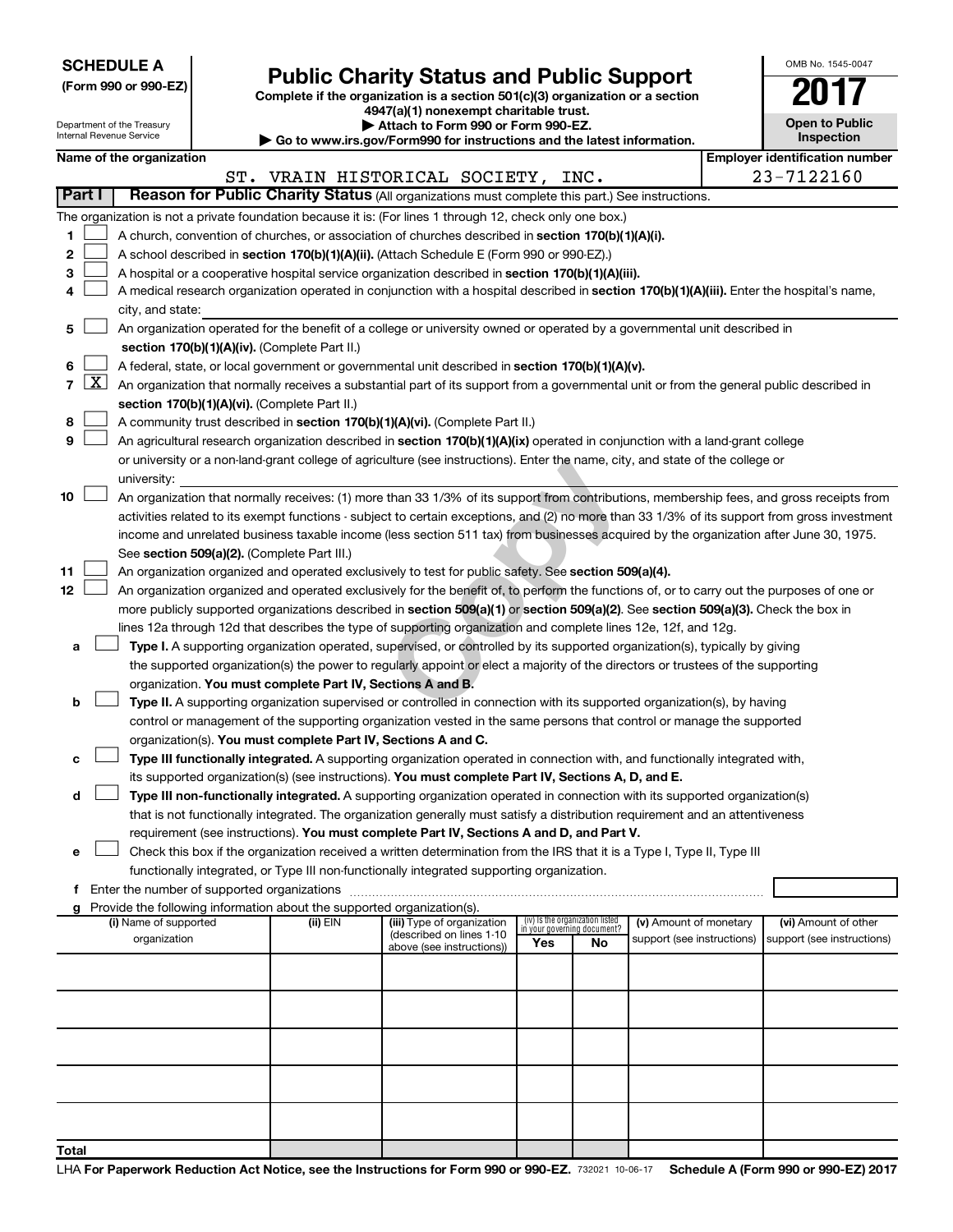## Schedule A (Form 990 or 990-EZ) 2017  $\, {\rm ST.} \,$  <code>VRAIN HISTORICAL SOCIETY, INC.</code>  $\, 23$  –  $7122160$  <code>Page</code>

(Complete only if you checked the box on line 5, 7, or 8 of Part I or if the organization failed to qualify under Part III. If the organization fails to qualify under the tests listed below, please complete Part III.) **Part II Support Schedule for Organizations Described in Sections 170(b)(1)(A)(iv) and 170(b)(1)(A)(vi)**

| Calendar year (or fiscal year beginning in)<br>(a) 2013<br>(b) 2014<br>$(d)$ 2016<br>(f) Total<br>$(c)$ 2015<br>(e) 2017<br>1 Gifts, grants, contributions, and<br>membership fees received. (Do not<br>66,707.<br>66,907.<br>55,940.<br>49,060.<br>73,328.<br>include any "unusual grants.")<br>2 Tax revenues levied for the organ-<br>ization's benefit and either paid to<br>or expended on its behalf<br>3 The value of services or facilities<br>furnished by a governmental unit to<br>the organization without charge<br>49,060.<br>66,707.<br>73,328.<br>66,907.<br>55,940.<br>4 Total. Add lines 1 through 3<br>5 The portion of total contributions<br>by each person (other than a<br>governmental unit or publicly<br>supported organization) included<br>on line 1 that exceeds 2% of the<br>amount shown on line 11,<br>column (f)<br>6 Public support. Subtract line 5 from line 4.<br>Calendar year (or fiscal year beginning in)<br>(a) 2013<br>$\frac{1}{66}$ , 707.<br>$(c)$ 2015<br>$(d)$ 2016<br>(e) 2017<br>$( f )$ Total<br>311, 942.<br>73,328.<br>55,940.<br>49,060.<br>66,907.<br><b>7</b> Amounts from line 4<br>8 Gross income from interest,<br>dividends, payments received on<br>securities loans, rents, royalties,<br>23,795.<br>24,459.<br>22, 110.<br>18,912.<br>24,194.<br>and income from similar sources<br>9 Net income from unrelated business<br>activities, whether or not the<br>business is regularly carried on<br>10 Other income. Do not include gain<br>or loss from the sale of capital<br>2,031.<br>2,154.<br>295.<br>2,281.<br>11,906.<br>assets (Explain in Part VI.)<br>11 Total support. Add lines 7 through 10<br>12<br><b>12</b> Gross receipts from related activities, etc. (see instructions)<br>13 First five years. If the Form 990 is for the organization's first, second, third, fourth, or fifth tax year as a section 501(c)(3)<br>organization, check this box and stop here<br><b>Section C. Computation of Public Support Percentage</b> | <b>Section A. Public Support</b> |  |  |  |  |    |                                          |
|----------------------------------------------------------------------------------------------------------------------------------------------------------------------------------------------------------------------------------------------------------------------------------------------------------------------------------------------------------------------------------------------------------------------------------------------------------------------------------------------------------------------------------------------------------------------------------------------------------------------------------------------------------------------------------------------------------------------------------------------------------------------------------------------------------------------------------------------------------------------------------------------------------------------------------------------------------------------------------------------------------------------------------------------------------------------------------------------------------------------------------------------------------------------------------------------------------------------------------------------------------------------------------------------------------------------------------------------------------------------------------------------------------------------------------------------------------------------------------------------------------------------------------------------------------------------------------------------------------------------------------------------------------------------------------------------------------------------------------------------------------------------------------------------------------------------------------------------------------------------------------------------------------------------------------------------------------------------------------------------------------------|----------------------------------|--|--|--|--|----|------------------------------------------|
|                                                                                                                                                                                                                                                                                                                                                                                                                                                                                                                                                                                                                                                                                                                                                                                                                                                                                                                                                                                                                                                                                                                                                                                                                                                                                                                                                                                                                                                                                                                                                                                                                                                                                                                                                                                                                                                                                                                                                                                                                |                                  |  |  |  |  |    |                                          |
| <b>Section B. Total Support</b>                                                                                                                                                                                                                                                                                                                                                                                                                                                                                                                                                                                                                                                                                                                                                                                                                                                                                                                                                                                                                                                                                                                                                                                                                                                                                                                                                                                                                                                                                                                                                                                                                                                                                                                                                                                                                                                                                                                                                                                |                                  |  |  |  |  |    |                                          |
|                                                                                                                                                                                                                                                                                                                                                                                                                                                                                                                                                                                                                                                                                                                                                                                                                                                                                                                                                                                                                                                                                                                                                                                                                                                                                                                                                                                                                                                                                                                                                                                                                                                                                                                                                                                                                                                                                                                                                                                                                |                                  |  |  |  |  |    |                                          |
|                                                                                                                                                                                                                                                                                                                                                                                                                                                                                                                                                                                                                                                                                                                                                                                                                                                                                                                                                                                                                                                                                                                                                                                                                                                                                                                                                                                                                                                                                                                                                                                                                                                                                                                                                                                                                                                                                                                                                                                                                |                                  |  |  |  |  |    | 311,942.                                 |
|                                                                                                                                                                                                                                                                                                                                                                                                                                                                                                                                                                                                                                                                                                                                                                                                                                                                                                                                                                                                                                                                                                                                                                                                                                                                                                                                                                                                                                                                                                                                                                                                                                                                                                                                                                                                                                                                                                                                                                                                                |                                  |  |  |  |  |    |                                          |
|                                                                                                                                                                                                                                                                                                                                                                                                                                                                                                                                                                                                                                                                                                                                                                                                                                                                                                                                                                                                                                                                                                                                                                                                                                                                                                                                                                                                                                                                                                                                                                                                                                                                                                                                                                                                                                                                                                                                                                                                                |                                  |  |  |  |  |    |                                          |
|                                                                                                                                                                                                                                                                                                                                                                                                                                                                                                                                                                                                                                                                                                                                                                                                                                                                                                                                                                                                                                                                                                                                                                                                                                                                                                                                                                                                                                                                                                                                                                                                                                                                                                                                                                                                                                                                                                                                                                                                                |                                  |  |  |  |  |    |                                          |
|                                                                                                                                                                                                                                                                                                                                                                                                                                                                                                                                                                                                                                                                                                                                                                                                                                                                                                                                                                                                                                                                                                                                                                                                                                                                                                                                                                                                                                                                                                                                                                                                                                                                                                                                                                                                                                                                                                                                                                                                                |                                  |  |  |  |  |    |                                          |
|                                                                                                                                                                                                                                                                                                                                                                                                                                                                                                                                                                                                                                                                                                                                                                                                                                                                                                                                                                                                                                                                                                                                                                                                                                                                                                                                                                                                                                                                                                                                                                                                                                                                                                                                                                                                                                                                                                                                                                                                                |                                  |  |  |  |  |    |                                          |
|                                                                                                                                                                                                                                                                                                                                                                                                                                                                                                                                                                                                                                                                                                                                                                                                                                                                                                                                                                                                                                                                                                                                                                                                                                                                                                                                                                                                                                                                                                                                                                                                                                                                                                                                                                                                                                                                                                                                                                                                                |                                  |  |  |  |  |    |                                          |
|                                                                                                                                                                                                                                                                                                                                                                                                                                                                                                                                                                                                                                                                                                                                                                                                                                                                                                                                                                                                                                                                                                                                                                                                                                                                                                                                                                                                                                                                                                                                                                                                                                                                                                                                                                                                                                                                                                                                                                                                                |                                  |  |  |  |  |    | 311,942.                                 |
|                                                                                                                                                                                                                                                                                                                                                                                                                                                                                                                                                                                                                                                                                                                                                                                                                                                                                                                                                                                                                                                                                                                                                                                                                                                                                                                                                                                                                                                                                                                                                                                                                                                                                                                                                                                                                                                                                                                                                                                                                |                                  |  |  |  |  |    |                                          |
|                                                                                                                                                                                                                                                                                                                                                                                                                                                                                                                                                                                                                                                                                                                                                                                                                                                                                                                                                                                                                                                                                                                                                                                                                                                                                                                                                                                                                                                                                                                                                                                                                                                                                                                                                                                                                                                                                                                                                                                                                |                                  |  |  |  |  |    |                                          |
|                                                                                                                                                                                                                                                                                                                                                                                                                                                                                                                                                                                                                                                                                                                                                                                                                                                                                                                                                                                                                                                                                                                                                                                                                                                                                                                                                                                                                                                                                                                                                                                                                                                                                                                                                                                                                                                                                                                                                                                                                |                                  |  |  |  |  |    |                                          |
|                                                                                                                                                                                                                                                                                                                                                                                                                                                                                                                                                                                                                                                                                                                                                                                                                                                                                                                                                                                                                                                                                                                                                                                                                                                                                                                                                                                                                                                                                                                                                                                                                                                                                                                                                                                                                                                                                                                                                                                                                |                                  |  |  |  |  |    |                                          |
|                                                                                                                                                                                                                                                                                                                                                                                                                                                                                                                                                                                                                                                                                                                                                                                                                                                                                                                                                                                                                                                                                                                                                                                                                                                                                                                                                                                                                                                                                                                                                                                                                                                                                                                                                                                                                                                                                                                                                                                                                |                                  |  |  |  |  |    |                                          |
|                                                                                                                                                                                                                                                                                                                                                                                                                                                                                                                                                                                                                                                                                                                                                                                                                                                                                                                                                                                                                                                                                                                                                                                                                                                                                                                                                                                                                                                                                                                                                                                                                                                                                                                                                                                                                                                                                                                                                                                                                |                                  |  |  |  |  |    |                                          |
|                                                                                                                                                                                                                                                                                                                                                                                                                                                                                                                                                                                                                                                                                                                                                                                                                                                                                                                                                                                                                                                                                                                                                                                                                                                                                                                                                                                                                                                                                                                                                                                                                                                                                                                                                                                                                                                                                                                                                                                                                |                                  |  |  |  |  |    |                                          |
|                                                                                                                                                                                                                                                                                                                                                                                                                                                                                                                                                                                                                                                                                                                                                                                                                                                                                                                                                                                                                                                                                                                                                                                                                                                                                                                                                                                                                                                                                                                                                                                                                                                                                                                                                                                                                                                                                                                                                                                                                |                                  |  |  |  |  |    | 311,942.                                 |
|                                                                                                                                                                                                                                                                                                                                                                                                                                                                                                                                                                                                                                                                                                                                                                                                                                                                                                                                                                                                                                                                                                                                                                                                                                                                                                                                                                                                                                                                                                                                                                                                                                                                                                                                                                                                                                                                                                                                                                                                                |                                  |  |  |  |  |    |                                          |
|                                                                                                                                                                                                                                                                                                                                                                                                                                                                                                                                                                                                                                                                                                                                                                                                                                                                                                                                                                                                                                                                                                                                                                                                                                                                                                                                                                                                                                                                                                                                                                                                                                                                                                                                                                                                                                                                                                                                                                                                                |                                  |  |  |  |  |    |                                          |
|                                                                                                                                                                                                                                                                                                                                                                                                                                                                                                                                                                                                                                                                                                                                                                                                                                                                                                                                                                                                                                                                                                                                                                                                                                                                                                                                                                                                                                                                                                                                                                                                                                                                                                                                                                                                                                                                                                                                                                                                                |                                  |  |  |  |  |    |                                          |
|                                                                                                                                                                                                                                                                                                                                                                                                                                                                                                                                                                                                                                                                                                                                                                                                                                                                                                                                                                                                                                                                                                                                                                                                                                                                                                                                                                                                                                                                                                                                                                                                                                                                                                                                                                                                                                                                                                                                                                                                                |                                  |  |  |  |  |    |                                          |
|                                                                                                                                                                                                                                                                                                                                                                                                                                                                                                                                                                                                                                                                                                                                                                                                                                                                                                                                                                                                                                                                                                                                                                                                                                                                                                                                                                                                                                                                                                                                                                                                                                                                                                                                                                                                                                                                                                                                                                                                                |                                  |  |  |  |  |    |                                          |
|                                                                                                                                                                                                                                                                                                                                                                                                                                                                                                                                                                                                                                                                                                                                                                                                                                                                                                                                                                                                                                                                                                                                                                                                                                                                                                                                                                                                                                                                                                                                                                                                                                                                                                                                                                                                                                                                                                                                                                                                                |                                  |  |  |  |  |    |                                          |
|                                                                                                                                                                                                                                                                                                                                                                                                                                                                                                                                                                                                                                                                                                                                                                                                                                                                                                                                                                                                                                                                                                                                                                                                                                                                                                                                                                                                                                                                                                                                                                                                                                                                                                                                                                                                                                                                                                                                                                                                                |                                  |  |  |  |  |    | 113,470.                                 |
|                                                                                                                                                                                                                                                                                                                                                                                                                                                                                                                                                                                                                                                                                                                                                                                                                                                                                                                                                                                                                                                                                                                                                                                                                                                                                                                                                                                                                                                                                                                                                                                                                                                                                                                                                                                                                                                                                                                                                                                                                |                                  |  |  |  |  |    |                                          |
|                                                                                                                                                                                                                                                                                                                                                                                                                                                                                                                                                                                                                                                                                                                                                                                                                                                                                                                                                                                                                                                                                                                                                                                                                                                                                                                                                                                                                                                                                                                                                                                                                                                                                                                                                                                                                                                                                                                                                                                                                |                                  |  |  |  |  |    |                                          |
|                                                                                                                                                                                                                                                                                                                                                                                                                                                                                                                                                                                                                                                                                                                                                                                                                                                                                                                                                                                                                                                                                                                                                                                                                                                                                                                                                                                                                                                                                                                                                                                                                                                                                                                                                                                                                                                                                                                                                                                                                |                                  |  |  |  |  |    |                                          |
|                                                                                                                                                                                                                                                                                                                                                                                                                                                                                                                                                                                                                                                                                                                                                                                                                                                                                                                                                                                                                                                                                                                                                                                                                                                                                                                                                                                                                                                                                                                                                                                                                                                                                                                                                                                                                                                                                                                                                                                                                |                                  |  |  |  |  |    |                                          |
|                                                                                                                                                                                                                                                                                                                                                                                                                                                                                                                                                                                                                                                                                                                                                                                                                                                                                                                                                                                                                                                                                                                                                                                                                                                                                                                                                                                                                                                                                                                                                                                                                                                                                                                                                                                                                                                                                                                                                                                                                |                                  |  |  |  |  |    |                                          |
|                                                                                                                                                                                                                                                                                                                                                                                                                                                                                                                                                                                                                                                                                                                                                                                                                                                                                                                                                                                                                                                                                                                                                                                                                                                                                                                                                                                                                                                                                                                                                                                                                                                                                                                                                                                                                                                                                                                                                                                                                |                                  |  |  |  |  |    | 18,667.                                  |
|                                                                                                                                                                                                                                                                                                                                                                                                                                                                                                                                                                                                                                                                                                                                                                                                                                                                                                                                                                                                                                                                                                                                                                                                                                                                                                                                                                                                                                                                                                                                                                                                                                                                                                                                                                                                                                                                                                                                                                                                                |                                  |  |  |  |  |    | 444,079.                                 |
|                                                                                                                                                                                                                                                                                                                                                                                                                                                                                                                                                                                                                                                                                                                                                                                                                                                                                                                                                                                                                                                                                                                                                                                                                                                                                                                                                                                                                                                                                                                                                                                                                                                                                                                                                                                                                                                                                                                                                                                                                |                                  |  |  |  |  |    | 275, 206.                                |
|                                                                                                                                                                                                                                                                                                                                                                                                                                                                                                                                                                                                                                                                                                                                                                                                                                                                                                                                                                                                                                                                                                                                                                                                                                                                                                                                                                                                                                                                                                                                                                                                                                                                                                                                                                                                                                                                                                                                                                                                                |                                  |  |  |  |  |    |                                          |
|                                                                                                                                                                                                                                                                                                                                                                                                                                                                                                                                                                                                                                                                                                                                                                                                                                                                                                                                                                                                                                                                                                                                                                                                                                                                                                                                                                                                                                                                                                                                                                                                                                                                                                                                                                                                                                                                                                                                                                                                                |                                  |  |  |  |  |    |                                          |
|                                                                                                                                                                                                                                                                                                                                                                                                                                                                                                                                                                                                                                                                                                                                                                                                                                                                                                                                                                                                                                                                                                                                                                                                                                                                                                                                                                                                                                                                                                                                                                                                                                                                                                                                                                                                                                                                                                                                                                                                                |                                  |  |  |  |  |    |                                          |
|                                                                                                                                                                                                                                                                                                                                                                                                                                                                                                                                                                                                                                                                                                                                                                                                                                                                                                                                                                                                                                                                                                                                                                                                                                                                                                                                                                                                                                                                                                                                                                                                                                                                                                                                                                                                                                                                                                                                                                                                                |                                  |  |  |  |  | 14 | 70.24<br>%                               |
| 70.06<br>15                                                                                                                                                                                                                                                                                                                                                                                                                                                                                                                                                                                                                                                                                                                                                                                                                                                                                                                                                                                                                                                                                                                                                                                                                                                                                                                                                                                                                                                                                                                                                                                                                                                                                                                                                                                                                                                                                                                                                                                                    |                                  |  |  |  |  |    | $\%$                                     |
| 16a 33 1/3% support test - 2017. If the organization did not check the box on line 13, and line 14 is 33 1/3% or more, check this box and                                                                                                                                                                                                                                                                                                                                                                                                                                                                                                                                                                                                                                                                                                                                                                                                                                                                                                                                                                                                                                                                                                                                                                                                                                                                                                                                                                                                                                                                                                                                                                                                                                                                                                                                                                                                                                                                      |                                  |  |  |  |  |    |                                          |
| stop here. The organization qualifies as a publicly supported organization manufactured content and the support of the state of the state of the state of the state of the state of the state of the state of the state of the                                                                                                                                                                                                                                                                                                                                                                                                                                                                                                                                                                                                                                                                                                                                                                                                                                                                                                                                                                                                                                                                                                                                                                                                                                                                                                                                                                                                                                                                                                                                                                                                                                                                                                                                                                                 |                                  |  |  |  |  |    | $\blacktriangleright$ $\boxed{\text{X}}$ |
| b 33 1/3% support test - 2016. If the organization did not check a box on line 13 or 16a, and line 15 is 33 1/3% or more, check this box                                                                                                                                                                                                                                                                                                                                                                                                                                                                                                                                                                                                                                                                                                                                                                                                                                                                                                                                                                                                                                                                                                                                                                                                                                                                                                                                                                                                                                                                                                                                                                                                                                                                                                                                                                                                                                                                       |                                  |  |  |  |  |    |                                          |
|                                                                                                                                                                                                                                                                                                                                                                                                                                                                                                                                                                                                                                                                                                                                                                                                                                                                                                                                                                                                                                                                                                                                                                                                                                                                                                                                                                                                                                                                                                                                                                                                                                                                                                                                                                                                                                                                                                                                                                                                                |                                  |  |  |  |  |    |                                          |
| 17a 10% -facts-and-circumstances test - 2017. If the organization did not check a box on line 13, 16a, or 16b, and line 14 is 10% or more,                                                                                                                                                                                                                                                                                                                                                                                                                                                                                                                                                                                                                                                                                                                                                                                                                                                                                                                                                                                                                                                                                                                                                                                                                                                                                                                                                                                                                                                                                                                                                                                                                                                                                                                                                                                                                                                                     |                                  |  |  |  |  |    |                                          |
| and if the organization meets the "facts-and-circumstances" test, check this box and stop here. Explain in Part VI how the organization                                                                                                                                                                                                                                                                                                                                                                                                                                                                                                                                                                                                                                                                                                                                                                                                                                                                                                                                                                                                                                                                                                                                                                                                                                                                                                                                                                                                                                                                                                                                                                                                                                                                                                                                                                                                                                                                        |                                  |  |  |  |  |    |                                          |
|                                                                                                                                                                                                                                                                                                                                                                                                                                                                                                                                                                                                                                                                                                                                                                                                                                                                                                                                                                                                                                                                                                                                                                                                                                                                                                                                                                                                                                                                                                                                                                                                                                                                                                                                                                                                                                                                                                                                                                                                                |                                  |  |  |  |  |    |                                          |
| b 10% -facts-and-circumstances test - 2016. If the organization did not check a box on line 13, 16a, 16b, or 17a, and line 15 is 10% or                                                                                                                                                                                                                                                                                                                                                                                                                                                                                                                                                                                                                                                                                                                                                                                                                                                                                                                                                                                                                                                                                                                                                                                                                                                                                                                                                                                                                                                                                                                                                                                                                                                                                                                                                                                                                                                                        |                                  |  |  |  |  |    |                                          |
| more, and if the organization meets the "facts-and-circumstances" test, check this box and stop here. Explain in Part VI how the                                                                                                                                                                                                                                                                                                                                                                                                                                                                                                                                                                                                                                                                                                                                                                                                                                                                                                                                                                                                                                                                                                                                                                                                                                                                                                                                                                                                                                                                                                                                                                                                                                                                                                                                                                                                                                                                               |                                  |  |  |  |  |    |                                          |
| organization meets the "facts-and-circumstances" test. The organization qualifies as a publicly supported organization                                                                                                                                                                                                                                                                                                                                                                                                                                                                                                                                                                                                                                                                                                                                                                                                                                                                                                                                                                                                                                                                                                                                                                                                                                                                                                                                                                                                                                                                                                                                                                                                                                                                                                                                                                                                                                                                                         |                                  |  |  |  |  |    |                                          |
| 18 Private foundation. If the organization did not check a box on line 13, 16a, 16b, 17a, or 17b, check this box and see instructions                                                                                                                                                                                                                                                                                                                                                                                                                                                                                                                                                                                                                                                                                                                                                                                                                                                                                                                                                                                                                                                                                                                                                                                                                                                                                                                                                                                                                                                                                                                                                                                                                                                                                                                                                                                                                                                                          |                                  |  |  |  |  |    |                                          |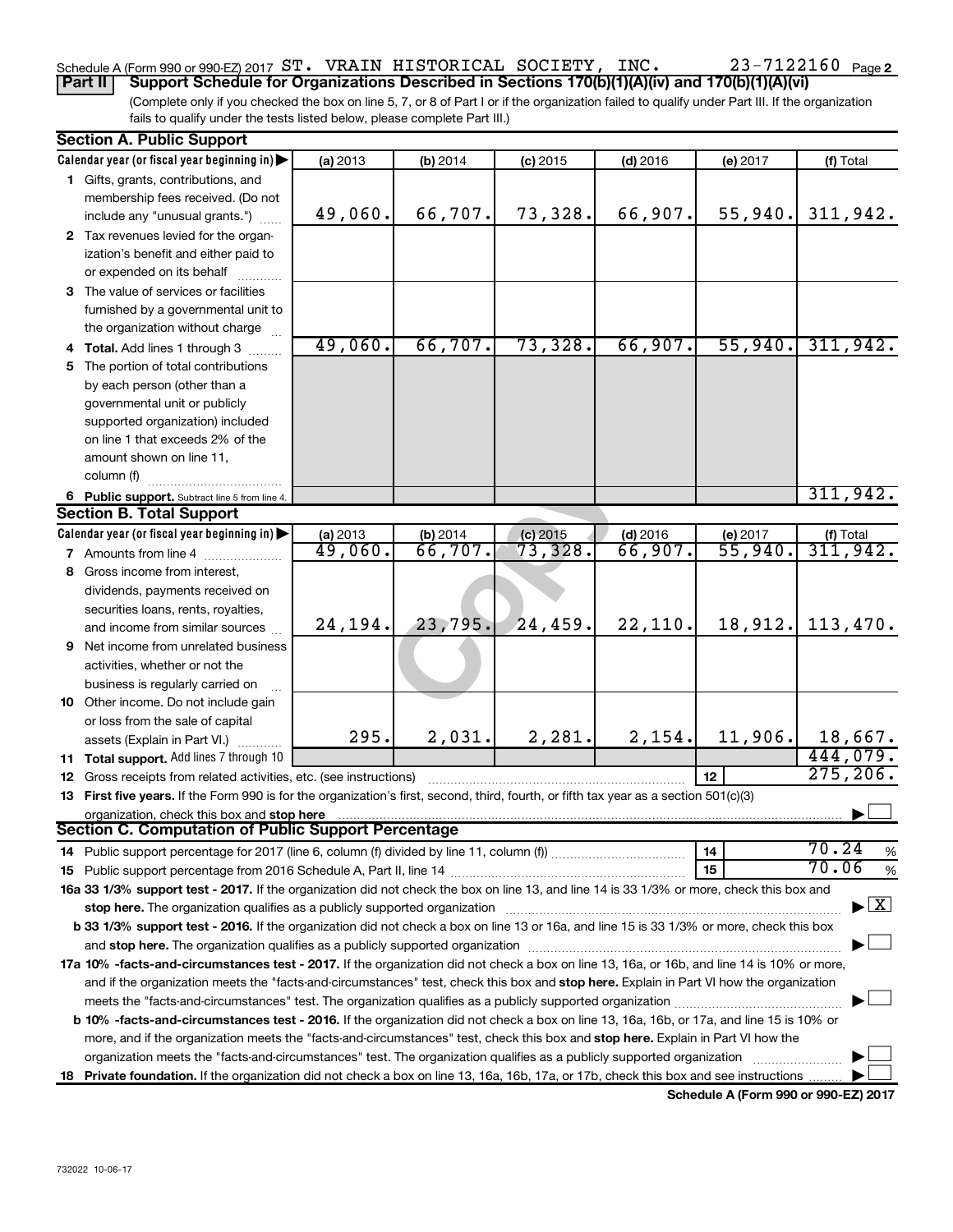#### Schedule A (Form 990 or 990-EZ) 2017  $\, {\rm ST.} \,$  <code>VRAIN HISTORICAL SOCIETY, INC.</code>  $\, 23$  –  $7122160$  <code>Page</code> **Part III Support Schedule for Organizations Described in Section 509(a)(2)**

(Complete only if you checked the box on line 10 of Part I or if the organization failed to qualify under Part II. If the organization fails to qualify under the tests listed below, please complete Part II.)

| <b>Section A. Public Support</b>                                                                                                                    |          |          |            |            |          |           |  |  |  |
|-----------------------------------------------------------------------------------------------------------------------------------------------------|----------|----------|------------|------------|----------|-----------|--|--|--|
| Calendar year (or fiscal year beginning in)                                                                                                         | (a) 2013 | (b) 2014 | $(c)$ 2015 | $(d)$ 2016 | (e) 2017 | (f) Total |  |  |  |
| 1 Gifts, grants, contributions, and                                                                                                                 |          |          |            |            |          |           |  |  |  |
| membership fees received. (Do not                                                                                                                   |          |          |            |            |          |           |  |  |  |
| include any "unusual grants.")                                                                                                                      |          |          |            |            |          |           |  |  |  |
| 2 Gross receipts from admissions,                                                                                                                   |          |          |            |            |          |           |  |  |  |
| merchandise sold or services per-                                                                                                                   |          |          |            |            |          |           |  |  |  |
| formed, or facilities furnished in                                                                                                                  |          |          |            |            |          |           |  |  |  |
| any activity that is related to the<br>organization's tax-exempt purpose                                                                            |          |          |            |            |          |           |  |  |  |
| 3 Gross receipts from activities that                                                                                                               |          |          |            |            |          |           |  |  |  |
| are not an unrelated trade or bus-                                                                                                                  |          |          |            |            |          |           |  |  |  |
| iness under section 513                                                                                                                             |          |          |            |            |          |           |  |  |  |
|                                                                                                                                                     |          |          |            |            |          |           |  |  |  |
| 4 Tax revenues levied for the organ-                                                                                                                |          |          |            |            |          |           |  |  |  |
| ization's benefit and either paid to                                                                                                                |          |          |            |            |          |           |  |  |  |
| or expended on its behalf<br>.                                                                                                                      |          |          |            |            |          |           |  |  |  |
| 5 The value of services or facilities                                                                                                               |          |          |            |            |          |           |  |  |  |
| furnished by a governmental unit to                                                                                                                 |          |          |            |            |          |           |  |  |  |
| the organization without charge                                                                                                                     |          |          |            |            |          |           |  |  |  |
| 6 Total. Add lines 1 through 5                                                                                                                      |          |          |            |            |          |           |  |  |  |
| 7a Amounts included on lines 1, 2, and                                                                                                              |          |          |            |            |          |           |  |  |  |
| 3 received from disqualified persons                                                                                                                |          |          |            |            |          |           |  |  |  |
| <b>b</b> Amounts included on lines 2 and 3 received                                                                                                 |          |          |            |            |          |           |  |  |  |
| from other than disqualified persons that<br>exceed the greater of \$5,000 or 1% of the                                                             |          |          |            |            |          |           |  |  |  |
| amount on line 13 for the year                                                                                                                      |          |          |            |            |          |           |  |  |  |
| c Add lines 7a and 7b                                                                                                                               |          |          |            |            |          |           |  |  |  |
| 8 Public support. (Subtract line 7c from line 6.)                                                                                                   |          |          |            |            |          |           |  |  |  |
| <b>Section B. Total Support</b>                                                                                                                     |          |          |            |            |          |           |  |  |  |
| Calendar year (or fiscal year beginning in)                                                                                                         | (a) 2013 | (b) 2014 | $(c)$ 2015 | $(d)$ 2016 | (e) 2017 | (f) Total |  |  |  |
| <b>9</b> Amounts from line 6                                                                                                                        |          |          |            |            |          |           |  |  |  |
| <b>10a</b> Gross income from interest,                                                                                                              |          |          |            |            |          |           |  |  |  |
| dividends, payments received on                                                                                                                     |          |          |            |            |          |           |  |  |  |
| securities loans, rents, royalties,<br>and income from similar sources                                                                              |          |          |            |            |          |           |  |  |  |
| <b>b</b> Unrelated business taxable income                                                                                                          |          |          |            |            |          |           |  |  |  |
| (less section 511 taxes) from businesses                                                                                                            |          |          |            |            |          |           |  |  |  |
| acquired after June 30, 1975                                                                                                                        |          |          |            |            |          |           |  |  |  |
| $\overline{\phantom{a}}$                                                                                                                            |          |          |            |            |          |           |  |  |  |
| c Add lines 10a and 10b<br><b>11</b> Net income from unrelated business                                                                             |          |          |            |            |          |           |  |  |  |
| activities not included in line 10b.                                                                                                                |          |          |            |            |          |           |  |  |  |
| whether or not the business is                                                                                                                      |          |          |            |            |          |           |  |  |  |
| regularly carried on<br>12 Other income. Do not include gain                                                                                        |          |          |            |            |          |           |  |  |  |
| or loss from the sale of capital                                                                                                                    |          |          |            |            |          |           |  |  |  |
| assets (Explain in Part VI.)                                                                                                                        |          |          |            |            |          |           |  |  |  |
| <b>13</b> Total support. (Add lines 9, 10c, 11, and 12.)                                                                                            |          |          |            |            |          |           |  |  |  |
| 14 First five years. If the Form 990 is for the organization's first, second, third, fourth, or fifth tax year as a section 501(c)(3) organization, |          |          |            |            |          |           |  |  |  |
|                                                                                                                                                     |          |          |            |            |          |           |  |  |  |
| Section C. Computation of Public Support Percentage                                                                                                 |          |          |            |            |          |           |  |  |  |
|                                                                                                                                                     |          |          |            |            | 15       | %         |  |  |  |
| 16 Public support percentage from 2016 Schedule A, Part III, line 15                                                                                |          |          |            |            | 16       | %         |  |  |  |
| Section D. Computation of Investment Income Percentage                                                                                              |          |          |            |            |          |           |  |  |  |
|                                                                                                                                                     |          |          |            |            | 17       | %         |  |  |  |
| 18 Investment income percentage from 2016 Schedule A, Part III, line 17                                                                             |          |          |            |            | 18       | %         |  |  |  |
| 19a 33 1/3% support tests - 2017. If the organization did not check the box on line 14, and line 15 is more than 33 1/3%, and line 17 is not        |          |          |            |            |          |           |  |  |  |
| more than 33 1/3%, check this box and stop here. The organization qualifies as a publicly supported organization                                    |          |          |            |            |          |           |  |  |  |
| b 33 1/3% support tests - 2016. If the organization did not check a box on line 14 or line 19a, and line 16 is more than 33 1/3%, and               |          |          |            |            |          |           |  |  |  |
| line 18 is not more than 33 1/3%, check this box and stop here. The organization qualifies as a publicly supported organization                     |          |          |            |            |          |           |  |  |  |
|                                                                                                                                                     |          |          |            |            |          |           |  |  |  |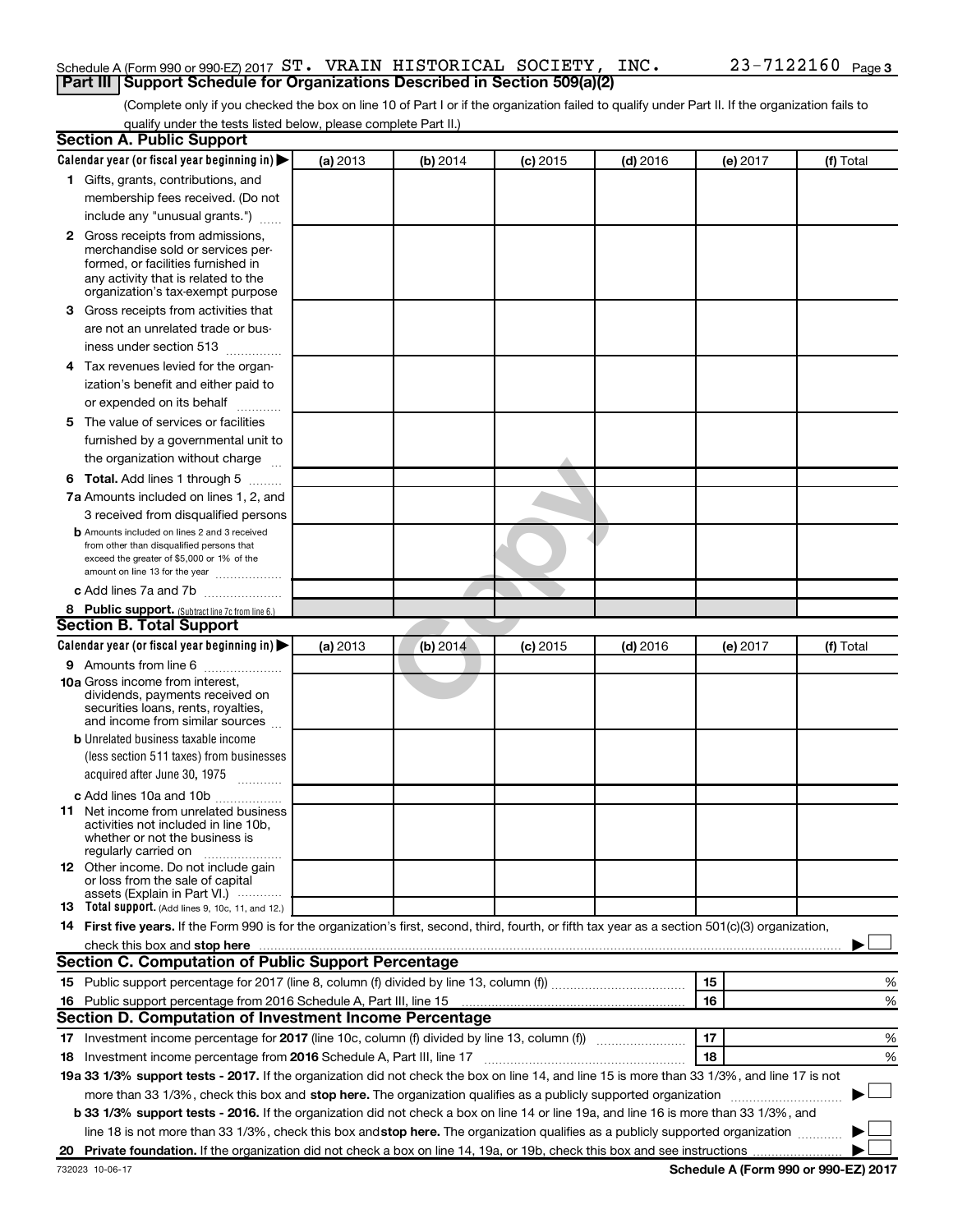**1**

**2**

**Yes No**

## **Part IV Supporting Organizations**

(Complete only if you checked a box in line 12 on Part I. If you checked 12a of Part I, complete Sections A and B. If you checked 12b of Part I, complete Sections A and C. If you checked 12c of Part I, complete Sections A, D, and E. If you checked 12d of Part I, complete Sections A and D, and complete Part V.)

#### **Section A. All Supporting Organizations**

- **1** Are all of the organization's supported organizations listed by name in the organization's governing documents? If "No," describe in Part VI how the supported organizations are designated. If designated by *class or purpose, describe the designation. If historic and continuing relationship, explain.*
- **2** Did the organization have any supported organization that does not have an IRS determination of status under section 509(a)(1) or (2)? If "Yes," explain in Part **VI** how the organization determined that the supported *organization was described in section 509(a)(1) or (2).*
- **3a** Did the organization have a supported organization described in section 501(c)(4), (5), or (6)? If "Yes," answer *(b) and (c) below.*
- **b** Did the organization confirm that each supported organization qualified under section 501(c)(4), (5), or (6) and satisfied the public support tests under section 509(a)(2)? If "Yes," describe in Part VI when and how the *organization made the determination.*
- **c** Did the organization ensure that all support to such organizations was used exclusively for section 170(c)(2)(B) purposes? If "Yes," explain in Part VI what controls the organization put in place to ensure such use.
- **4 a** *If* Was any supported organization not organized in the United States ("foreign supported organization")? *"Yes," and if you checked 12a or 12b in Part I, answer (b) and (c) below.*
- **b** Did the organization have ultimate control and discretion in deciding whether to make grants to the foreign supported organization? If "Yes," describe in Part VI how the organization had such control and discretion *despite being controlled or supervised by or in connection with its supported organizations.*
- **c** Did the organization support any foreign supported organization that does not have an IRS determination under sections 501(c)(3) and 509(a)(1) or (2)? If "Yes," explain in Part VI what controls the organization used *to ensure that all support to the foreign supported organization was used exclusively for section 170(c)(2)(B) purposes.*
- r (b) and (c) below.<br>
tion in deciding whether to make grants to the fo<br>
how the organization had such control and discretion with its supported organizations.<br>
Fragmization that does not have an IRS determine<br>
" explain i **5a** Did the organization add, substitute, or remove any supported organizations during the tax year? If "Yes," answer (b) and (c) below (if applicable). Also, provide detail in **Part VI,** including (i) the names and EIN *numbers of the supported organizations added, substituted, or removed; (ii) the reasons for each such action; (iii) the authority under the organization's organizing document authorizing such action; and (iv) how the action was accomplished (such as by amendment to the organizing document).*
- **b Type I or Type II only.** Was any added or substituted supported organization part of a class already designated in the organization's organizing document?
- **c Substitutions only.**  Was the substitution the result of an event beyond the organization's control?
- **6** Did the organization provide support (whether in the form of grants or the provision of services or facilities) to **Part VI.** support or benefit one or more of the filing organization's supported organizations? If "Yes," provide detail in anyone other than (i) its supported organizations, (ii) individuals that are part of the charitable class benefited by one or more of its supported organizations, or (iii) other supporting organizations that also
- **7** Did the organization provide a grant, loan, compensation, or other similar payment to a substantial contributor regard to a substantial contributor? If "Yes," complete Part I of Schedule L (Form 990 or 990-EZ). (defined in section 4958(c)(3)(C)), a family member of a substantial contributor, or a 35% controlled entity with
- **8** Did the organization make a loan to a disqualified person (as defined in section 4958) not described in line 7? *If "Yes," complete Part I of Schedule L (Form 990 or 990-EZ).*
- **9 a** Was the organization controlled directly or indirectly at any time during the tax year by one or more in section 509(a)(1) or (2))? If "Yes," provide detail in **Part VI.** disqualified persons as defined in section 4946 (other than foundation managers and organizations described
- **b** Did one or more disqualified persons (as defined in line 9a) hold a controlling interest in any entity in which the supporting organization had an interest? If "Yes," provide detail in Part VI.
- **c** Did a disqualified person (as defined in line 9a) have an ownership interest in, or derive any personal benefit from, assets in which the supporting organization also had an interest? If "Yes," provide detail in Part VI.
- **10 a** Was the organization subject to the excess business holdings rules of section 4943 because of section supporting organizations)? If "Yes," answer 10b below. 4943(f) (regarding certain Type II supporting organizations, and all Type III non-functionally integrated
	- **b** Did the organization have any excess business holdings in the tax year? (Use Schedule C, Form 4720, to *determine whether the organization had excess business holdings.)*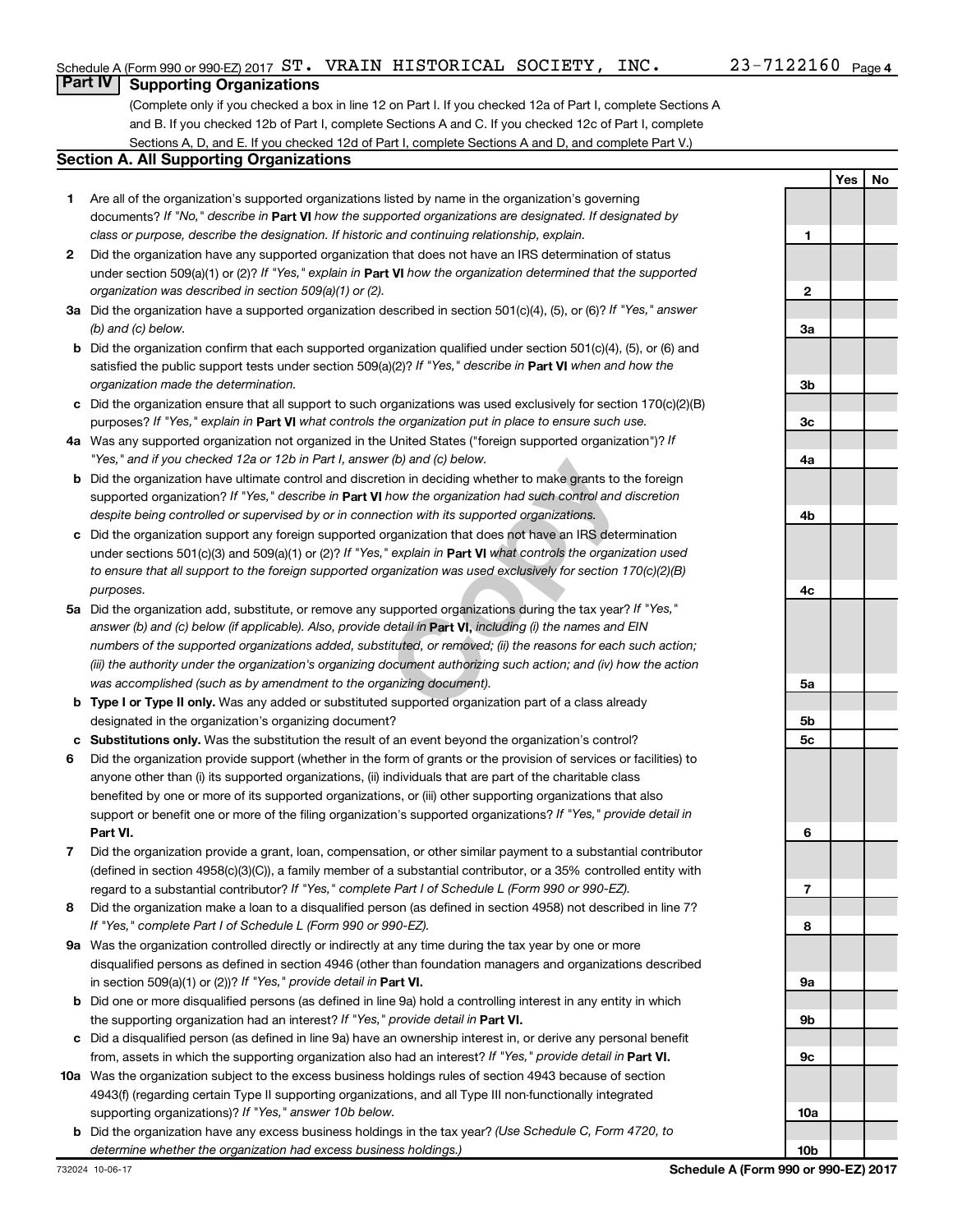### Schedule A (Form 990 or 990-EZ) 2017  $\, {\rm ST.} \,$  <code>VRAIN HISTORICAL SOCIETY, INC.</code>  $\, 23$  –  $7122160$  <code>Page</code> **Part IV Supporting Organizations** *(continued)*

|    |                                                                                                                                                                                                                                   |                 | Yes | No |
|----|-----------------------------------------------------------------------------------------------------------------------------------------------------------------------------------------------------------------------------------|-----------------|-----|----|
| 11 | Has the organization accepted a gift or contribution from any of the following persons?                                                                                                                                           |                 |     |    |
|    | a A person who directly or indirectly controls, either alone or together with persons described in (b) and (c)                                                                                                                    |                 |     |    |
|    | below, the governing body of a supported organization?                                                                                                                                                                            | 11a             |     |    |
|    | <b>b</b> A family member of a person described in (a) above?                                                                                                                                                                      | 11 <sub>b</sub> |     |    |
|    | c A 35% controlled entity of a person described in (a) or (b) above? If "Yes" to a, b, or c, provide detail in Part VI.                                                                                                           | 11c             |     |    |
|    | <b>Section B. Type I Supporting Organizations</b>                                                                                                                                                                                 |                 |     |    |
|    |                                                                                                                                                                                                                                   |                 | Yes | No |
| 1  | Did the directors, trustees, or membership of one or more supported organizations have the power to                                                                                                                               |                 |     |    |
|    | regularly appoint or elect at least a majority of the organization's directors or trustees at all times during the                                                                                                                |                 |     |    |
|    | tax year? If "No," describe in Part VI how the supported organization(s) effectively operated, supervised, or                                                                                                                     |                 |     |    |
|    | controlled the organization's activities. If the organization had more than one supported organization,                                                                                                                           |                 |     |    |
|    | describe how the powers to appoint and/or remove directors or trustees were allocated among the supported                                                                                                                         |                 |     |    |
|    | organizations and what conditions or restrictions, if any, applied to such powers during the tax year.                                                                                                                            | 1               |     |    |
| 2  | Did the organization operate for the benefit of any supported organization other than the supported                                                                                                                               |                 |     |    |
|    | organization(s) that operated, supervised, or controlled the supporting organization? If "Yes," explain in                                                                                                                        |                 |     |    |
|    | Part VI how providing such benefit carried out the purposes of the supported organization(s) that operated,                                                                                                                       |                 |     |    |
|    | supervised, or controlled the supporting organization.                                                                                                                                                                            | $\mathbf{2}$    |     |    |
|    | <b>Section C. Type II Supporting Organizations</b>                                                                                                                                                                                |                 |     |    |
|    |                                                                                                                                                                                                                                   |                 | Yes | No |
|    |                                                                                                                                                                                                                                   |                 |     |    |
| 1  | Were a majority of the organization's directors or trustees during the tax year also a majority of the directors<br>or trustees of each of the organization's supported organization(s)? If "No," describe in Part VI how control |                 |     |    |
|    | or management of the supporting organization was vested in the same persons that controlled or managed                                                                                                                            |                 |     |    |
|    | the supported organization(s).                                                                                                                                                                                                    | 1               |     |    |
|    | <b>Section D. All Type III Supporting Organizations</b>                                                                                                                                                                           |                 |     |    |
|    |                                                                                                                                                                                                                                   |                 |     |    |
|    |                                                                                                                                                                                                                                   |                 | Yes | No |
| 1  | Did the organization provide to each of its supported organizations, by the last day of the fifth month of the                                                                                                                    |                 |     |    |
|    | organization's tax year, (i) a written notice describing the type and amount of support provided during the prior tax                                                                                                             |                 |     |    |
|    | year, (ii) a copy of the Form 990 that was most recently filed as of the date of notification, and (iii) copies of the                                                                                                            |                 |     |    |
|    | organization's governing documents in effect on the date of notification, to the extent not previously provided?                                                                                                                  | 1               |     |    |
| 2  | Were any of the organization's officers, directors, or trustees either (i) appointed or elected by the supported                                                                                                                  |                 |     |    |
|    | organization(s) or (ii) serving on the governing body of a supported organization? If "No," explain in Part VI how                                                                                                                |                 |     |    |
|    | the organization maintained a close and continuous working relationship with the supported organization(s).                                                                                                                       | 2               |     |    |
| 3  | By reason of the relationship described in (2), did the organization's supported organizations have a                                                                                                                             |                 |     |    |
|    | significant voice in the organization's investment policies and in directing the use of the organization's                                                                                                                        |                 |     |    |
|    | income or assets at all times during the tax year? If "Yes," describe in Part VI the role the organization's                                                                                                                      |                 |     |    |
|    | supported organizations played in this regard.                                                                                                                                                                                    | З               |     |    |
|    | Section E. Type III Functionally Integrated Supporting Organizations                                                                                                                                                              |                 |     |    |
| 1. | Check the box next to the method that the organization used to satisfy the Integral Part Test during the yealsee instructions).                                                                                                   |                 |     |    |
| a  | The organization satisfied the Activities Test. Complete line 2 below.                                                                                                                                                            |                 |     |    |
| b  | The organization is the parent of each of its supported organizations. Complete line 3 below.                                                                                                                                     |                 |     |    |
| c  | The organization supported a governmental entity. Describe in Part VI how you supported a government entity (see instructions).                                                                                                   |                 |     |    |
| 2  | Activities Test. Answer (a) and (b) below.                                                                                                                                                                                        |                 | Yes | No |
| a  | Did substantially all of the organization's activities during the tax year directly further the exempt purposes of                                                                                                                |                 |     |    |
|    | the supported organization(s) to which the organization was responsive? If "Yes," then in Part VI identify                                                                                                                        |                 |     |    |
|    | those supported organizations and explain how these activities directly furthered their exempt purposes,                                                                                                                          |                 |     |    |
|    | how the organization was responsive to those supported organizations, and how the organization determined                                                                                                                         |                 |     |    |
|    | that these activities constituted substantially all of its activities.                                                                                                                                                            | 2a              |     |    |
|    | <b>b</b> Did the activities described in (a) constitute activities that, but for the organization's involvement, one or more                                                                                                      |                 |     |    |
|    | of the organization's supported organization(s) would have been engaged in? If "Yes," explain in Part VI the                                                                                                                      |                 |     |    |
|    | reasons for the organization's position that its supported organization(s) would have engaged in these                                                                                                                            |                 |     |    |
|    | activities but for the organization's involvement.                                                                                                                                                                                | 2b              |     |    |
| з  | Parent of Supported Organizations. Answer (a) and (b) below.                                                                                                                                                                      |                 |     |    |
|    | a Did the organization have the power to regularly appoint or elect a majority of the officers, directors, or                                                                                                                     |                 |     |    |
|    | trustees of each of the supported organizations? Provide details in Part VI.                                                                                                                                                      | За              |     |    |
|    | <b>b</b> Did the organization exercise a substantial degree of direction over the policies, programs, and activities of each                                                                                                      |                 |     |    |
|    | of its supported organizations? If "Yes," describe in Part VI the role played by the organization in this regard.                                                                                                                 | 3b              |     |    |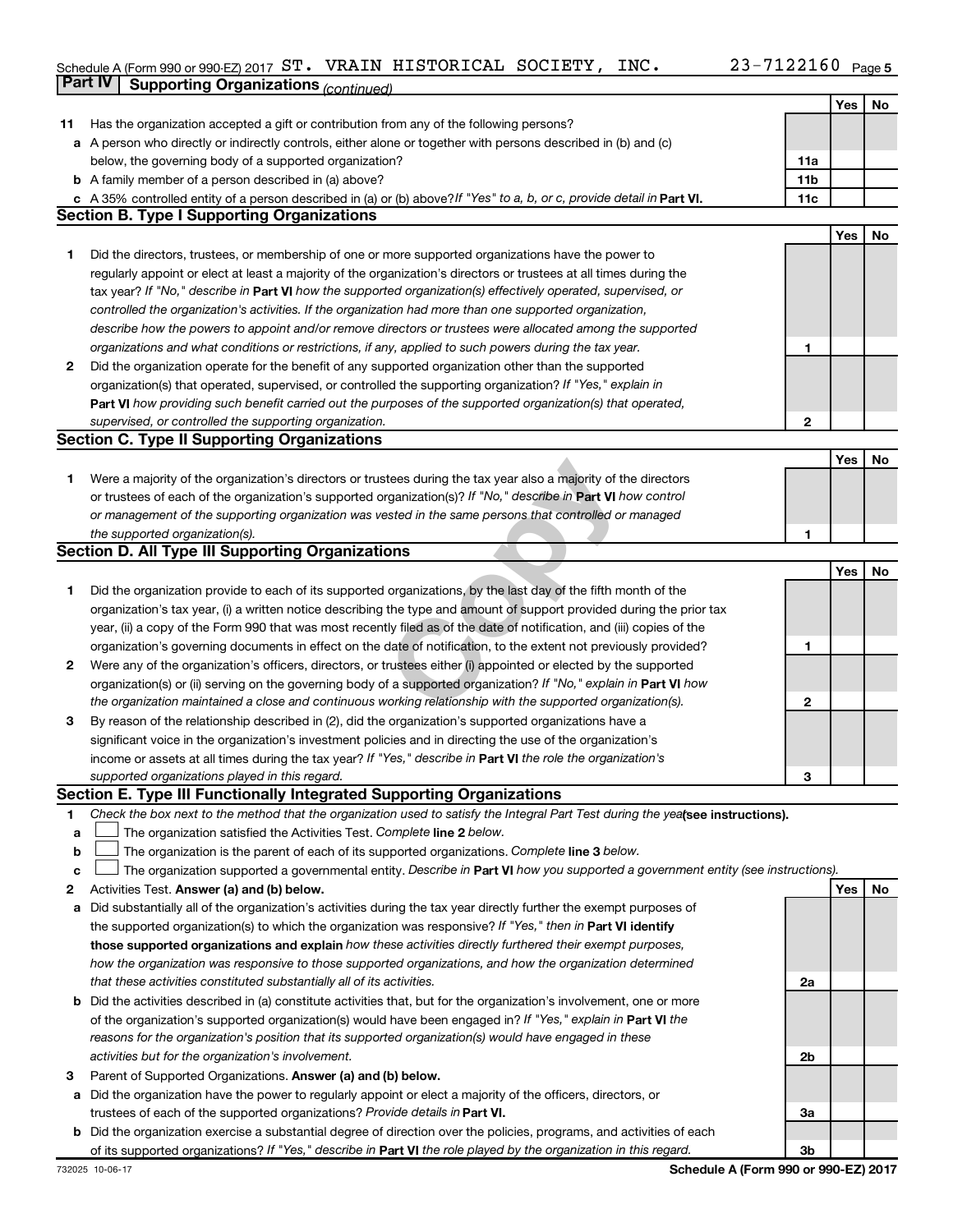|  | Schedule A (Form 990 or 990-EZ) 2017 $ST.$ VRAIN HISTORICAL SOCIETY, INC.             |  |  | 23-7122160 <sub>Page 6</sub> |  |
|--|---------------------------------------------------------------------------------------|--|--|------------------------------|--|
|  | <b>Part V</b> Type III Non-Functionally Integrated 509(a)(3) Supporting Organizations |  |  |                              |  |

1 **Letter See instructions.** All Check here if the organization satisfied the Integral Part Test as a qualifying trust on Nov. 20, 1970 (explain in Part VI.) See instructions. All other Type III non-functionally integrated supporting organizations must complete Sections A through E.

|              | Section A - Adjusted Net Income                                              | (A) Prior Year | (B) Current Year<br>(optional) |                                |
|--------------|------------------------------------------------------------------------------|----------------|--------------------------------|--------------------------------|
| 1            | Net short-term capital gain                                                  | 1              |                                |                                |
| 2            | Recoveries of prior-year distributions                                       | $\overline{2}$ |                                |                                |
| 3            | Other gross income (see instructions)                                        | 3              |                                |                                |
| 4            | Add lines 1 through 3                                                        | 4              |                                |                                |
| 5            | Depreciation and depletion                                                   | 5              |                                |                                |
| 6            | Portion of operating expenses paid or incurred for production or             |                |                                |                                |
|              | collection of gross income or for management, conservation, or               |                |                                |                                |
|              | maintenance of property held for production of income (see instructions)     | 6              |                                |                                |
| 7            | Other expenses (see instructions)                                            | $\overline{7}$ |                                |                                |
| 8            | Adjusted Net Income (subtract lines 5, 6, and 7 from line 4)                 | 8              |                                |                                |
|              | <b>Section B - Minimum Asset Amount</b>                                      |                | (A) Prior Year                 | (B) Current Year<br>(optional) |
| 1.           | Aggregate fair market value of all non-exempt-use assets (see                |                |                                |                                |
|              | instructions for short tax year or assets held for part of year):            |                |                                |                                |
|              | a Average monthly value of securities                                        | 1a             |                                |                                |
|              | <b>b</b> Average monthly cash balances                                       | 1b             |                                |                                |
|              | c Fair market value of other non-exempt-use assets                           | 1 <sub>c</sub> |                                |                                |
|              | d Total (add lines 1a, 1b, and 1c)                                           | 1d             |                                |                                |
|              | <b>e</b> Discount claimed for blockage or other                              |                |                                |                                |
|              | factors (explain in detail in <b>Part VI</b> ):                              |                |                                |                                |
| 2            | Acquisition indebtedness applicable to non-exempt-use assets                 | $\overline{2}$ |                                |                                |
| 3            | Subtract line 2 from line 1d                                                 | 3              |                                |                                |
| 4            | Cash deemed held for exempt use. Enter 1-1/2% of line 3 (for greater amount, |                |                                |                                |
|              | see instructions)                                                            | 4              |                                |                                |
| 5            | Net value of non-exempt-use assets (subtract line 4 from line 3)             | 5              |                                |                                |
| 6            | Multiply line 5 by .035                                                      | 6              |                                |                                |
| 7            | Recoveries of prior-year distributions                                       | 7              |                                |                                |
| 8            | Minimum Asset Amount (add line 7 to line 6)                                  | 8              |                                |                                |
|              | <b>Section C - Distributable Amount</b>                                      |                |                                | <b>Current Year</b>            |
| $\mathbf 1$  | Adjusted net income for prior year (from Section A, line 8, Column A)        | 1              |                                |                                |
| $\mathbf{2}$ | Enter 85% of line 1                                                          | $\mathbf{2}$   |                                |                                |
| 3            | Minimum asset amount for prior year (from Section B, line 8, Column A)       | 3              |                                |                                |
| 4            | Enter greater of line 2 or line 3                                            | 4              |                                |                                |
| 5            | Income tax imposed in prior year                                             | 5              |                                |                                |
| 6            | <b>Distributable Amount.</b> Subtract line 5 from line 4, unless subject to  |                |                                |                                |
|              | emergency temporary reduction (see instructions)                             | 6              |                                |                                |

**7** Check here if the current year is the organization's first as a non-functionally integrated Type III supporting organization (see † instructions).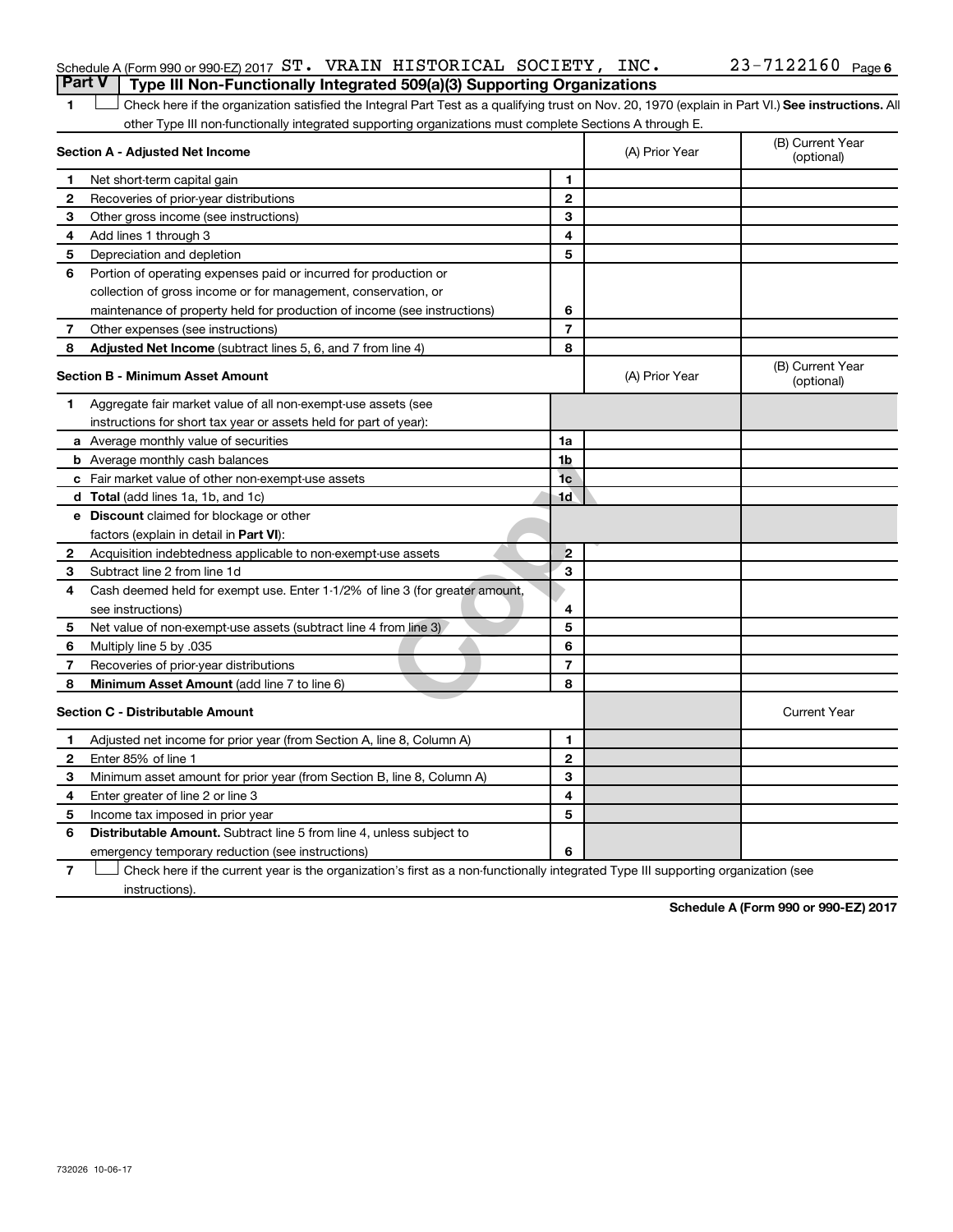#### Schedule A (Form 990 or 990-EZ) 2017 ST. VRAIN HISTORICAL SOCIETY, INC.  $Z3-1122160$  Page ST. VRAIN HISTORICAL SOCIETY, INC. 23-7122160

|              | <b>Part V</b><br>Type III Non-Functionally Integrated 509(a)(3) Supporting Organizations (continued) |                                    |                                               |                                                         |  |  |  |  |
|--------------|------------------------------------------------------------------------------------------------------|------------------------------------|-----------------------------------------------|---------------------------------------------------------|--|--|--|--|
|              | <b>Current Year</b><br><b>Section D - Distributions</b>                                              |                                    |                                               |                                                         |  |  |  |  |
| 1            | Amounts paid to supported organizations to accomplish exempt purposes                                |                                    |                                               |                                                         |  |  |  |  |
| 2            | Amounts paid to perform activity that directly furthers exempt purposes of supported                 |                                    |                                               |                                                         |  |  |  |  |
|              | organizations, in excess of income from activity                                                     |                                    |                                               |                                                         |  |  |  |  |
| 3            | Administrative expenses paid to accomplish exempt purposes of supported organizations                |                                    |                                               |                                                         |  |  |  |  |
| 4            | Amounts paid to acquire exempt-use assets                                                            |                                    |                                               |                                                         |  |  |  |  |
| 5            | Qualified set-aside amounts (prior IRS approval required)                                            |                                    |                                               |                                                         |  |  |  |  |
| 6            | Other distributions (describe in Part VI). See instructions.                                         |                                    |                                               |                                                         |  |  |  |  |
| 7            | Total annual distributions. Add lines 1 through 6.                                                   |                                    |                                               |                                                         |  |  |  |  |
| 8            | Distributions to attentive supported organizations to which the organization is responsive           |                                    |                                               |                                                         |  |  |  |  |
|              | (provide details in Part VI). See instructions.                                                      |                                    |                                               |                                                         |  |  |  |  |
| 9            | Distributable amount for 2017 from Section C, line 6                                                 |                                    |                                               |                                                         |  |  |  |  |
| 10           | Line 8 amount divided by line 9 amount                                                               |                                    |                                               |                                                         |  |  |  |  |
|              | Section E - Distribution Allocations (see instructions)                                              | (i)<br><b>Excess Distributions</b> | (ii)<br><b>Underdistributions</b><br>Pre-2017 | (iii)<br><b>Distributable</b><br><b>Amount for 2017</b> |  |  |  |  |
| 1.           | Distributable amount for 2017 from Section C, line 6                                                 |                                    |                                               |                                                         |  |  |  |  |
| $\mathbf{2}$ | Underdistributions, if any, for years prior to 2017 (reason-                                         |                                    |                                               |                                                         |  |  |  |  |
|              | able cause required- explain in Part VI). See instructions.                                          |                                    |                                               |                                                         |  |  |  |  |
| 3            | Excess distributions carryover, if any, to 2017                                                      |                                    |                                               |                                                         |  |  |  |  |
| a            |                                                                                                      |                                    |                                               |                                                         |  |  |  |  |
|              | <b>b</b> From 2013                                                                                   |                                    |                                               |                                                         |  |  |  |  |
|              | c From 2014                                                                                          |                                    |                                               |                                                         |  |  |  |  |
|              | d From 2015                                                                                          |                                    |                                               |                                                         |  |  |  |  |
|              | e From 2016                                                                                          |                                    |                                               |                                                         |  |  |  |  |
|              | f Total of lines 3a through e                                                                        |                                    |                                               |                                                         |  |  |  |  |
|              | <b>g</b> Applied to underdistributions of prior years                                                |                                    |                                               |                                                         |  |  |  |  |
|              | <b>h</b> Applied to 2017 distributable amount                                                        |                                    |                                               |                                                         |  |  |  |  |
|              | Carryover from 2012 not applied (see instructions)                                                   |                                    |                                               |                                                         |  |  |  |  |
|              | Remainder. Subtract lines 3g, 3h, and 3i from 3f.                                                    |                                    |                                               |                                                         |  |  |  |  |
| 4            | Distributions for 2017 from Section D,                                                               |                                    |                                               |                                                         |  |  |  |  |
|              | $line 7$ :                                                                                           |                                    |                                               |                                                         |  |  |  |  |
|              | a Applied to underdistributions of prior years                                                       |                                    |                                               |                                                         |  |  |  |  |
|              | <b>b</b> Applied to 2017 distributable amount                                                        |                                    |                                               |                                                         |  |  |  |  |
| с            | Remainder. Subtract lines 4a and 4b from 4.                                                          |                                    |                                               |                                                         |  |  |  |  |
| 5            | Remaining underdistributions for years prior to 2017, if                                             |                                    |                                               |                                                         |  |  |  |  |
|              | any. Subtract lines 3g and 4a from line 2. For result greater                                        |                                    |                                               |                                                         |  |  |  |  |
|              | than zero, explain in Part VI. See instructions.                                                     |                                    |                                               |                                                         |  |  |  |  |
| 6            | Remaining underdistributions for 2017. Subtract lines 3h                                             |                                    |                                               |                                                         |  |  |  |  |
|              | and 4b from line 1. For result greater than zero, explain in                                         |                                    |                                               |                                                         |  |  |  |  |
|              | <b>Part VI.</b> See instructions.                                                                    |                                    |                                               |                                                         |  |  |  |  |
| $\mathbf{7}$ | Excess distributions carryover to 2018. Add lines 3j                                                 |                                    |                                               |                                                         |  |  |  |  |
|              | and 4c.                                                                                              |                                    |                                               |                                                         |  |  |  |  |
| 8            | Breakdown of line 7:                                                                                 |                                    |                                               |                                                         |  |  |  |  |
|              | a Excess from 2013                                                                                   |                                    |                                               |                                                         |  |  |  |  |
|              | <b>b</b> Excess from 2014<br>c Excess from 2015                                                      |                                    |                                               |                                                         |  |  |  |  |
|              | d Excess from 2016                                                                                   |                                    |                                               |                                                         |  |  |  |  |
|              | e Excess from 2017                                                                                   |                                    |                                               |                                                         |  |  |  |  |
|              |                                                                                                      |                                    |                                               |                                                         |  |  |  |  |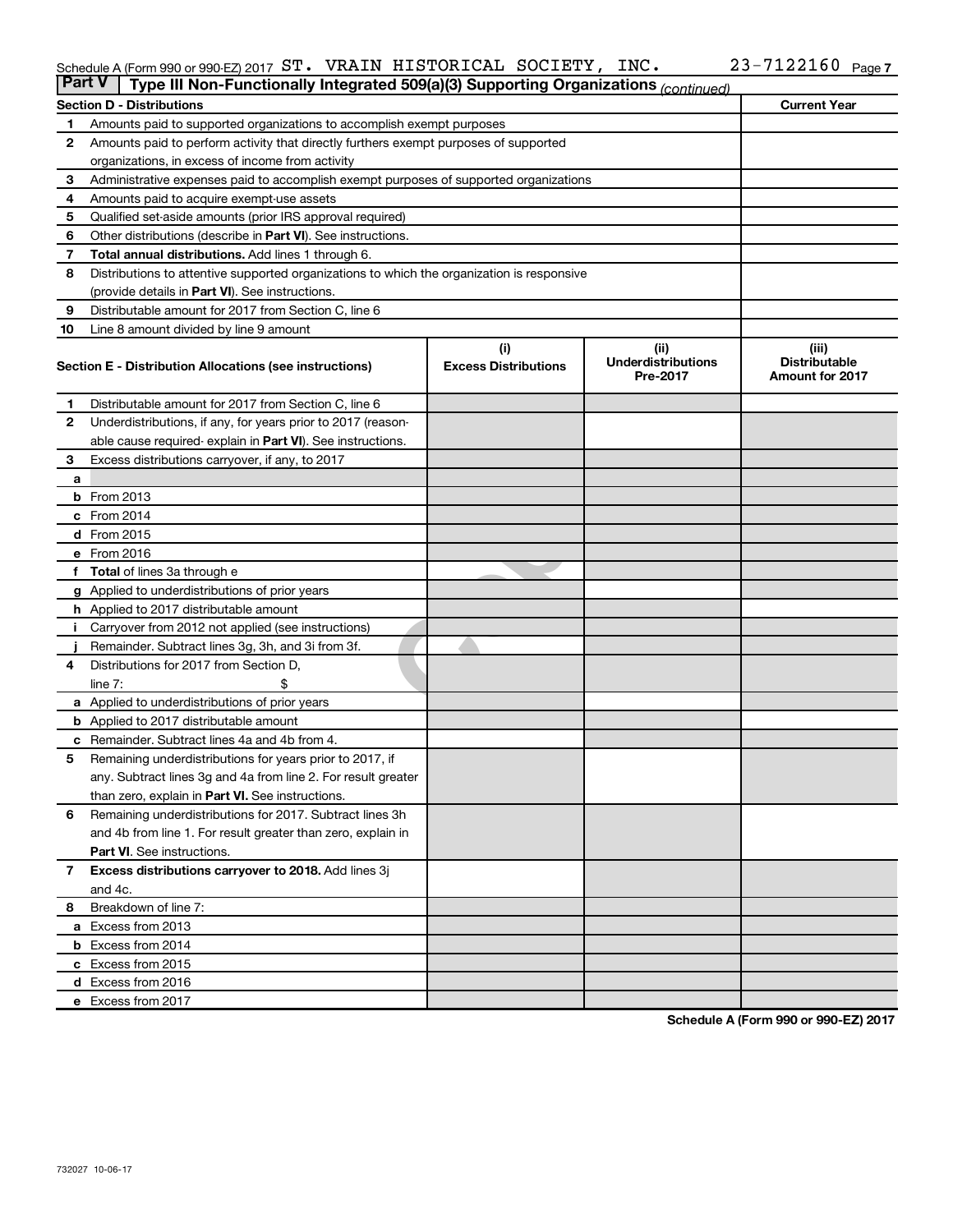|                | Schedule A (Form 990 or 990-EZ) 2017 ST. VRAIN HISTORICAL SOCIETY, INC. |  |  |  | 23-7122160 Page 8                                                                                                                                                                                                                                                                                |  |
|----------------|-------------------------------------------------------------------------|--|--|--|--------------------------------------------------------------------------------------------------------------------------------------------------------------------------------------------------------------------------------------------------------------------------------------------------|--|
| <b>Part VI</b> |                                                                         |  |  |  | Supplemental Information. Provide the explanations required by Part II, line 10; Part II, line 17a or 17b; Part III, line 12;                                                                                                                                                                    |  |
|                |                                                                         |  |  |  | Part IV, Section A, lines 1, 2, 3b, 3c, 4b, 4c, 5a, 6, 9a, 9b, 9c, 11a, 11b, and 11c; Part IV, Section B, lines 1 and 2; Part IV, Section C,<br>line 1; Part IV, Section D, lines 2 and 3; Part IV, Section E, lines 1c, 2a, 2b, 3a, and 3b; Part V, line 1; Part V, Section B, line 1e; Part V, |  |
|                |                                                                         |  |  |  | Section D, lines 5, 6, and 8; and Part V, Section E, lines 2, 5, and 6. Also complete this part for any additional information.                                                                                                                                                                  |  |
|                | (See instructions.)                                                     |  |  |  |                                                                                                                                                                                                                                                                                                  |  |
|                |                                                                         |  |  |  |                                                                                                                                                                                                                                                                                                  |  |
|                |                                                                         |  |  |  |                                                                                                                                                                                                                                                                                                  |  |
|                |                                                                         |  |  |  |                                                                                                                                                                                                                                                                                                  |  |
|                |                                                                         |  |  |  |                                                                                                                                                                                                                                                                                                  |  |
|                |                                                                         |  |  |  |                                                                                                                                                                                                                                                                                                  |  |
|                |                                                                         |  |  |  |                                                                                                                                                                                                                                                                                                  |  |
|                |                                                                         |  |  |  |                                                                                                                                                                                                                                                                                                  |  |
|                |                                                                         |  |  |  |                                                                                                                                                                                                                                                                                                  |  |
|                |                                                                         |  |  |  |                                                                                                                                                                                                                                                                                                  |  |
|                |                                                                         |  |  |  |                                                                                                                                                                                                                                                                                                  |  |
|                |                                                                         |  |  |  |                                                                                                                                                                                                                                                                                                  |  |
|                |                                                                         |  |  |  |                                                                                                                                                                                                                                                                                                  |  |
|                |                                                                         |  |  |  |                                                                                                                                                                                                                                                                                                  |  |
|                |                                                                         |  |  |  |                                                                                                                                                                                                                                                                                                  |  |
|                |                                                                         |  |  |  |                                                                                                                                                                                                                                                                                                  |  |
|                |                                                                         |  |  |  |                                                                                                                                                                                                                                                                                                  |  |
|                |                                                                         |  |  |  |                                                                                                                                                                                                                                                                                                  |  |
|                |                                                                         |  |  |  |                                                                                                                                                                                                                                                                                                  |  |
|                |                                                                         |  |  |  |                                                                                                                                                                                                                                                                                                  |  |
|                |                                                                         |  |  |  |                                                                                                                                                                                                                                                                                                  |  |
|                |                                                                         |  |  |  |                                                                                                                                                                                                                                                                                                  |  |
|                |                                                                         |  |  |  |                                                                                                                                                                                                                                                                                                  |  |
|                |                                                                         |  |  |  |                                                                                                                                                                                                                                                                                                  |  |
|                |                                                                         |  |  |  |                                                                                                                                                                                                                                                                                                  |  |
|                |                                                                         |  |  |  |                                                                                                                                                                                                                                                                                                  |  |
|                |                                                                         |  |  |  |                                                                                                                                                                                                                                                                                                  |  |
|                |                                                                         |  |  |  |                                                                                                                                                                                                                                                                                                  |  |
|                |                                                                         |  |  |  |                                                                                                                                                                                                                                                                                                  |  |
|                |                                                                         |  |  |  |                                                                                                                                                                                                                                                                                                  |  |
|                |                                                                         |  |  |  |                                                                                                                                                                                                                                                                                                  |  |
|                |                                                                         |  |  |  |                                                                                                                                                                                                                                                                                                  |  |
|                |                                                                         |  |  |  |                                                                                                                                                                                                                                                                                                  |  |
|                |                                                                         |  |  |  |                                                                                                                                                                                                                                                                                                  |  |
|                |                                                                         |  |  |  |                                                                                                                                                                                                                                                                                                  |  |
|                |                                                                         |  |  |  |                                                                                                                                                                                                                                                                                                  |  |
|                |                                                                         |  |  |  |                                                                                                                                                                                                                                                                                                  |  |
|                |                                                                         |  |  |  |                                                                                                                                                                                                                                                                                                  |  |
|                |                                                                         |  |  |  |                                                                                                                                                                                                                                                                                                  |  |
|                |                                                                         |  |  |  |                                                                                                                                                                                                                                                                                                  |  |
|                |                                                                         |  |  |  |                                                                                                                                                                                                                                                                                                  |  |
|                |                                                                         |  |  |  |                                                                                                                                                                                                                                                                                                  |  |
|                |                                                                         |  |  |  |                                                                                                                                                                                                                                                                                                  |  |
|                |                                                                         |  |  |  |                                                                                                                                                                                                                                                                                                  |  |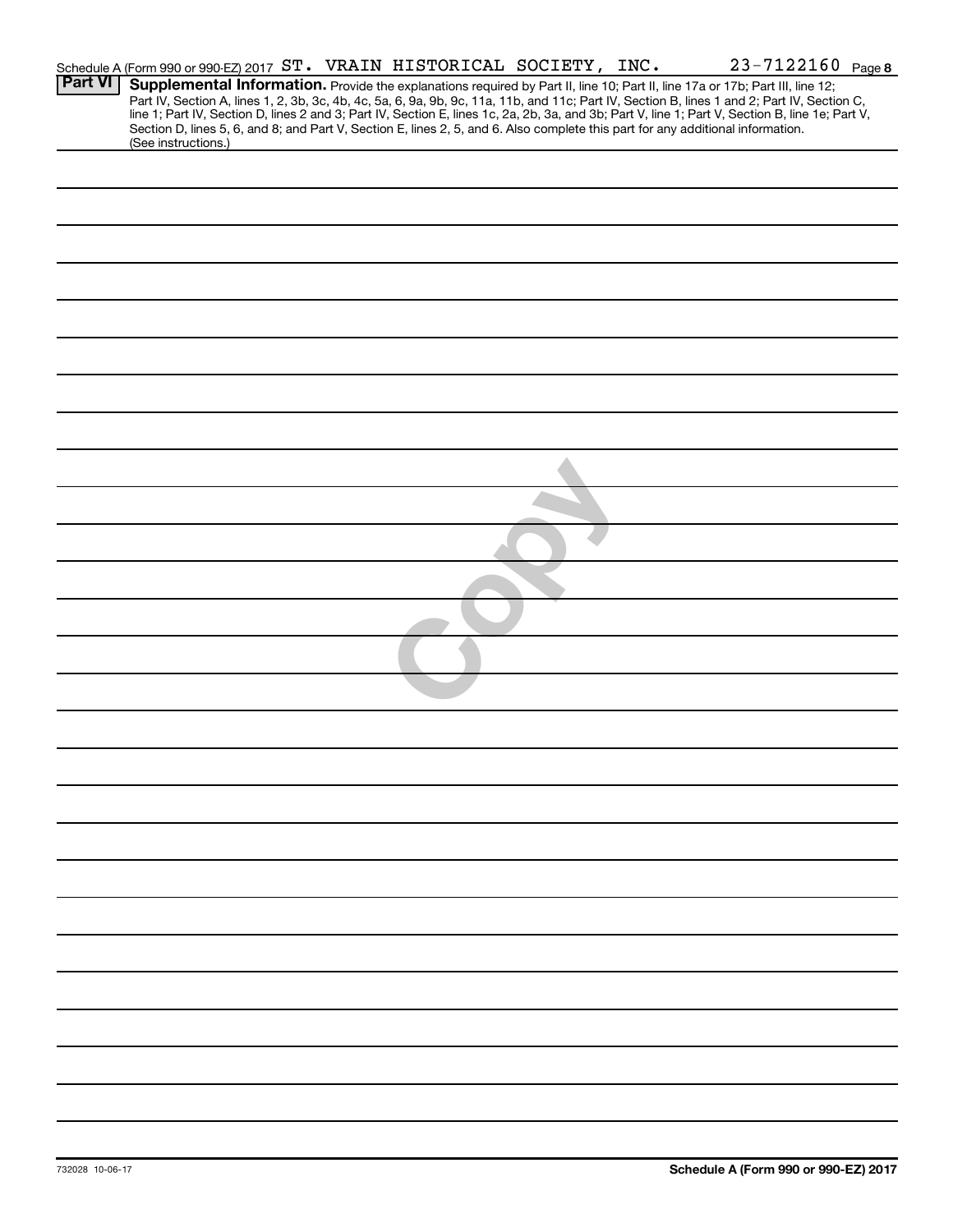## **Schedule B Schedule of Contributors**

**or 990-PF) | Attach to Form 990, Form 990-EZ, or Form 990-PF. | Go to www.irs.gov/Form990 for the latest information.** OMB No. 1545-0047

**2017**

**Kamployer identification number** 

| Name of the organization |  |
|--------------------------|--|
|--------------------------|--|

|                                                                       | VRAIN HISTORICAL SOCIETY, INC.<br>ST.                                                                                                                                                                                                                                            | 23-7122160 |  |  |  |  |  |
|-----------------------------------------------------------------------|----------------------------------------------------------------------------------------------------------------------------------------------------------------------------------------------------------------------------------------------------------------------------------|------------|--|--|--|--|--|
|                                                                       | Organization type (check one):                                                                                                                                                                                                                                                   |            |  |  |  |  |  |
| Filers of:                                                            | Section:                                                                                                                                                                                                                                                                         |            |  |  |  |  |  |
| Form 990 or 990-EZ                                                    | $\lfloor x \rfloor$ 501(c)( 3) (enter number) organization                                                                                                                                                                                                                       |            |  |  |  |  |  |
|                                                                       | 4947(a)(1) nonexempt charitable trust not treated as a private foundation                                                                                                                                                                                                        |            |  |  |  |  |  |
| 527 political organization                                            |                                                                                                                                                                                                                                                                                  |            |  |  |  |  |  |
| 501(c)(3) exempt private foundation<br>Form 990-PF                    |                                                                                                                                                                                                                                                                                  |            |  |  |  |  |  |
| 4947(a)(1) nonexempt charitable trust treated as a private foundation |                                                                                                                                                                                                                                                                                  |            |  |  |  |  |  |
|                                                                       | 501(c)(3) taxable private foundation                                                                                                                                                                                                                                             |            |  |  |  |  |  |
|                                                                       | Check if your organization is covered by the General Rule or a Special Rule.                                                                                                                                                                                                     |            |  |  |  |  |  |
|                                                                       | Note: Only a section 501(c)(7), (8), or (10) organization can check boxes for both the General Rule and a Special Rule. See instructions.                                                                                                                                        |            |  |  |  |  |  |
| <b>General Rule</b>                                                   |                                                                                                                                                                                                                                                                                  |            |  |  |  |  |  |
|                                                                       | For an organization filing Form 990, 990-EZ, or 990-PF that received, during the year, contributions totaling \$5,000 or more (in money or<br>property) from any one contributor. Complete Parts I and II. See instructions for determining a contributor's total contributions. |            |  |  |  |  |  |
| <b>Special Rules</b>                                                  |                                                                                                                                                                                                                                                                                  |            |  |  |  |  |  |
| $\lfloor x \rfloor$                                                   | For an organization described in section 501(c)(3) filing Form 990 or 990-EZ that met the 33 1/3% support test of the regulations under                                                                                                                                          |            |  |  |  |  |  |

#### **General Rule**

#### **Special Rules**

any one contributor, during the year, total contributions of the greater of (1) \$5,000; or (2) 2% of the amount on (i) Form 990, Part VIII, line 1h;  $\boxed{\text{X}}$  For an organization described in section 501(c)(3) filing Form 990 or 990-EZ that met the 33 1/3% support test of the regulations under sections 509(a)(1) and 170(b)(1)(A)(vi), that checked Schedule A (Form 990 or 990-EZ), Part II, line 13, 16a, or 16b, and that received from or (ii) Form 990-EZ, line 1. Complete Parts I and II.

year, total contributions of more than \$1,000 *exclusively* for religious, charitable, scientific, literary, or educational purposes, or for For an organization described in section 501(c)(7), (8), or (10) filing Form 990 or 990-EZ that received from any one contributor, during the the prevention of cruelty to children or animals. Complete Parts I, II, and III.  $\Box$ 

purpose. Don't complete any of the parts unless the General Rule applies to this organization because it received nonexclusively year, contributions exclusively for religious, charitable, etc., purposes, but no such contributions totaled more than \$1,000. If this box is checked, enter here the total contributions that were received during the year for an exclusively religious, charitable, etc., For an organization described in section 501(c)(7), (8), or (10) filing Form 990 or 990-EZ that received from any one contributor, during the religious, charitable, etc., contributions totaling \$5,000 or more during the year  $\ldots$  $\ldots$  $\ldots$  $\ldots$  $\ldots$  $\ldots$  $\Box$ 

**Caution:**  An organization that isn't covered by the General Rule and/or the Special Rules doesn't file Schedule B (Form 990, 990-EZ, or 990-PF),  **must** but it answer "No" on Part IV, line 2, of its Form 990; or check the box on line H of its Form 990-EZ or on its Form 990-PF, Part I, line 2, to certify that it doesn't meet the filing requirements of Schedule B (Form 990, 990-EZ, or 990-PF).

LHA For Paperwork Reduction Act Notice, see the instructions for Form 990, 990-EZ, or 990-PF. Schedule B (Form 990, 990-EZ, or 990-PF) (2017)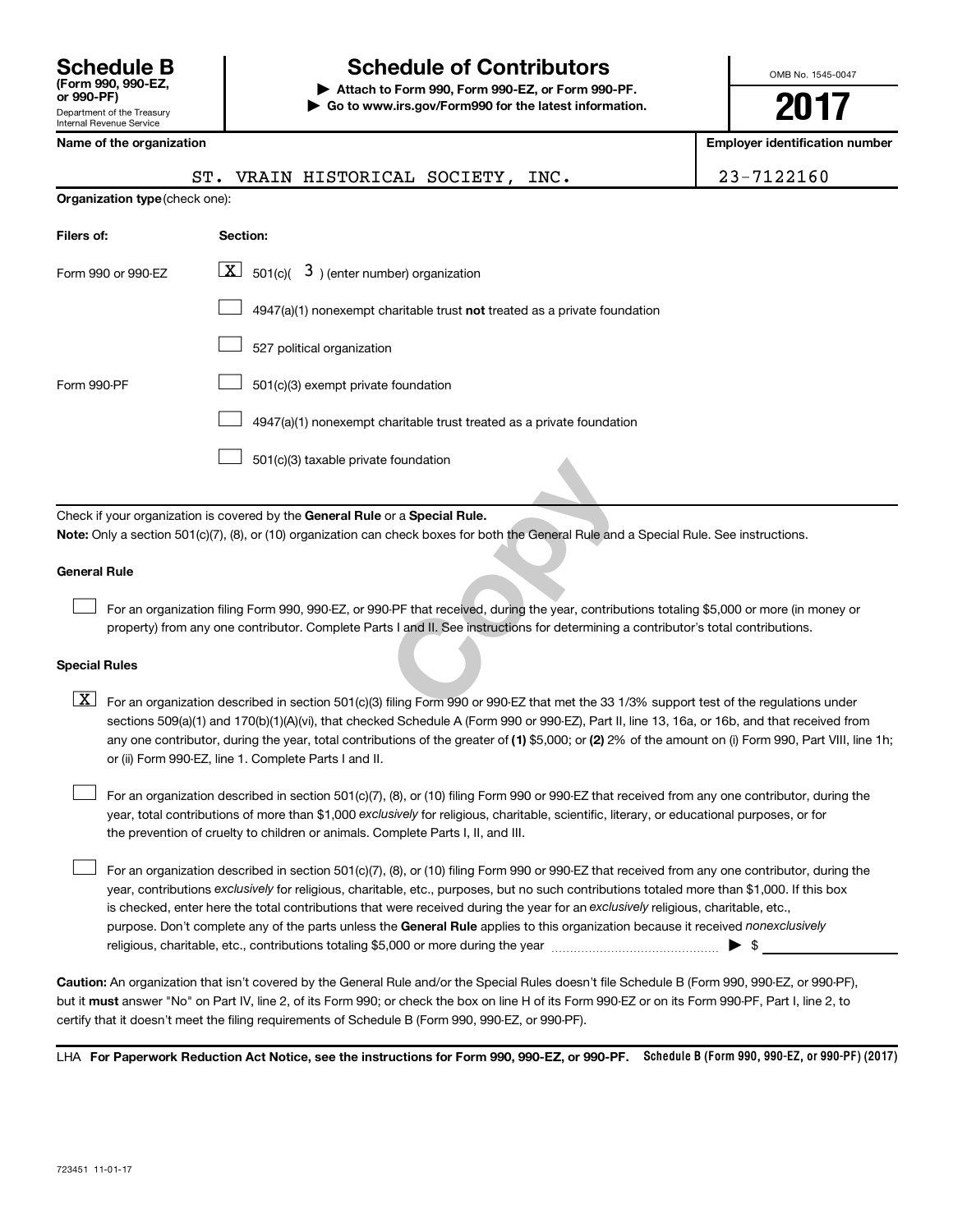#### Schedule B (Form 990, 990-EZ, or 990-PF) (2017)

| Name of organization |  |  |  |  |  |  |
|----------------------|--|--|--|--|--|--|
|----------------------|--|--|--|--|--|--|

ST. VRAIN HISTORICAL SOCIETY, INC. 23-7122160

**Part I** Contributors (see instructions). Use duplicate copies of Part I if additional space is needed.

| (a)<br>No. | (b)<br>Name, address, and ZIP + 4                              | (c)<br><b>Total contributions</b> | (d)<br>Type of contribution                                                                              |
|------------|----------------------------------------------------------------|-----------------------------------|----------------------------------------------------------------------------------------------------------|
| 1          | CITY OF LONGMONT<br>CIVIC CENTER COMPLEX<br>LONGMONT, CO 80501 | 9,000.<br>\$                      | $\boxed{\textbf{X}}$<br>Person<br>Payroll<br>Noncash<br>(Complete Part II for<br>noncash contributions.) |
| (a)<br>No. | (b)<br>Name, address, and ZIP + 4                              | (c)<br><b>Total contributions</b> | (d)<br>Type of contribution                                                                              |
|            |                                                                | \$                                | Person<br>Payroll<br>Noncash<br>(Complete Part II for<br>noncash contributions.)                         |
| (a)<br>No. | (b)<br>Name, address, and ZIP + 4                              | (c)<br><b>Total contributions</b> | (d)<br>Type of contribution                                                                              |
|            |                                                                | \$                                | Person<br>Payroll<br><b>Noncash</b><br>(Complete Part II for<br>noncash contributions.)                  |
| (a)<br>No. | (b)<br>Name, address, and ZIP + 4                              | (c)<br><b>Total contributions</b> | (d)<br>Type of contribution                                                                              |
|            |                                                                | \$                                | Person<br>Payroll<br>Noncash<br>(Complete Part II for<br>noncash contributions.)                         |
| (a)<br>No. | (b)<br>Name, address, and ZIP + 4                              | (c)<br><b>Total contributions</b> | (d)<br>Type of contribution                                                                              |
|            |                                                                | $\,$                              | Person<br>Payroll<br>Noncash<br>(Complete Part II for<br>noncash contributions.)                         |
| (a)<br>No. | (b)<br>Name, address, and ZIP + 4                              | (c)<br><b>Total contributions</b> | (d)<br>Type of contribution                                                                              |
|            |                                                                | $\,$                              | Person<br>Payroll<br>Noncash<br>(Complete Part II for<br>noncash contributions.)                         |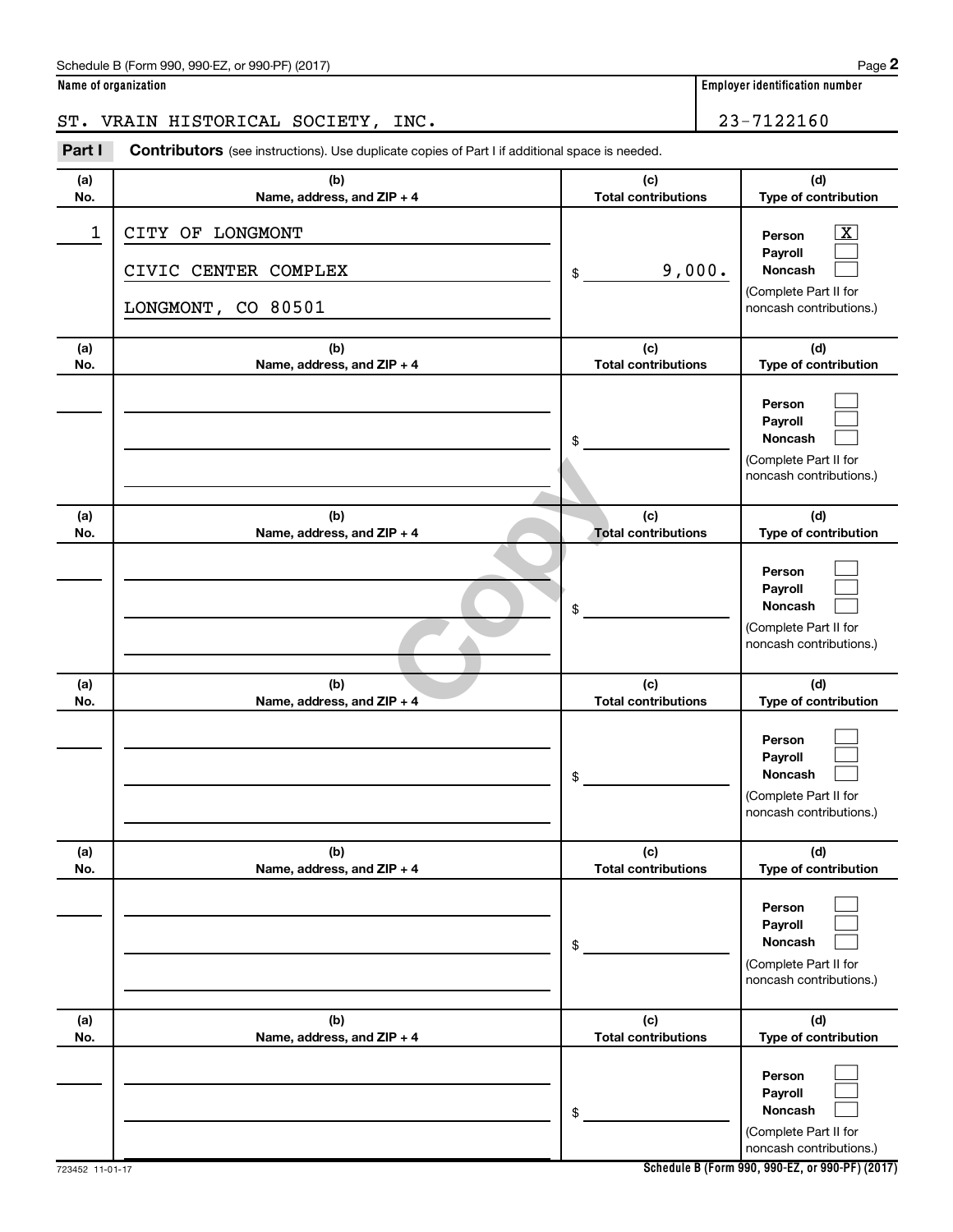## ST. VRAIN HISTORICAL SOCIETY, INC. 23-7122160

Part II Noncash Property (see instructions). Use duplicate copies of Part II if additional space is needed.

| (a)<br>No.<br>from<br>Part I | (b)<br>Description of noncash property given | (c)<br>FMV (or estimate)<br>(See instructions.) | (d)<br>Date received |
|------------------------------|----------------------------------------------|-------------------------------------------------|----------------------|
|                              |                                              | $\$$                                            |                      |
| (a)<br>No.<br>from<br>Part I | (b)<br>Description of noncash property given | (c)<br>FMV (or estimate)<br>(See instructions.) | (d)<br>Date received |
|                              |                                              | $\frac{1}{2}$                                   |                      |
| (a)<br>No.<br>from<br>Part I | (b)<br>Description of noncash property given | (c)<br>FMV (or estimate)<br>(See instructions.) | (d)<br>Date received |
|                              |                                              | \$                                              |                      |
| (a)<br>No.<br>from<br>Part I | (b)<br>Description of noncash property given | (c)<br>FMV (or estimate)<br>(See instructions.) | (d)<br>Date received |
|                              |                                              | \$                                              |                      |
| (a)<br>No.<br>from<br>Part I | (b)<br>Description of noncash property given | (c)<br>FMV (or estimate)<br>(See instructions.) | (d)<br>Date received |
|                              |                                              | $\$$                                            |                      |
| (a)<br>No.<br>from<br>Part I | (b)<br>Description of noncash property given | (c)<br>FMV (or estimate)<br>(See instructions.) | (d)<br>Date received |
|                              |                                              | \$                                              |                      |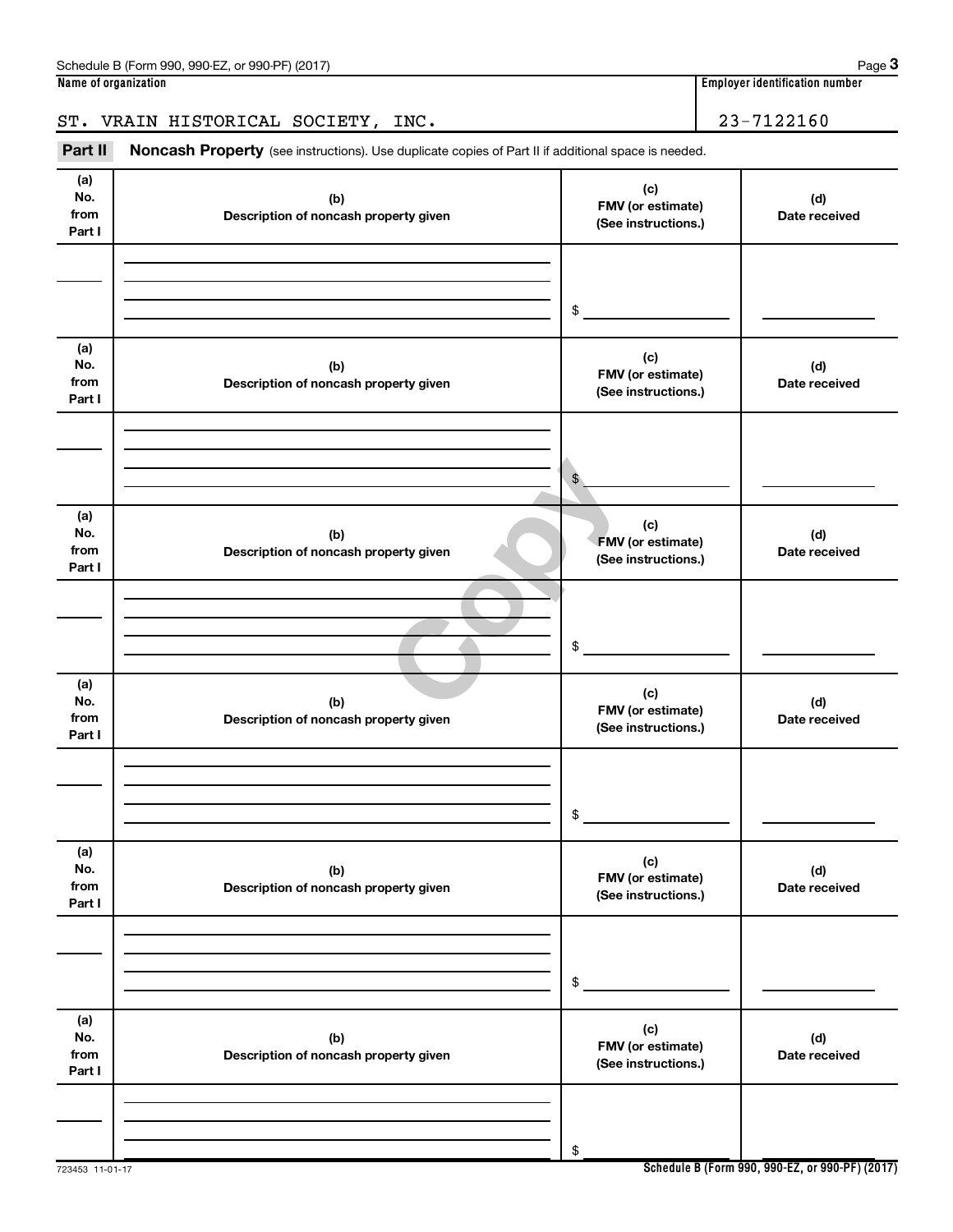|                           | Schedule B (Form 990, 990-EZ, or 990-PF) (2017)                                                                                                                             |                                                                                                                                                                                                                                                                                 | Page 4                                                                                                                                                                                                         |
|---------------------------|-----------------------------------------------------------------------------------------------------------------------------------------------------------------------------|---------------------------------------------------------------------------------------------------------------------------------------------------------------------------------------------------------------------------------------------------------------------------------|----------------------------------------------------------------------------------------------------------------------------------------------------------------------------------------------------------------|
| Name of organization      |                                                                                                                                                                             |                                                                                                                                                                                                                                                                                 | <b>Employer identification number</b>                                                                                                                                                                          |
|                           | ST. VRAIN HISTORICAL SOCIETY, INC.                                                                                                                                          |                                                                                                                                                                                                                                                                                 | 23-7122160                                                                                                                                                                                                     |
| Part III                  |                                                                                                                                                                             |                                                                                                                                                                                                                                                                                 | Exclusively religious, charitable, etc., contributions to organizations described in section 501(c)(7), (8), or (10) that total more than \$1,000 for                                                          |
|                           |                                                                                                                                                                             | the year from any one contributor. Complete columns (a) through (e) and the following line entry. For organizations<br>completing Part III, enter the total of exclusively religious, charitable, etc., contributions of \$1,000 or less for the year. (Enter this info. once.) |                                                                                                                                                                                                                |
|                           | Use duplicate copies of Part III if additional space is needed.                                                                                                             |                                                                                                                                                                                                                                                                                 |                                                                                                                                                                                                                |
| (a) No.<br>from<br>Part I | (b) Purpose of gift                                                                                                                                                         | (c) Use of gift                                                                                                                                                                                                                                                                 | (d) Description of how gift is held                                                                                                                                                                            |
|                           |                                                                                                                                                                             |                                                                                                                                                                                                                                                                                 |                                                                                                                                                                                                                |
|                           |                                                                                                                                                                             |                                                                                                                                                                                                                                                                                 |                                                                                                                                                                                                                |
|                           |                                                                                                                                                                             |                                                                                                                                                                                                                                                                                 |                                                                                                                                                                                                                |
|                           |                                                                                                                                                                             | (e) Transfer of gift                                                                                                                                                                                                                                                            |                                                                                                                                                                                                                |
|                           | Transferee's name, address, and ZIP + 4                                                                                                                                     |                                                                                                                                                                                                                                                                                 | Relationship of transferor to transferee                                                                                                                                                                       |
|                           |                                                                                                                                                                             |                                                                                                                                                                                                                                                                                 |                                                                                                                                                                                                                |
|                           |                                                                                                                                                                             |                                                                                                                                                                                                                                                                                 |                                                                                                                                                                                                                |
| (a) No.                   |                                                                                                                                                                             |                                                                                                                                                                                                                                                                                 |                                                                                                                                                                                                                |
| from<br>Part I            | (b) Purpose of gift                                                                                                                                                         | (c) Use of gift                                                                                                                                                                                                                                                                 | (d) Description of how gift is held                                                                                                                                                                            |
|                           |                                                                                                                                                                             |                                                                                                                                                                                                                                                                                 |                                                                                                                                                                                                                |
|                           |                                                                                                                                                                             |                                                                                                                                                                                                                                                                                 |                                                                                                                                                                                                                |
|                           |                                                                                                                                                                             |                                                                                                                                                                                                                                                                                 |                                                                                                                                                                                                                |
|                           |                                                                                                                                                                             | (e) Transfer of gift                                                                                                                                                                                                                                                            |                                                                                                                                                                                                                |
|                           |                                                                                                                                                                             |                                                                                                                                                                                                                                                                                 |                                                                                                                                                                                                                |
|                           |                                                                                                                                                                             |                                                                                                                                                                                                                                                                                 |                                                                                                                                                                                                                |
|                           |                                                                                                                                                                             |                                                                                                                                                                                                                                                                                 |                                                                                                                                                                                                                |
|                           |                                                                                                                                                                             |                                                                                                                                                                                                                                                                                 |                                                                                                                                                                                                                |
| (a) No.                   |                                                                                                                                                                             |                                                                                                                                                                                                                                                                                 |                                                                                                                                                                                                                |
| Part I                    |                                                                                                                                                                             |                                                                                                                                                                                                                                                                                 |                                                                                                                                                                                                                |
|                           |                                                                                                                                                                             |                                                                                                                                                                                                                                                                                 |                                                                                                                                                                                                                |
|                           |                                                                                                                                                                             |                                                                                                                                                                                                                                                                                 |                                                                                                                                                                                                                |
|                           |                                                                                                                                                                             |                                                                                                                                                                                                                                                                                 |                                                                                                                                                                                                                |
|                           |                                                                                                                                                                             |                                                                                                                                                                                                                                                                                 |                                                                                                                                                                                                                |
|                           |                                                                                                                                                                             |                                                                                                                                                                                                                                                                                 |                                                                                                                                                                                                                |
|                           |                                                                                                                                                                             |                                                                                                                                                                                                                                                                                 |                                                                                                                                                                                                                |
|                           |                                                                                                                                                                             |                                                                                                                                                                                                                                                                                 |                                                                                                                                                                                                                |
|                           |                                                                                                                                                                             |                                                                                                                                                                                                                                                                                 |                                                                                                                                                                                                                |
|                           |                                                                                                                                                                             |                                                                                                                                                                                                                                                                                 |                                                                                                                                                                                                                |
| Part I                    |                                                                                                                                                                             |                                                                                                                                                                                                                                                                                 |                                                                                                                                                                                                                |
|                           |                                                                                                                                                                             |                                                                                                                                                                                                                                                                                 |                                                                                                                                                                                                                |
|                           |                                                                                                                                                                             |                                                                                                                                                                                                                                                                                 |                                                                                                                                                                                                                |
|                           |                                                                                                                                                                             |                                                                                                                                                                                                                                                                                 |                                                                                                                                                                                                                |
|                           |                                                                                                                                                                             | (e) Transfer of gift                                                                                                                                                                                                                                                            |                                                                                                                                                                                                                |
|                           |                                                                                                                                                                             |                                                                                                                                                                                                                                                                                 |                                                                                                                                                                                                                |
|                           |                                                                                                                                                                             |                                                                                                                                                                                                                                                                                 |                                                                                                                                                                                                                |
|                           |                                                                                                                                                                             |                                                                                                                                                                                                                                                                                 |                                                                                                                                                                                                                |
|                           |                                                                                                                                                                             |                                                                                                                                                                                                                                                                                 |                                                                                                                                                                                                                |
| from<br>(a) No.<br>from   | Transferee's name, address, and ZIP + 4<br>(b) Purpose of gift<br>Transferee's name, address, and ZIP + 4<br>(b) Purpose of gift<br>Transferee's name, address, and ZIP + 4 | (c) Use of gift<br>(e) Transfer of gift<br>(c) Use of gift                                                                                                                                                                                                                      | Relationship of transferor to transferee<br>(d) Description of how gift is held<br>Relationship of transferor to transferee<br>(d) Description of how gift is held<br>Relationship of transferor to transferee |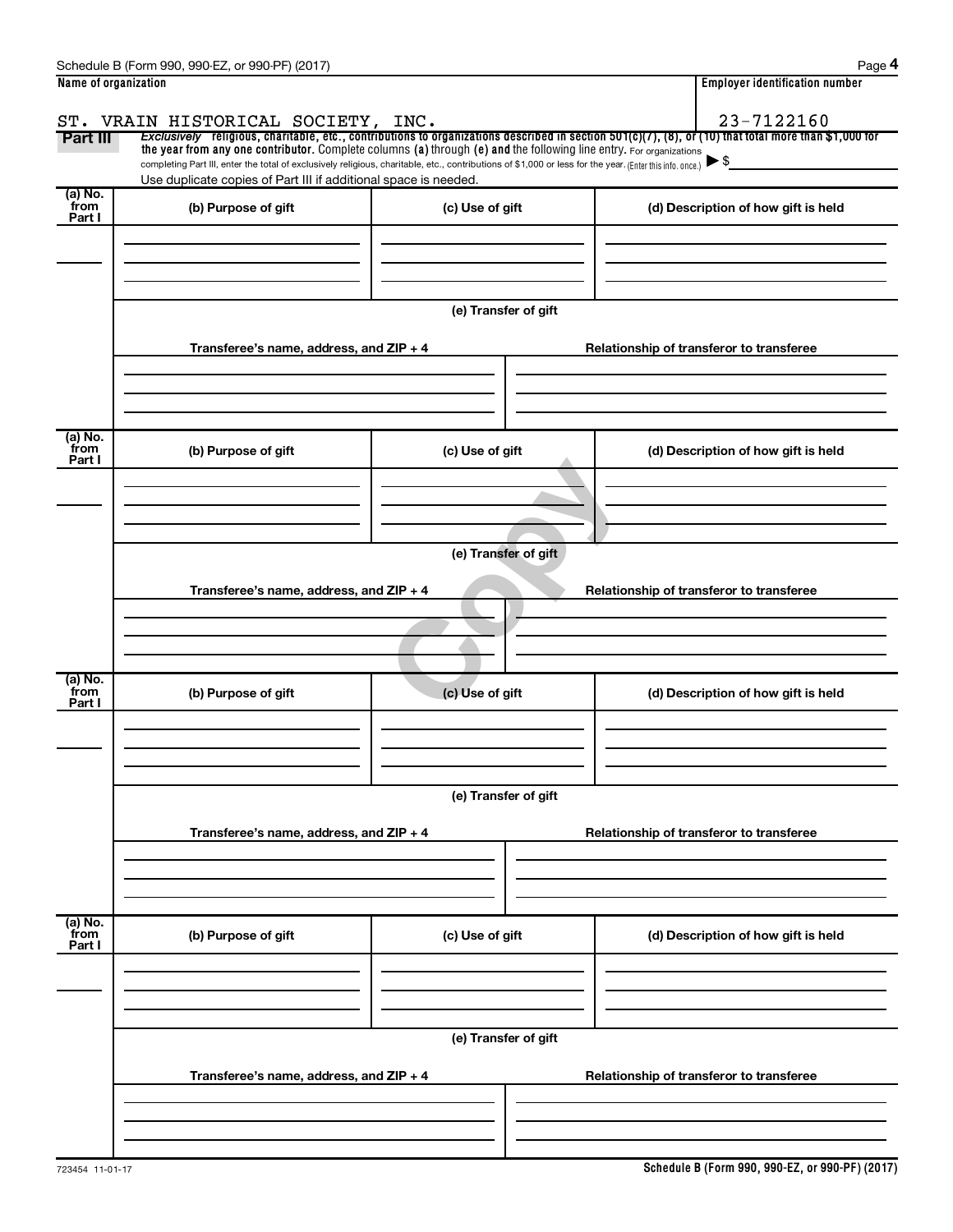# **SCHEDULE D Supplemental Financial Statements**<br> **Form 990 2017**<br> **Part IV** line 6.7.8.9.10, 11a, 11b, 11d, 11d, 11d, 11d, 11d, 12a, 0r, 12b

**(Form 990) | Complete if the organization answered "Yes" on Form 990, Part IV, line 6, 7, 8, 9, 10, 11a, 11b, 11c, 11d, 11e, 11f, 12a, or 12b.**

**| Attach to Form 990. |Go to www.irs.gov/Form990 for instructions and the latest information.**



Department of the Treasury Internal Revenue Service

Name of the organization<br> **Employer identification number**<br> **Employer identification number**<br> **Employer identification number**<br> **Employer identification number** ST. VRAIN HISTORICAL SOCIETY

| organization answered "Yes" on Form 990, Part IV, line 6.<br>(a) Donor advised funds                                                                      |                                 |
|-----------------------------------------------------------------------------------------------------------------------------------------------------------|---------------------------------|
|                                                                                                                                                           |                                 |
|                                                                                                                                                           | (b) Funds and other accounts    |
| 1.                                                                                                                                                        |                                 |
| Aggregate value of contributions to (during year)<br>2                                                                                                    |                                 |
| Aggregate value of grants from (during year)<br>3                                                                                                         |                                 |
| 4                                                                                                                                                         |                                 |
| Did the organization inform all donors and donor advisors in writing that the assets held in donor advised funds<br>5                                     |                                 |
|                                                                                                                                                           | Yes<br>No                       |
| Did the organization inform all grantees, donors, and donor advisors in writing that grant funds can be used only<br>6                                    |                                 |
| for charitable purposes and not for the benefit of the donor or donor advisor, or for any other purpose conferring                                        |                                 |
| impermissible private benefit?                                                                                                                            | Yes<br>No                       |
| Part II<br>Conservation Easements. Complete if the organization answered "Yes" on Form 990, Part IV, line 7.                                              |                                 |
| Purpose(s) of conservation easements held by the organization (check all that apply).<br>1.                                                               |                                 |
| Preservation of land for public use (e.g., recreation or education)<br>Preservation of a historically important land area                                 |                                 |
| Protection of natural habitat<br>Preservation of a certified historic structure                                                                           |                                 |
| Preservation of open space                                                                                                                                |                                 |
| Complete lines 2a through 2d if the organization held a qualified conservation contribution in the form of a conservation easement on the last<br>2       |                                 |
| day of the tax year.                                                                                                                                      | Held at the End of the Tax Year |
| 2a<br>а                                                                                                                                                   |                                 |
| Total acreage restricted by conservation easements<br>2b<br>b                                                                                             |                                 |
| 2c                                                                                                                                                        |                                 |
| Number of conservation easements included in (c) acquired after 7/25/06, and not on a historic structure<br>d                                             |                                 |
| 2d                                                                                                                                                        |                                 |
| Number of conservation easements modified, transferred, released, extinguished, or terminated by the organization during the tax<br>З                     |                                 |
| year                                                                                                                                                      |                                 |
| Number of states where property subject to conservation easement is located ><br>4                                                                        |                                 |
| Does the organization have a written policy regarding the periodic monitoring, inspection, handling of<br>5                                               |                                 |
| violations, and enforcement of the conservation easements it holds?                                                                                       | Yes<br>No                       |
| Staff and volunteer hours devoted to monitoring, inspecting, handling of violations, and enforcing conservation easements during the year<br>6            |                                 |
| Amount of expenses incurred in monitoring, inspecting, handling of violations, and enforcing conservation easements during the year                       |                                 |
| 7<br>▶ \$                                                                                                                                                 |                                 |
| Does each conservation easement reported on line 2(d) above satisfy the requirements of section 170(h)(4)(B)(i)<br>8                                      |                                 |
|                                                                                                                                                           | No<br>Yes                       |
| In Part XIII, describe how the organization reports conservation easements in its revenue and expense statement, and balance sheet, and<br>9              |                                 |
| include, if applicable, the text of the footnote to the organization's financial statements that describes the organization's accounting for              |                                 |
| conservation easements.                                                                                                                                   |                                 |
| Organizations Maintaining Collections of Art, Historical Treasures, or Other Similar Assets.<br>Part III                                                  |                                 |
| Complete if the organization answered "Yes" on Form 990, Part IV, line 8.                                                                                 |                                 |
| 1a If the organization elected, as permitted under SFAS 116 (ASC 958), not to report in its revenue statement and balance sheet works of art,             |                                 |
| historical treasures, or other similar assets held for public exhibition, education, or research in furtherance of public service, provide, in Part XIII, |                                 |
| the text of the footnote to its financial statements that describes these items.                                                                          |                                 |
| If the organization elected, as permitted under SFAS 116 (ASC 958), to report in its revenue statement and balance sheet works of art, historical<br>b    |                                 |
| treasures, or other similar assets held for public exhibition, education, or research in furtherance of public service, provide the following amounts     |                                 |
| relating to these items:                                                                                                                                  |                                 |
| (i)                                                                                                                                                       | $\triangleright$ \$             |
| (ii) Assets included in Form 990, Part X                                                                                                                  | $\blacktriangleright$ \$        |
| If the organization received or held works of art, historical treasures, or other similar assets for financial gain, provide<br>2                         |                                 |
| the following amounts required to be reported under SFAS 116 (ASC 958) relating to these items:                                                           |                                 |
| $\blacktriangleright$ \$<br>а                                                                                                                             |                                 |
|                                                                                                                                                           |                                 |

732051 10-09-17 **For Paperwork Reduction Act Notice, see the Instructions for Form 990. Schedule D (Form 990) 2017** LHA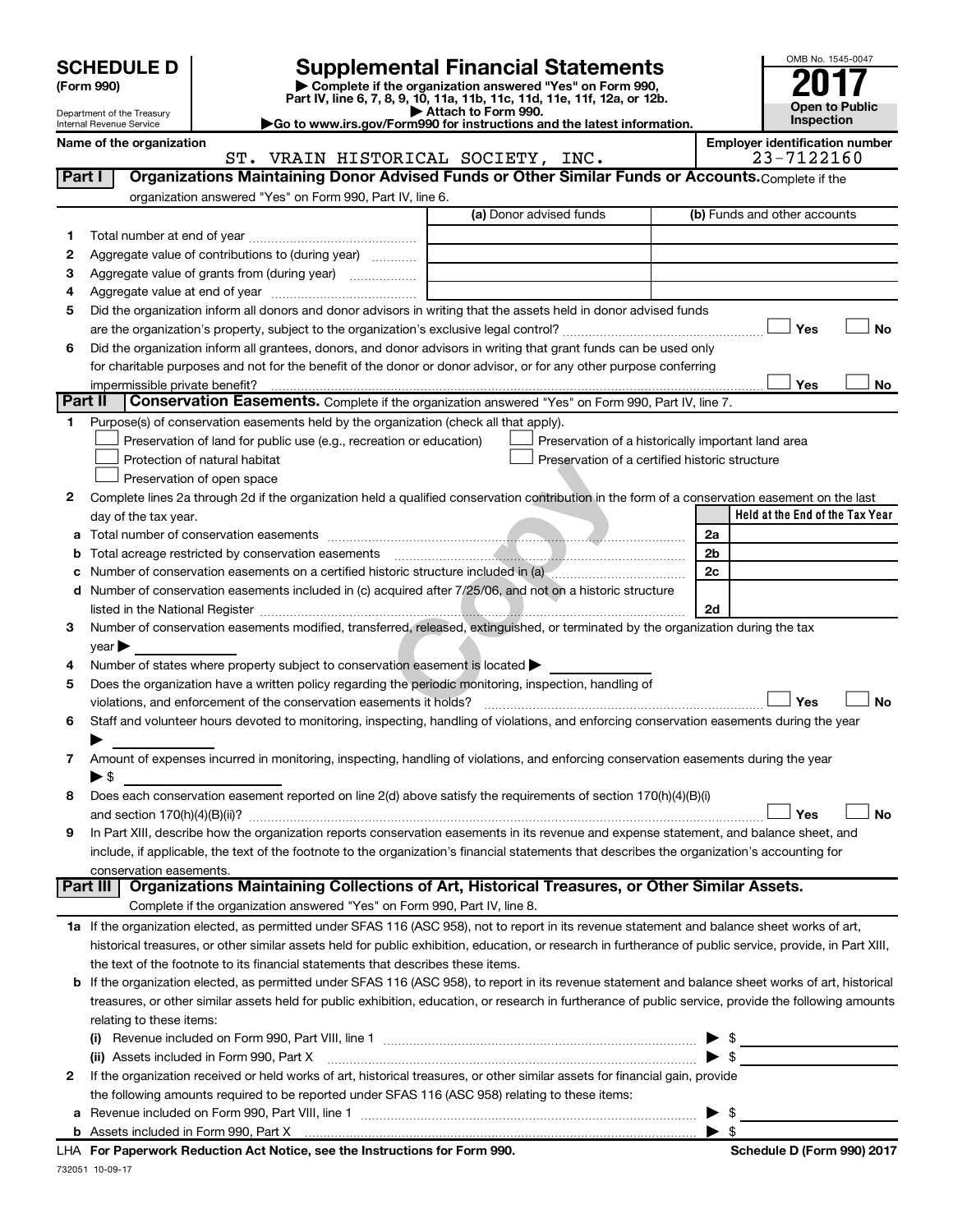|               | Schedule D (Form 990) 2017                                                                                                                                                                                                           | ST. VRAIN HISTORICAL SOCIETY, INC.      |                |                                                                                                                                                                                                                               |                                 | 23-7122160 Page 2                                                           |
|---------------|--------------------------------------------------------------------------------------------------------------------------------------------------------------------------------------------------------------------------------------|-----------------------------------------|----------------|-------------------------------------------------------------------------------------------------------------------------------------------------------------------------------------------------------------------------------|---------------------------------|-----------------------------------------------------------------------------|
|               | Part III<br>Organizations Maintaining Collections of Art, Historical Treasures, or Other Similar Assets (continued)                                                                                                                  |                                         |                |                                                                                                                                                                                                                               |                                 |                                                                             |
| 3             | Using the organization's acquisition, accession, and other records, check any of the following that are a significant use of its collection items                                                                                    |                                         |                |                                                                                                                                                                                                                               |                                 |                                                                             |
|               | (check all that apply):                                                                                                                                                                                                              |                                         |                |                                                                                                                                                                                                                               |                                 |                                                                             |
| a             | Public exhibition                                                                                                                                                                                                                    | d                                       |                | Loan or exchange programs                                                                                                                                                                                                     |                                 |                                                                             |
| b             | Scholarly research                                                                                                                                                                                                                   | e                                       |                | Other and the contract of the contract of the contract of the contract of the contract of the contract of the contract of the contract of the contract of the contract of the contract of the contract of the contract of the |                                 |                                                                             |
| c             | Preservation for future generations                                                                                                                                                                                                  |                                         |                |                                                                                                                                                                                                                               |                                 |                                                                             |
| 4             | Provide a description of the organization's collections and explain how they further the organization's exempt purpose in Part XIII.                                                                                                 |                                         |                |                                                                                                                                                                                                                               |                                 |                                                                             |
| 5             | During the year, did the organization solicit or receive donations of art, historical treasures, or other similar assets                                                                                                             |                                         |                |                                                                                                                                                                                                                               |                                 |                                                                             |
|               |                                                                                                                                                                                                                                      |                                         |                |                                                                                                                                                                                                                               |                                 | Yes<br>No                                                                   |
|               | Part IV<br>Escrow and Custodial Arrangements. Complete if the organization answered "Yes" on Form 990, Part IV, line 9, or<br>reported an amount on Form 990, Part X, line 21.                                                       |                                         |                |                                                                                                                                                                                                                               |                                 |                                                                             |
|               | 1a Is the organization an agent, trustee, custodian or other intermediary for contributions or other assets not included                                                                                                             |                                         |                |                                                                                                                                                                                                                               |                                 |                                                                             |
|               |                                                                                                                                                                                                                                      |                                         |                |                                                                                                                                                                                                                               |                                 | Yes<br>No                                                                   |
|               | b If "Yes," explain the arrangement in Part XIII and complete the following table:                                                                                                                                                   |                                         |                |                                                                                                                                                                                                                               |                                 |                                                                             |
|               |                                                                                                                                                                                                                                      |                                         |                |                                                                                                                                                                                                                               |                                 | Amount                                                                      |
|               | c Beginning balance <b>contract to the contract of the contract of the contract of the contract of the contract of the contract of the contract of the contract of the contract of the contract of the contract of the contract </b> |                                         |                |                                                                                                                                                                                                                               | 1c                              |                                                                             |
|               |                                                                                                                                                                                                                                      |                                         |                |                                                                                                                                                                                                                               | 1d                              |                                                                             |
|               | e Distributions during the year manufactured and continuum and contact the control of the control of the state of the control of the control of the control of the control of the control of the control of the control of the       |                                         |                |                                                                                                                                                                                                                               | 1е                              |                                                                             |
|               |                                                                                                                                                                                                                                      |                                         |                |                                                                                                                                                                                                                               | 1f                              |                                                                             |
|               | 2a Did the organization include an amount on Form 990, Part X, line 21, for escrow or custodial account liability?                                                                                                                   |                                         |                |                                                                                                                                                                                                                               |                                 | Yes<br>No                                                                   |
|               |                                                                                                                                                                                                                                      |                                         |                |                                                                                                                                                                                                                               |                                 |                                                                             |
| <b>Part V</b> | <b>Endowment Funds.</b> Complete if the organization answered "Yes" on Form 990, Part IV, line 10.                                                                                                                                   |                                         |                |                                                                                                                                                                                                                               |                                 |                                                                             |
|               |                                                                                                                                                                                                                                      | (a) Current year                        | (b) Prior year |                                                                                                                                                                                                                               |                                 | (c) Two years back $\vert$ (d) Three years back $\vert$ (e) Four years back |
|               | 1a Beginning of year balance                                                                                                                                                                                                         |                                         |                |                                                                                                                                                                                                                               |                                 |                                                                             |
| b             |                                                                                                                                                                                                                                      |                                         |                |                                                                                                                                                                                                                               |                                 |                                                                             |
|               | Net investment earnings, gains, and losses                                                                                                                                                                                           |                                         |                |                                                                                                                                                                                                                               |                                 |                                                                             |
|               |                                                                                                                                                                                                                                      |                                         |                |                                                                                                                                                                                                                               |                                 |                                                                             |
|               | e Other expenditures for facilities                                                                                                                                                                                                  |                                         |                |                                                                                                                                                                                                                               |                                 |                                                                             |
|               | and programs                                                                                                                                                                                                                         |                                         |                |                                                                                                                                                                                                                               |                                 |                                                                             |
|               |                                                                                                                                                                                                                                      |                                         |                |                                                                                                                                                                                                                               |                                 |                                                                             |
| g             |                                                                                                                                                                                                                                      |                                         |                |                                                                                                                                                                                                                               |                                 |                                                                             |
| 2             | Provide the estimated percentage of the current year end balance (line 1g, column (a)) held as:                                                                                                                                      |                                         |                |                                                                                                                                                                                                                               |                                 |                                                                             |
|               | a Board designated or quasi-endowment                                                                                                                                                                                                |                                         | %              |                                                                                                                                                                                                                               |                                 |                                                                             |
| b             | Permanent endowment                                                                                                                                                                                                                  | %                                       |                |                                                                                                                                                                                                                               |                                 |                                                                             |
|               | <b>c</b> Temporarily restricted endowment $\blacktriangleright$                                                                                                                                                                      | %                                       |                |                                                                                                                                                                                                                               |                                 |                                                                             |
|               | The percentages on lines 2a, 2b, and 2c should equal 100%.                                                                                                                                                                           |                                         |                |                                                                                                                                                                                                                               |                                 |                                                                             |
|               | 3a Are there endowment funds not in the possession of the organization that are held and administered for the organization                                                                                                           |                                         |                |                                                                                                                                                                                                                               |                                 |                                                                             |
|               | by:                                                                                                                                                                                                                                  |                                         |                |                                                                                                                                                                                                                               |                                 | Yes<br>No                                                                   |
|               | (i)                                                                                                                                                                                                                                  |                                         |                |                                                                                                                                                                                                                               |                                 | 3a(i)                                                                       |
|               |                                                                                                                                                                                                                                      |                                         |                |                                                                                                                                                                                                                               |                                 | 3a(ii)                                                                      |
|               |                                                                                                                                                                                                                                      |                                         |                |                                                                                                                                                                                                                               |                                 | 3b                                                                          |
| 4             | Describe in Part XIII the intended uses of the organization's endowment funds.                                                                                                                                                       |                                         |                |                                                                                                                                                                                                                               |                                 |                                                                             |
|               | Land, Buildings, and Equipment.<br><b>Part VI</b>                                                                                                                                                                                    |                                         |                |                                                                                                                                                                                                                               |                                 |                                                                             |
|               | Complete if the organization answered "Yes" on Form 990, Part IV, line 11a. See Form 990, Part X, line 10.                                                                                                                           |                                         |                |                                                                                                                                                                                                                               |                                 |                                                                             |
|               | Description of property                                                                                                                                                                                                              | (a) Cost or other<br>basis (investment) |                | (b) Cost or other<br>basis (other)                                                                                                                                                                                            | (c) Accumulated<br>depreciation | (d) Book value                                                              |
|               |                                                                                                                                                                                                                                      |                                         |                |                                                                                                                                                                                                                               |                                 |                                                                             |
|               |                                                                                                                                                                                                                                      | 2,093,207.                              |                |                                                                                                                                                                                                                               | 928,802.                        | 1,164,405.                                                                  |
|               |                                                                                                                                                                                                                                      |                                         |                |                                                                                                                                                                                                                               |                                 |                                                                             |
|               |                                                                                                                                                                                                                                      |                                         |                |                                                                                                                                                                                                                               |                                 |                                                                             |
|               |                                                                                                                                                                                                                                      |                                         |                |                                                                                                                                                                                                                               |                                 |                                                                             |
|               | Total. Add lines 1a through 1e. (Column (d) must equal Form 990, Part X, column (B), line 10c.)                                                                                                                                      |                                         |                |                                                                                                                                                                                                                               | ▶                               | 1,164,405.                                                                  |
|               |                                                                                                                                                                                                                                      |                                         |                |                                                                                                                                                                                                                               |                                 |                                                                             |

**Schedule D (Form 990) 2017**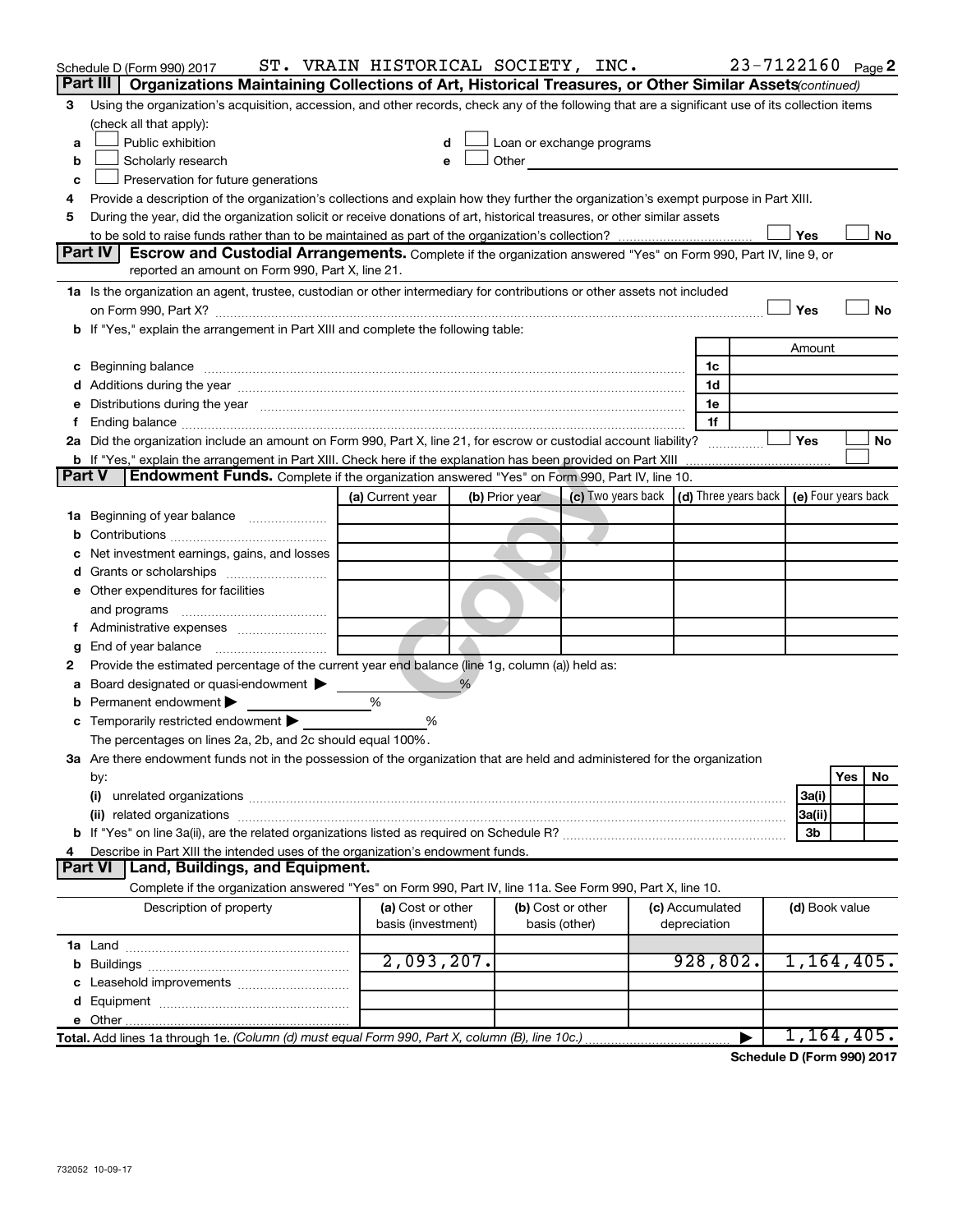|                 | ST. VRAIN HISTORICAL SOCIETY, INC.<br>Schedule D (Form 990) 2017                                                                                     |                 |                | 23-7122160 Page 3                                         |
|-----------------|------------------------------------------------------------------------------------------------------------------------------------------------------|-----------------|----------------|-----------------------------------------------------------|
| <b>Part VII</b> | <b>Investments - Other Securities.</b>                                                                                                               |                 |                |                                                           |
|                 | Complete if the organization answered "Yes" on Form 990, Part IV, line 11b. See Form 990, Part X, line 12.                                           |                 |                |                                                           |
|                 | (a) Description of security or category (including name of security)                                                                                 | (b) Book value  |                | (c) Method of valuation: Cost or end-of-year market value |
|                 | (1) Financial derivatives                                                                                                                            |                 |                |                                                           |
|                 |                                                                                                                                                      |                 |                |                                                           |
| (3) Other       |                                                                                                                                                      |                 |                |                                                           |
| (A)             | <b>INVESTMENT</b>                                                                                                                                    | 97,310.         | <b>COST</b>    |                                                           |
| (B)             |                                                                                                                                                      |                 |                |                                                           |
| (C)             |                                                                                                                                                      |                 |                |                                                           |
| (D)             |                                                                                                                                                      |                 |                |                                                           |
| (E)             |                                                                                                                                                      |                 |                |                                                           |
| (F)             |                                                                                                                                                      |                 |                |                                                           |
| (G)             |                                                                                                                                                      |                 |                |                                                           |
| (H)             |                                                                                                                                                      |                 |                |                                                           |
|                 | <b>Total.</b> (Col. (b) must equal Form 990, Part X, col. (B) line 12.)                                                                              | 97,310.         |                |                                                           |
|                 | Part VIII Investments - Program Related.                                                                                                             |                 |                |                                                           |
|                 | Complete if the organization answered "Yes" on Form 990, Part IV, line 11c. See Form 990, Part X, line 13.                                           |                 |                |                                                           |
|                 | (a) Description of investment                                                                                                                        | (b) Book value  |                | (c) Method of valuation: Cost or end-of-year market value |
| (1)             |                                                                                                                                                      |                 |                |                                                           |
| (2)             |                                                                                                                                                      |                 |                |                                                           |
| (3)             |                                                                                                                                                      |                 |                |                                                           |
| (4)             |                                                                                                                                                      |                 |                |                                                           |
| (5)             |                                                                                                                                                      |                 |                |                                                           |
| (6)             |                                                                                                                                                      |                 |                |                                                           |
| (7)             |                                                                                                                                                      |                 |                |                                                           |
| (8)             |                                                                                                                                                      |                 |                |                                                           |
| (9)             |                                                                                                                                                      |                 |                |                                                           |
|                 | Total. (Col. (b) must equal Form 990, Part X, col. (B) line $13.$ $\blacktriangleright$                                                              |                 |                |                                                           |
| Part IX         | <b>Other Assets.</b>                                                                                                                                 |                 |                |                                                           |
|                 | Complete if the organization answered "Yes" on Form 990, Part IV, line 11d. See Form 990, Part X, line 15.                                           |                 |                |                                                           |
|                 |                                                                                                                                                      | (a) Description |                | (b) Book value                                            |
| (1)             |                                                                                                                                                      |                 |                |                                                           |
| (2)             |                                                                                                                                                      |                 |                |                                                           |
| (3)             |                                                                                                                                                      |                 |                |                                                           |
| (4)             |                                                                                                                                                      |                 |                |                                                           |
| (5)             |                                                                                                                                                      |                 |                |                                                           |
| (6)             |                                                                                                                                                      |                 |                |                                                           |
| (7)             |                                                                                                                                                      |                 |                |                                                           |
| (8)             |                                                                                                                                                      |                 |                |                                                           |
| (9)             |                                                                                                                                                      |                 |                |                                                           |
|                 | Total. (Column (b) must equal Form 990, Part X, col. (B) line 15.)                                                                                   |                 |                |                                                           |
| Part X          | <b>Other Liabilities.</b>                                                                                                                            |                 |                |                                                           |
|                 | Complete if the organization answered "Yes" on Form 990, Part IV, line 11e or 11f. See Form 990, Part X, line 25.                                    |                 |                |                                                           |
| 1.              | (a) Description of liability                                                                                                                         |                 | (b) Book value |                                                           |
| (1)             | Federal income taxes                                                                                                                                 |                 |                |                                                           |
| (2)             | PAYROLL LIABILITIES                                                                                                                                  |                 | 396.           |                                                           |
| (3)             | <b>SECURITY DEPOSITS</b>                                                                                                                             |                 | 1,100          |                                                           |
| (4)             |                                                                                                                                                      |                 |                |                                                           |
| (5)             |                                                                                                                                                      |                 |                |                                                           |
| (6)             |                                                                                                                                                      |                 |                |                                                           |
| (7)             |                                                                                                                                                      |                 |                |                                                           |
| (8)             |                                                                                                                                                      |                 |                |                                                           |
|                 |                                                                                                                                                      |                 |                |                                                           |
| (9)             | Total. (Column (b) must equal Form 990, Part X, col. (B) line 25.)                                                                                   |                 | 1,496.         |                                                           |
|                 |                                                                                                                                                      |                 |                |                                                           |
|                 | 2. Liability for uncertain tax positions. In Part XIII, provide the text of the footnote to the organization's financial statements that reports the |                 |                |                                                           |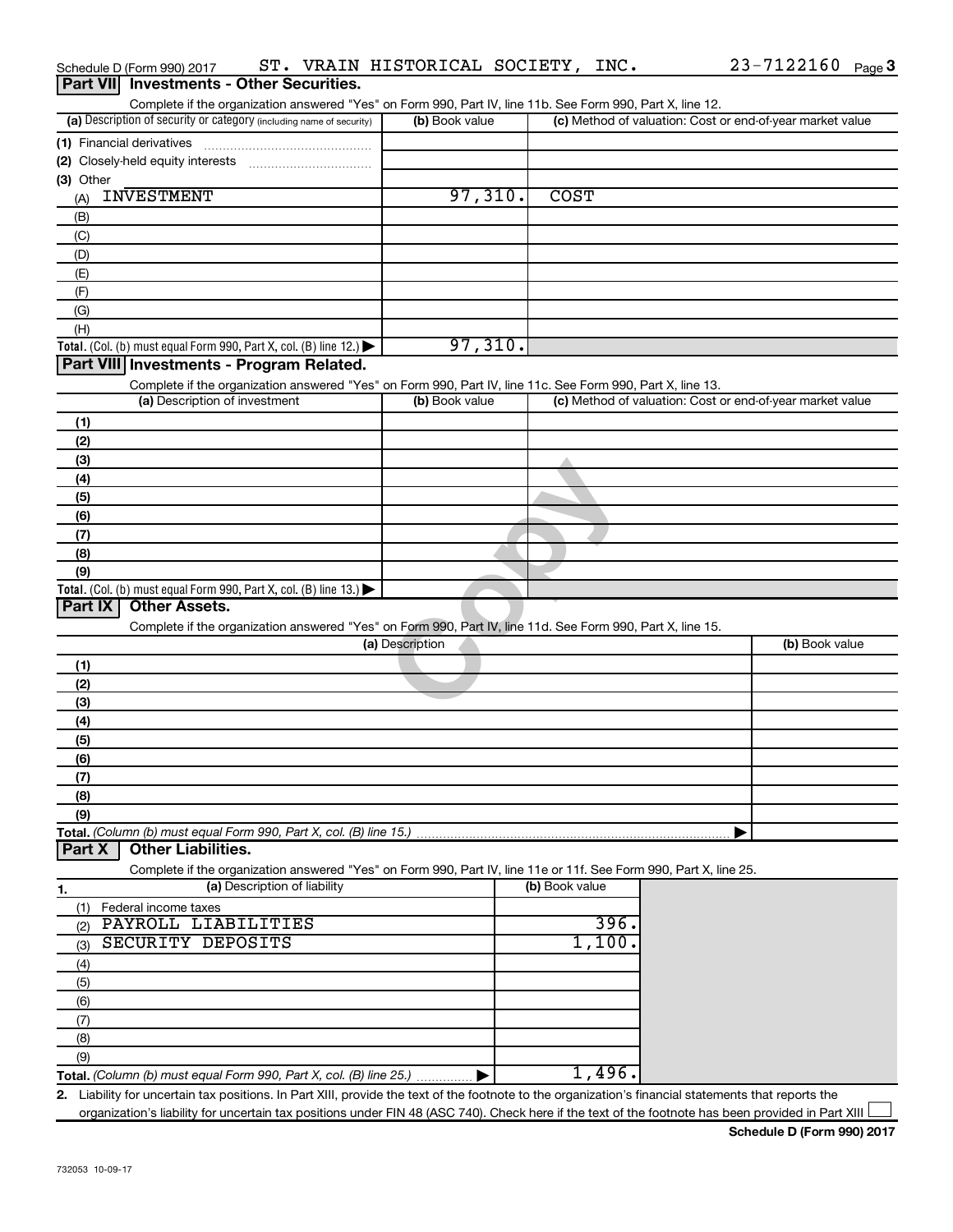|    | ST. VRAIN HISTORICAL SOCIETY, INC.<br>Schedule D (Form 990) 2017                                                                                                                                                                                                                 |                | 23-7122160 Page 4 |
|----|----------------------------------------------------------------------------------------------------------------------------------------------------------------------------------------------------------------------------------------------------------------------------------|----------------|-------------------|
|    | Reconciliation of Revenue per Audited Financial Statements With Revenue per Return.<br><b>Part XI</b>                                                                                                                                                                            |                |                   |
|    | Complete if the organization answered "Yes" on Form 990, Part IV, line 12a.                                                                                                                                                                                                      |                |                   |
| 1  | Total revenue, gains, and other support per audited financial statements [[[[[[[[[[[[[[[[[[[[[[[]]]]]]]]]]]]]                                                                                                                                                                    |                | $\mathbf{1}$      |
| 2  | Amounts included on line 1 but not on Form 990, Part VIII, line 12:                                                                                                                                                                                                              |                |                   |
| a  |                                                                                                                                                                                                                                                                                  | 2a             |                   |
| b  |                                                                                                                                                                                                                                                                                  | 2 <sub>b</sub> |                   |
| с  |                                                                                                                                                                                                                                                                                  | 2c             |                   |
| d  |                                                                                                                                                                                                                                                                                  | 2d             |                   |
| е  | Add lines 2a through 2d                                                                                                                                                                                                                                                          |                | 2e                |
| 3  |                                                                                                                                                                                                                                                                                  |                | 3                 |
|    | Amounts included on Form 990, Part VIII, line 12, but not on line 1:                                                                                                                                                                                                             |                |                   |
| а  | Investment expenses not included on Form 990, Part VIII, line 7b                                                                                                                                                                                                                 | 4a             |                   |
| b  |                                                                                                                                                                                                                                                                                  | 4 <sub>h</sub> |                   |
|    | Add lines 4a and 4b                                                                                                                                                                                                                                                              |                | 4c                |
| 5  |                                                                                                                                                                                                                                                                                  |                | 5                 |
|    | Part XII   Reconciliation of Expenses per Audited Financial Statements With Expenses per Return.                                                                                                                                                                                 |                |                   |
|    | Complete if the organization answered "Yes" on Form 990, Part IV, line 12a.                                                                                                                                                                                                      |                |                   |
| 1  |                                                                                                                                                                                                                                                                                  |                | 1                 |
| 2  | Amounts included on line 1 but not on Form 990, Part IX, line 25:                                                                                                                                                                                                                |                |                   |
| a  |                                                                                                                                                                                                                                                                                  | 2a             |                   |
| b  |                                                                                                                                                                                                                                                                                  | 2 <sub>b</sub> |                   |
|    |                                                                                                                                                                                                                                                                                  | 2c             |                   |
| d  | Other (Describe in Part XIII.) (Contract and Description of the United States of Theorem 2014)                                                                                                                                                                                   | 2d             |                   |
| e  | Add lines 2a through 2d <b>contract and the contract of the contract of the contract of the contract of the contract of the contract of the contract of the contract of the contract of the contract of the contract of the cont</b>                                             |                | 2е                |
| 3  |                                                                                                                                                                                                                                                                                  |                | 3                 |
| 4  | Amounts included on Form 990, Part IX, line 25, but not on line 1:                                                                                                                                                                                                               |                |                   |
| a  | Investment expenses not included on Form 990, Part VIII, line 7b [100]                                                                                                                                                                                                           | 4a             |                   |
| b  |                                                                                                                                                                                                                                                                                  | 4 <sub>b</sub> |                   |
|    | c Add lines 4a and 4b                                                                                                                                                                                                                                                            |                | 4c                |
| 5. |                                                                                                                                                                                                                                                                                  |                | 5                 |
|    | Part XIII Supplemental Information.                                                                                                                                                                                                                                              |                |                   |
|    | Provide the descriptions required for Part II, lines 3, 5, and 9; Part III, lines 1a and 4; Part IV, lines 1b and 2b; Part V, line 4; Part X, line 2; Part XI,<br>lines 2d and 4b; and Part XII, lines 2d and 4b. Also complete this part to provide any additional information. |                |                   |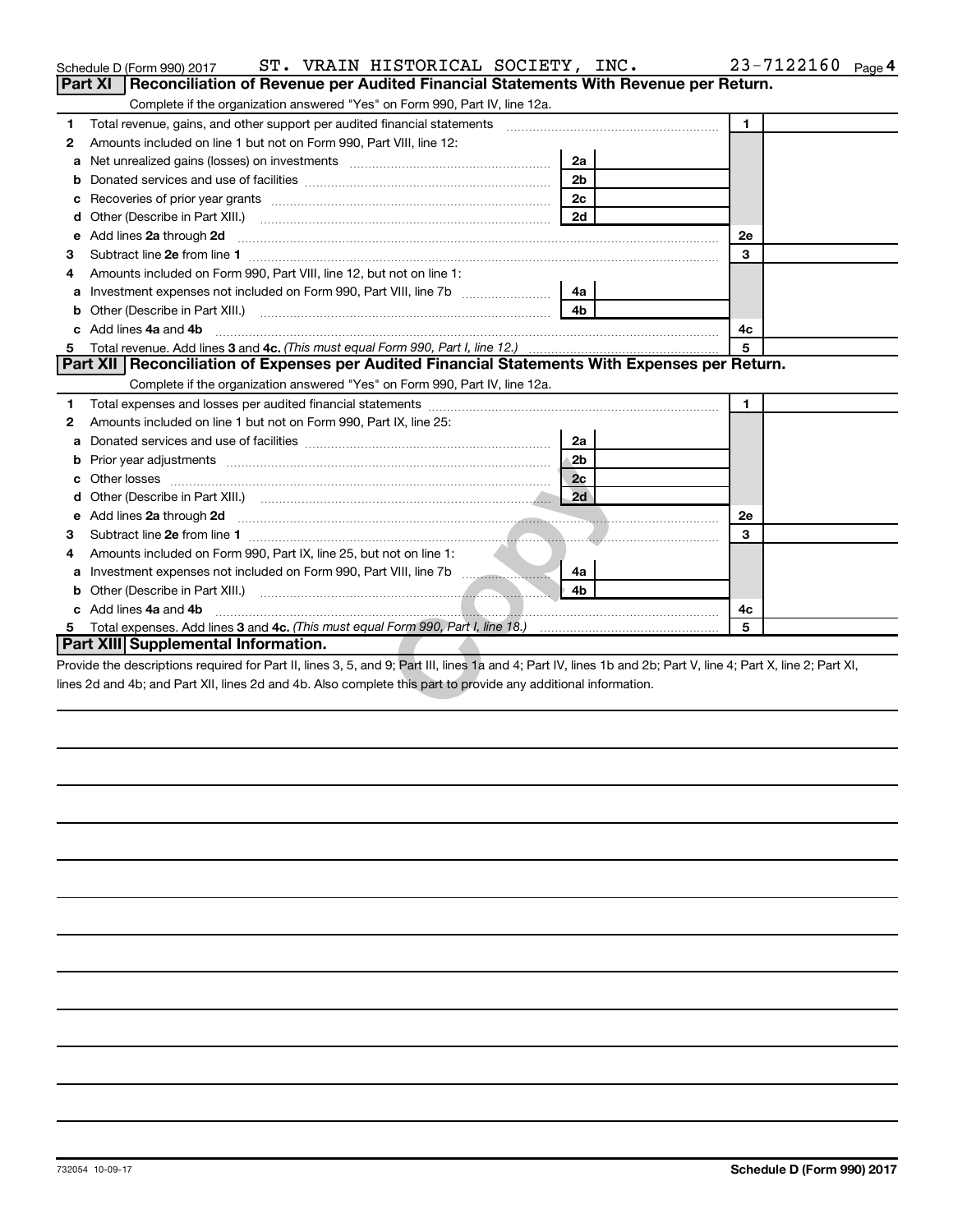| <b>SCHEDULE G</b><br>Supplemental Information Regarding Fundraising or Gaming Activities<br>(Form 990 or 990-EZ)<br>Complete if the organization answered "Yes" on Form 990, Part IV, line 17, 18, or 19, or if the<br>Department of the Treasury<br>Internal Revenue Service                                                                                                                                                                                                                                                                                                                                                                                                                                                                                                                                                             |                                                                                                                                                                     | OMB No. 1545-0047<br><b>Open to Public</b><br>Inspection                   |    |                                      |  |                                                                            |                                                         |
|-------------------------------------------------------------------------------------------------------------------------------------------------------------------------------------------------------------------------------------------------------------------------------------------------------------------------------------------------------------------------------------------------------------------------------------------------------------------------------------------------------------------------------------------------------------------------------------------------------------------------------------------------------------------------------------------------------------------------------------------------------------------------------------------------------------------------------------------|---------------------------------------------------------------------------------------------------------------------------------------------------------------------|----------------------------------------------------------------------------|----|--------------------------------------|--|----------------------------------------------------------------------------|---------------------------------------------------------|
| Name of the organization                                                                                                                                                                                                                                                                                                                                                                                                                                                                                                                                                                                                                                                                                                                                                                                                                  |                                                                                                                                                                     |                                                                            |    |                                      |  | 23-7122160                                                                 | <b>Employer identification number</b>                   |
| Part I                                                                                                                                                                                                                                                                                                                                                                                                                                                                                                                                                                                                                                                                                                                                                                                                                                    | ST. VRAIN HISTORICAL SOCIETY, INC.<br>Fundraising Activities. Complete if the organization answered "Yes" on Form 990, Part IV, line 17. Form 990-EZ filers are not |                                                                            |    |                                      |  |                                                                            |                                                         |
| required to complete this part.                                                                                                                                                                                                                                                                                                                                                                                                                                                                                                                                                                                                                                                                                                                                                                                                           |                                                                                                                                                                     |                                                                            |    |                                      |  |                                                                            |                                                         |
| 1 Indicate whether the organization raised funds through any of the following activities. Check all that apply.<br>Mail solicitations<br>Solicitation of non-government grants<br>a<br>e<br>Internet and email solicitations<br>Solicitation of government grants<br>b<br>f<br>Phone solicitations<br>Special fundraising events<br>с<br>g<br>In-person solicitations<br>d<br>2 a Did the organization have a written or oral agreement with any individual (including officers, directors, trustees, or<br>Yes<br><b>No</b><br>key employees listed in Form 990, Part VII) or entity in connection with professional fundraising services?<br>b If "Yes," list the 10 highest paid individuals or entities (fundraisers) pursuant to agreements under which the fundraiser is to be<br>compensated at least \$5,000 by the organization. |                                                                                                                                                                     |                                                                            |    |                                      |  |                                                                            |                                                         |
| (i) Name and address of individual<br>or entity (fundraiser)                                                                                                                                                                                                                                                                                                                                                                                                                                                                                                                                                                                                                                                                                                                                                                              | (ii) Activity                                                                                                                                                       | (iii) Did<br>fundraiser<br>have custody<br>or control of<br>contributions? |    | (iv) Gross receipts<br>from activity |  | (v) Amount paid<br>to (or retained by)<br>fundraiser<br>listed in col. (i) | (vi) Amount paid<br>to (or retained by)<br>organization |
|                                                                                                                                                                                                                                                                                                                                                                                                                                                                                                                                                                                                                                                                                                                                                                                                                                           |                                                                                                                                                                     | Yes                                                                        | No |                                      |  |                                                                            |                                                         |
|                                                                                                                                                                                                                                                                                                                                                                                                                                                                                                                                                                                                                                                                                                                                                                                                                                           |                                                                                                                                                                     |                                                                            |    |                                      |  |                                                                            |                                                         |
|                                                                                                                                                                                                                                                                                                                                                                                                                                                                                                                                                                                                                                                                                                                                                                                                                                           |                                                                                                                                                                     |                                                                            |    |                                      |  |                                                                            |                                                         |
|                                                                                                                                                                                                                                                                                                                                                                                                                                                                                                                                                                                                                                                                                                                                                                                                                                           |                                                                                                                                                                     |                                                                            |    |                                      |  |                                                                            |                                                         |
|                                                                                                                                                                                                                                                                                                                                                                                                                                                                                                                                                                                                                                                                                                                                                                                                                                           |                                                                                                                                                                     |                                                                            |    |                                      |  |                                                                            |                                                         |
|                                                                                                                                                                                                                                                                                                                                                                                                                                                                                                                                                                                                                                                                                                                                                                                                                                           |                                                                                                                                                                     |                                                                            |    |                                      |  |                                                                            |                                                         |
|                                                                                                                                                                                                                                                                                                                                                                                                                                                                                                                                                                                                                                                                                                                                                                                                                                           |                                                                                                                                                                     |                                                                            |    |                                      |  |                                                                            |                                                         |
|                                                                                                                                                                                                                                                                                                                                                                                                                                                                                                                                                                                                                                                                                                                                                                                                                                           |                                                                                                                                                                     |                                                                            |    |                                      |  |                                                                            |                                                         |
|                                                                                                                                                                                                                                                                                                                                                                                                                                                                                                                                                                                                                                                                                                                                                                                                                                           |                                                                                                                                                                     |                                                                            |    |                                      |  |                                                                            |                                                         |
|                                                                                                                                                                                                                                                                                                                                                                                                                                                                                                                                                                                                                                                                                                                                                                                                                                           |                                                                                                                                                                     |                                                                            |    |                                      |  |                                                                            |                                                         |
| Total                                                                                                                                                                                                                                                                                                                                                                                                                                                                                                                                                                                                                                                                                                                                                                                                                                     |                                                                                                                                                                     |                                                                            |    |                                      |  |                                                                            |                                                         |
| 3 List all states in which the organization is registered or licensed to solicit contributions or has been notified it is exempt from registration<br>or licensing.                                                                                                                                                                                                                                                                                                                                                                                                                                                                                                                                                                                                                                                                       |                                                                                                                                                                     |                                                                            |    |                                      |  |                                                                            |                                                         |
|                                                                                                                                                                                                                                                                                                                                                                                                                                                                                                                                                                                                                                                                                                                                                                                                                                           |                                                                                                                                                                     |                                                                            |    |                                      |  |                                                                            |                                                         |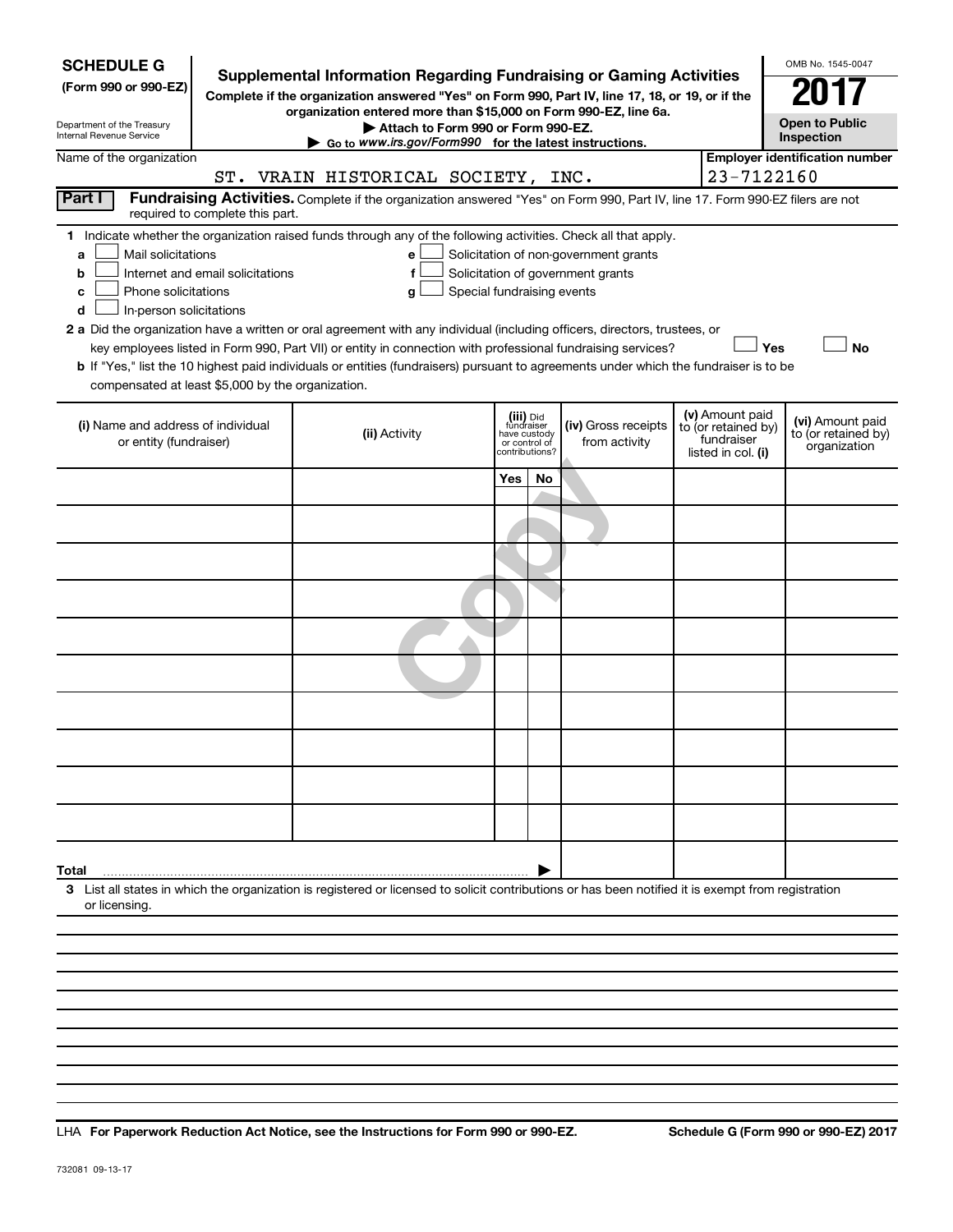23-7122160 Page 2 Schedule G (Form 990 or 990-EZ) 2017  $\texttt{ST\text{-}VRAIN \; HISTORICAL \; SOCIENT}$  ,  $\texttt{INC\text{-} } 23\text{-}7122160 \;$  Page

Part II | Fundraising Events. Complete if the organization answered "Yes" on Form 990, Part IV, line 18, or reported more than \$15,000 of fundraising event contributions and gross income on Form 990-EZ, lines 1 and 6b. List events with gross receipts greater than \$5,000.

|                        |                | naraionig overit continuations and gross income on rioninoco EE, illico i land ob. Elst overits with gross receipts groater than φο,σου |                  |                         |                  |                            |
|------------------------|----------------|-----------------------------------------------------------------------------------------------------------------------------------------|------------------|-------------------------|------------------|----------------------------|
|                        |                |                                                                                                                                         | $(a)$ Event #1   | $(b)$ Event #2          | (c) Other events | (d) Total events           |
|                        |                |                                                                                                                                         | PUMPKIN PIE      | <b>STRAWBERRY</b>       |                  | (add col. (a) through      |
|                        |                |                                                                                                                                         | FESTIVAL<br>DAYS |                         | $\overline{3}$   | col. (c)                   |
|                        |                |                                                                                                                                         | (event type)     | (event type)            | (total number)   |                            |
|                        |                |                                                                                                                                         |                  |                         |                  |                            |
| Revenue                | 1.             |                                                                                                                                         | 32,775.          | 27, 261.                | 11,576.          | 71,612.                    |
|                        |                |                                                                                                                                         |                  |                         |                  |                            |
|                        |                |                                                                                                                                         | 11,264.          | 7,822.                  | 100.             | 19, 186.                   |
|                        |                |                                                                                                                                         |                  |                         |                  |                            |
|                        | 3              | Gross income (line 1 minus line 2)                                                                                                      | 21,511.          | 19,439.                 | 11,476.          | 52,426.                    |
|                        |                |                                                                                                                                         |                  |                         |                  |                            |
|                        |                |                                                                                                                                         |                  |                         |                  |                            |
|                        |                |                                                                                                                                         |                  |                         |                  |                            |
|                        | 5              |                                                                                                                                         |                  |                         |                  |                            |
| <b>Direct Expenses</b> |                |                                                                                                                                         | 3,557.           | 3,207.                  |                  | 6,764.                     |
|                        |                |                                                                                                                                         |                  |                         |                  |                            |
|                        |                |                                                                                                                                         | 1,686.           | 2,352.                  | 1,482.           | 5,520.                     |
|                        | $\overline{7}$ |                                                                                                                                         |                  |                         |                  |                            |
|                        | 8              |                                                                                                                                         |                  |                         |                  |                            |
|                        | 9              |                                                                                                                                         | 2,509.           | 2,118.                  | 4,378.           | 9,005.                     |
|                        | 10             | Direct expense summary. Add lines 4 through 9 in column (d)                                                                             |                  |                         |                  | 21,289.                    |
|                        |                | 11 Net income summary. Subtract line 10 from line 3, column (d)                                                                         |                  |                         |                  | 31, 137.                   |
| Part III               |                | Gaming. Complete if the organization answered "Yes" on Form 990, Part IV, line 19, or reported more than                                |                  |                         |                  |                            |
|                        |                | \$15,000 on Form 990-EZ, line 6a.                                                                                                       |                  |                         |                  |                            |
|                        |                |                                                                                                                                         |                  | (b) Pull tabs/instant   |                  | (d) Total gaming (add      |
| Revenue                |                |                                                                                                                                         | (a) Bingo        | bingo/progressive bingo | (c) Other gaming | col. (a) through col. (c)) |
|                        |                |                                                                                                                                         |                  |                         |                  |                            |
|                        |                |                                                                                                                                         |                  |                         |                  |                            |
|                        |                |                                                                                                                                         |                  |                         |                  |                            |
|                        |                |                                                                                                                                         |                  |                         |                  |                            |
|                        |                |                                                                                                                                         |                  |                         |                  |                            |
|                        |                |                                                                                                                                         |                  |                         |                  |                            |
|                        |                |                                                                                                                                         |                  |                         |                  |                            |
| Direct Expenses        |                |                                                                                                                                         |                  |                         |                  |                            |
|                        |                |                                                                                                                                         |                  |                         |                  |                            |

**9** Enter the state(s) in which the organization conducts gaming activities:

**8** Net gaming income summary. Subtract line 7 from line 1, column (d)

Volunteer labor ~~~~~~~~~~~~~

| a Is the organization licensed to conduct gaming activities in each of these states? |  | Yes | No |
|--------------------------------------------------------------------------------------|--|-----|----|
| <b>b</b> If "No." explain:                                                           |  |     |    |

**Yes Yes Yes** % % %

|

**No No No**

 $|\Box$  Yes  $\qquad \%$   $|\Box$  Yes  $\qquad \%$   $|\Box$  $|\Box$  No  $|\Box$  No  $|\Box$ 

**10 a Yes No** Were any of the organization's gaming licenses revoked, suspended, or terminated during the tax year? ~~~~~~~~~ † † **b** If "Yes," explain:

**7** Direct expense summary. Add lines 2 through 5 in column (d) ~~~~~~~~~~~~~~~~~~~~~~~~ |

732082 09-13-17

**5** Other direct expenses

**6** Volunteer labor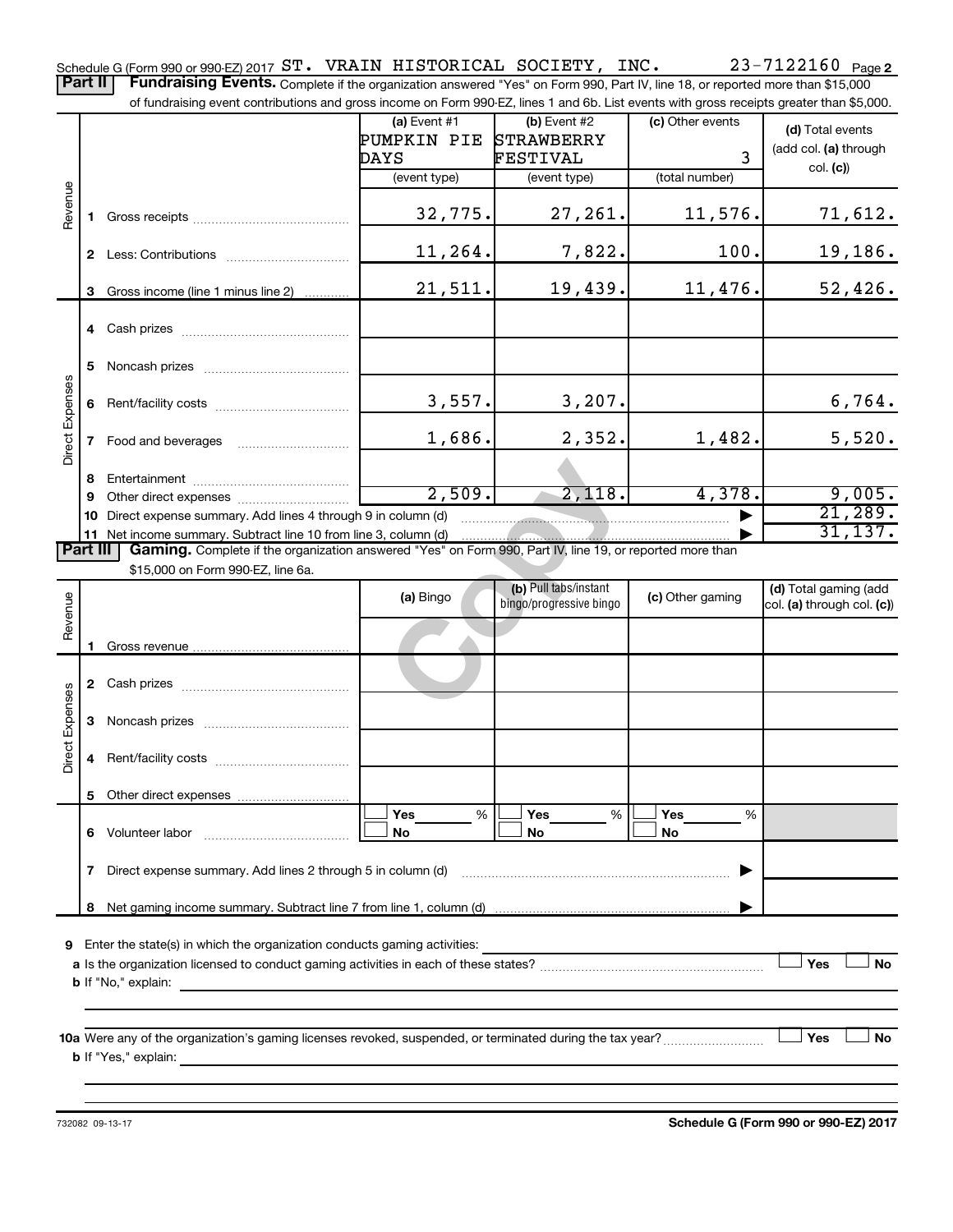| Schedule G (Form 990 or 990-EZ) 2017 $ST.$ VRAIN HISTORICAL SOCIETY, INC.                                                                                                                                                                                    |                 | $23 - 7122160$ Page 3 |
|--------------------------------------------------------------------------------------------------------------------------------------------------------------------------------------------------------------------------------------------------------------|-----------------|-----------------------|
|                                                                                                                                                                                                                                                              | Yes             | No                    |
| 12 Is the organization a grantor, beneficiary or trustee of a trust, or a member of a partnership or other entity formed                                                                                                                                     |                 |                       |
|                                                                                                                                                                                                                                                              | Yes             | No                    |
| 13 Indicate the percentage of gaming activity conducted in:                                                                                                                                                                                                  |                 |                       |
| a The organization's facility [11, 2003] The organization's facility [2003] The organization's facility [2003]                                                                                                                                               | 1За             | %                     |
|                                                                                                                                                                                                                                                              | 13 <sub>b</sub> | %                     |
| 14 Enter the name and address of the person who prepares the organization's gaming/special events books and records:                                                                                                                                         |                 |                       |
|                                                                                                                                                                                                                                                              |                 |                       |
| <u>and the contract of the contract of the contract of the contract of the contract of the contract of the contract of</u><br>Name $\blacktriangleright$                                                                                                     |                 |                       |
|                                                                                                                                                                                                                                                              |                 |                       |
| 15a Does the organization have a contract with a third party from whom the organization receives gaming revenue?                                                                                                                                             | Yes             | <b>No</b>             |
|                                                                                                                                                                                                                                                              |                 |                       |
| of gaming revenue retained by the third party $\triangleright$ \$                                                                                                                                                                                            |                 |                       |
| c If "Yes," enter name and address of the third party:                                                                                                                                                                                                       |                 |                       |
|                                                                                                                                                                                                                                                              |                 |                       |
| <u> 1989 - Johann Stein, marwolaethau a bhann an t-Amhainn an t-Amhainn an t-Amhainn an t-Amhainn an t-Amhainn an</u><br>Name $\blacktriangleright$                                                                                                          |                 |                       |
| Address $\blacktriangleright$                                                                                                                                                                                                                                |                 |                       |
|                                                                                                                                                                                                                                                              |                 |                       |
| <b>16</b> Gaming manager information:                                                                                                                                                                                                                        |                 |                       |
| <u> 1989 - Johann Barbara, martxa a</u><br>Name $\blacktriangleright$                                                                                                                                                                                        |                 |                       |
|                                                                                                                                                                                                                                                              |                 |                       |
| Gaming manager compensation $\triangleright$ \$                                                                                                                                                                                                              |                 |                       |
| Description of services provided >                                                                                                                                                                                                                           |                 |                       |
|                                                                                                                                                                                                                                                              |                 |                       |
|                                                                                                                                                                                                                                                              |                 |                       |
| Director/officer<br>Employee<br>Independent contractor                                                                                                                                                                                                       |                 |                       |
| <b>17</b> Mandatory distributions:                                                                                                                                                                                                                           |                 |                       |
| <b>a</b> Is the organization required under state law to make charitable distributions from the gaming proceeds to                                                                                                                                           |                 |                       |
|                                                                                                                                                                                                                                                              |                 | $\Box$ Yes $\Box$ No  |
| <b>b</b> Enter the amount of distributions required under state law to be distributed to other exempt organizations or spent in the                                                                                                                          |                 |                       |
| organization's own exempt activities during the tax year $\triangleright$ \$                                                                                                                                                                                 |                 |                       |
| <b>Part IV</b><br>Supplemental Information. Provide the explanations required by Part I, line 2b, columns (iii) and (v); and Part III, lines 9, 9b, 10b, 15b,<br>15c, 16, and 17b, as applicable. Also provide any additional information. See instructions. |                 |                       |
|                                                                                                                                                                                                                                                              |                 |                       |
|                                                                                                                                                                                                                                                              |                 |                       |
|                                                                                                                                                                                                                                                              |                 |                       |
|                                                                                                                                                                                                                                                              |                 |                       |
|                                                                                                                                                                                                                                                              |                 |                       |
|                                                                                                                                                                                                                                                              |                 |                       |
|                                                                                                                                                                                                                                                              |                 |                       |
|                                                                                                                                                                                                                                                              |                 |                       |
|                                                                                                                                                                                                                                                              |                 |                       |
|                                                                                                                                                                                                                                                              |                 |                       |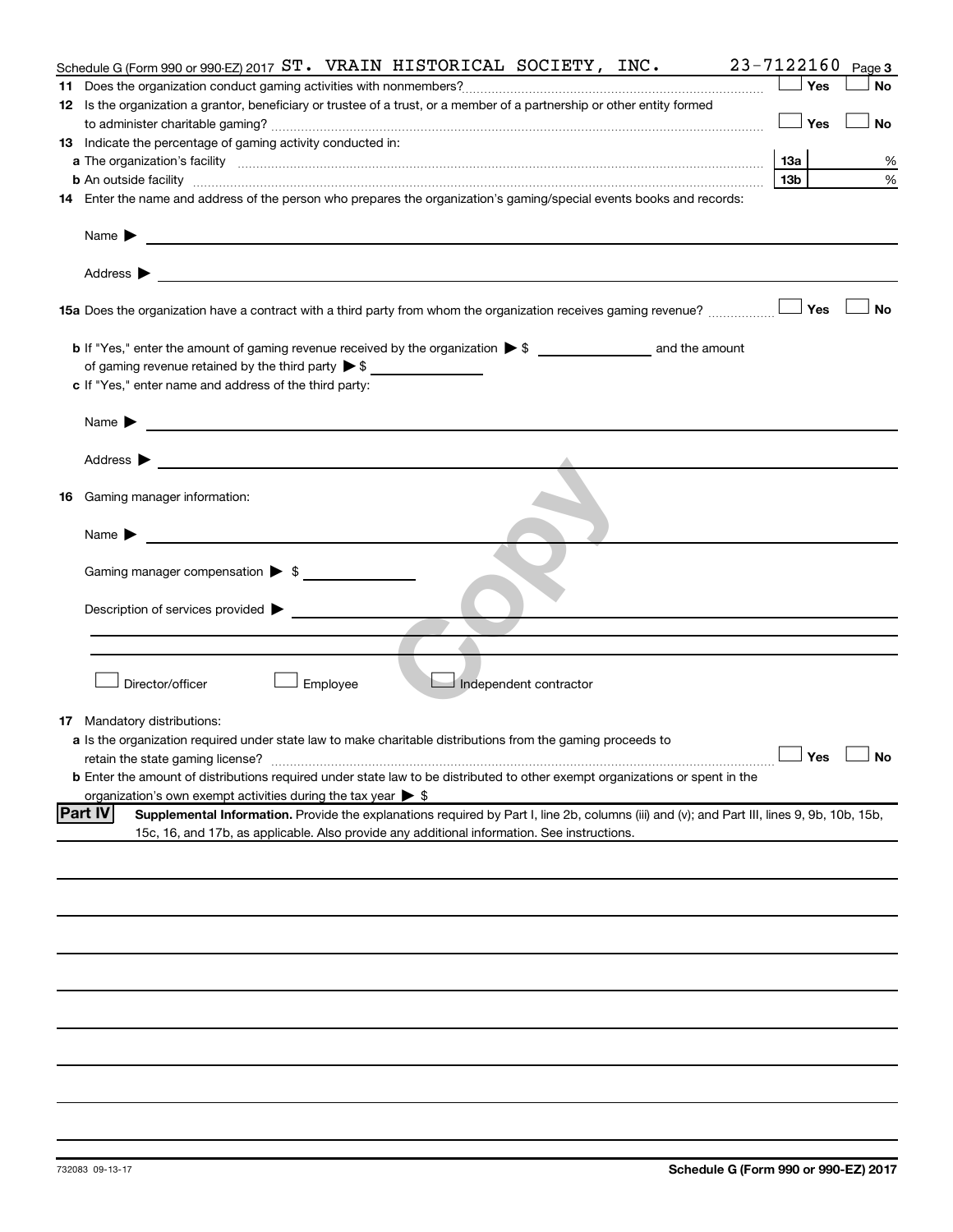| Schedule G (Form 990 or 990-EZ) ST. VRAIN 3<br>Part IV   Supplemental Information (continued) |
|-----------------------------------------------------------------------------------------------|
|                                                                                               |
|                                                                                               |
|                                                                                               |
|                                                                                               |
|                                                                                               |
|                                                                                               |
|                                                                                               |
|                                                                                               |
|                                                                                               |
|                                                                                               |
|                                                                                               |
|                                                                                               |
|                                                                                               |
|                                                                                               |
|                                                                                               |
|                                                                                               |
|                                                                                               |
|                                                                                               |
|                                                                                               |
|                                                                                               |
|                                                                                               |
|                                                                                               |
|                                                                                               |
|                                                                                               |
|                                                                                               |
|                                                                                               |
|                                                                                               |
|                                                                                               |
|                                                                                               |
|                                                                                               |
|                                                                                               |
|                                                                                               |
|                                                                                               |
|                                                                                               |
|                                                                                               |
|                                                                                               |
|                                                                                               |
|                                                                                               |
|                                                                                               |
|                                                                                               |
|                                                                                               |
|                                                                                               |
|                                                                                               |
|                                                                                               |
|                                                                                               |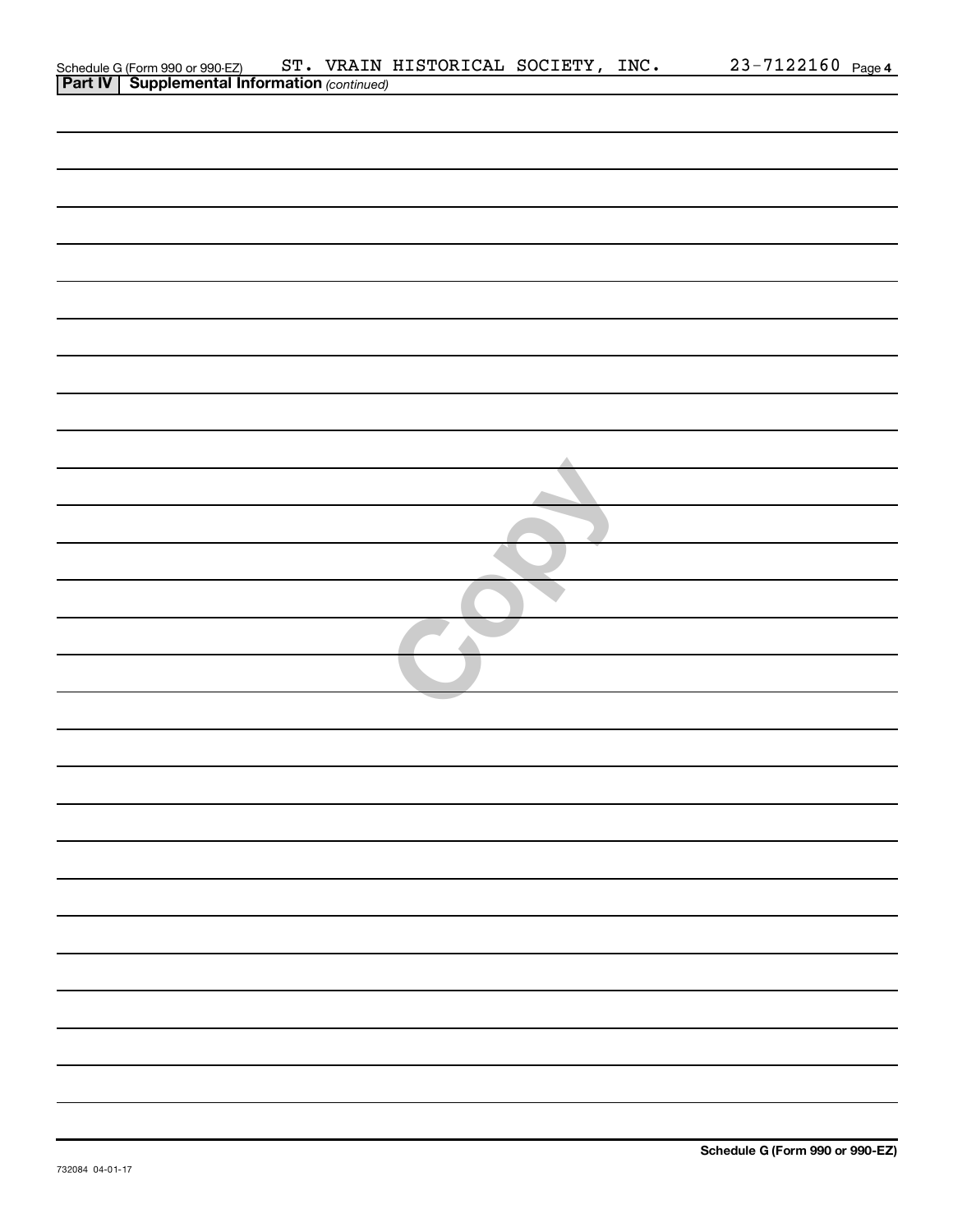**(Form 990 or 990-EZ)**

Internal Revenue Service

Department of the Treasury

Name of the organization

**Complete to provide information for responses to specific questions on Form 990 or 990-EZ or to provide any additional information. | Attach to Form 990 or 990-EZ. | Go to www.irs.gov/Form990 for the latest information. SCHEDULE O Supplemental Information to Form 990 or 990-EZ** <br>(Form 990 or 990-EZ) Complete to provide information for responses to specific questions on



ST. VRAIN HISTORICAL SOCIETY, INC. 23-7122160

FORM 990, PART I, LINE 1, DESCRIPTION OF ORGANIZATION MISSION:

BY ACQUIRING HISTORICAL HOUSES, SITES AND PLACES; RESTORING, PRESERVING

AND EXHIBITING THE HOUSES; ENCOURAGING, PROMOTING AND SUPPORTING

EFFORTS TO PRESERVE THE HISTORY OF THE ST. VRAIN VALLEY; EDUCATING THE

PUBLIC IN SUCH HISTORY; DISSEMINATING HISTORICAL INFORMATION;

CELEBRATING HISTORICAL EVENTS; AND RAISING FUNDS FOR CARRYING OUT SUCH

PURPOSES.

ESCRIPTION OF ORGANIZATION<br>ATING THE PUBLIC IN SUCH<br>RMATION; CELEBRATING HIST<br>G OUT SUCH PURPOSES.<br>OTHER PROGRAM SERVICES: FORM 990, PART III, LINE 1, DESCRIPTION OF ORGANIZATION MISSION:

OF THE ST. VRAIN VALLEY; EDUCATING THE PUBLIC IN SUCH HISTORY;

DISSEMINATING HISTORICAL INFORMATION; CELEBRATING HISTORICAL EVENTS;

AND RAISING FUNDS FOR CARRYING OUT SUCH PURPOSES.

FORM 990, PART III, LINE 4D, OTHER PROGRAM SERVICES:

SAINT STEPHEN'S CHURCH; RENTAL OF HISTORICAL HOMES; MISCELLANEOUS

EXPENSES.

EXPENSES \$ 1,300. INCLUDING GRANTS OF \$ 0. REVENUE \$ 0.

FORM 990, PART VI, SECTION A, LINE 6:

ST. VRAIN HISTORICAL SOCIETY, INC. OFFERS MEMBERSHIPS OF DIFFERENT LEVELS;

INDIVIDUAL, FAMILY, CORPORATE, SENIOR/STUDENT, SUPPORTING AND BENEFACTOR.

FORM 990, PART VI, SECTION A, LINE 7A:

OFFICERS ARE ELECTED BY THE DIRECTORS AND DIRECTORS ARE ELECTED BY MEMBERS.

| FORM 990, PART VI, SECTION B, LINE 11B: |  |
|-----------------------------------------|--|
|-----------------------------------------|--|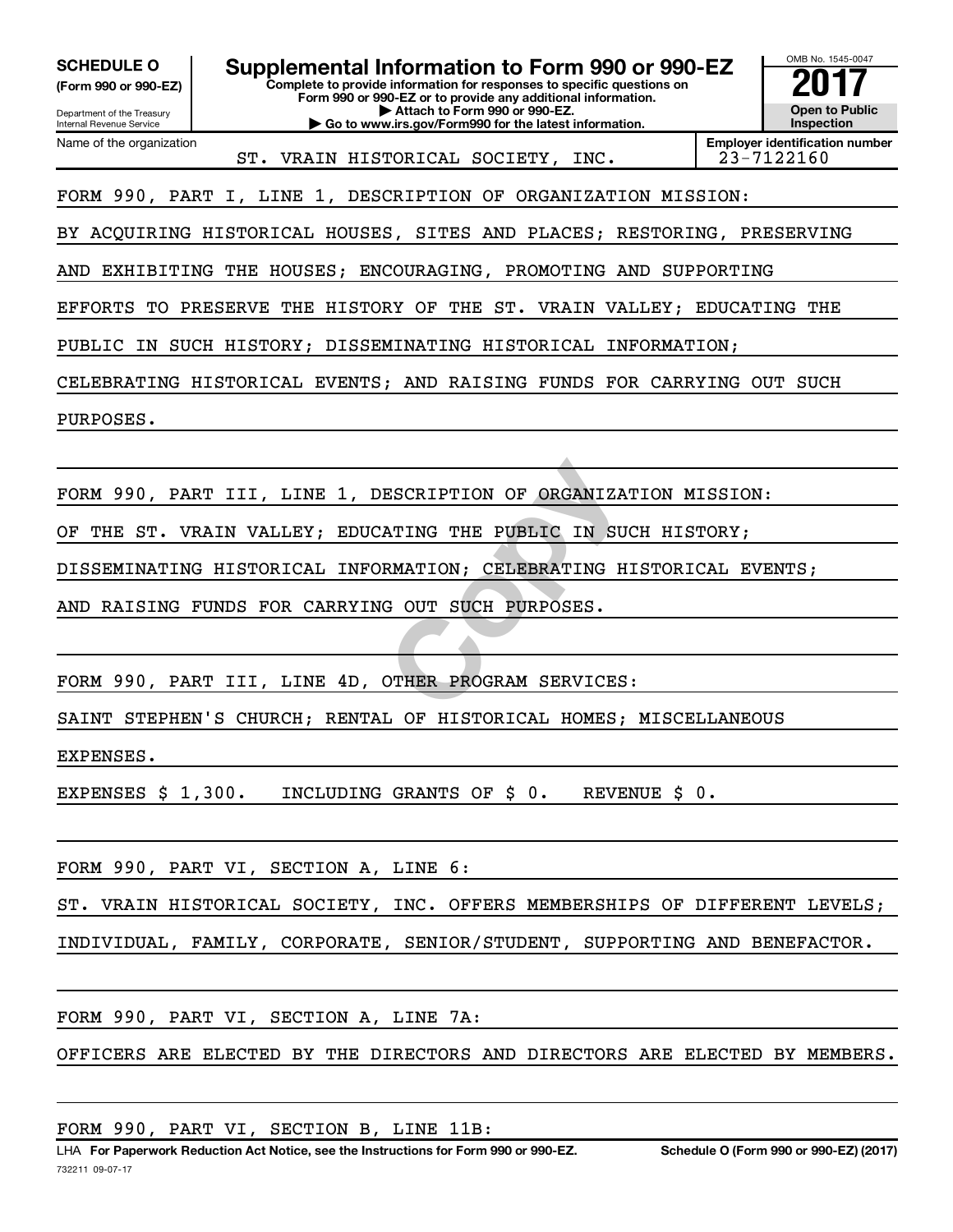| Schedule O (Form 990 or 990-EZ) (2017)                                      | Page 2                                              |
|-----------------------------------------------------------------------------|-----------------------------------------------------|
| Name of the organization<br>ST. VRAIN HISTORICAL SOCIETY, INC.              | <b>Employer identification number</b><br>23-7122160 |
| THE FORM 990 IS DISTRIBUTED TO THE MEMBERS OF THE BOARD FOR REVIEW AND IS   |                                                     |
| REVIEWED IN DETAIL WITH APPROPRIATE COMMENTS COMMUNICATED BACK TO THE       |                                                     |
| PREPARER.                                                                   |                                                     |
|                                                                             |                                                     |
| FORM 990, PART VI, SECTION B, LINE 15B:                                     |                                                     |
| CONSIDERATION IS GIVEN AT BUDGET TIME IN PREPARATION OF THE NEXT YEARS      |                                                     |
| BUDGET, WITH SENSITIVITY TOWARD WHAT OTHER NON-PROFITS IN THE COMMUNITY ARE |                                                     |
| PAYING AND OTHER FACTORS INCLUDING TIME WITH THE ORGANIZATION, EXPERIENCE,  |                                                     |
| DUTIES, ETC.                                                                |                                                     |
|                                                                             |                                                     |
| FORM 990, PART VI, SECTION C, LINE 19:                                      |                                                     |
| THESE ARE MADE AVAILABLE THROUGH ANNUAL MEETINGS AND NEWSLETTERS.           |                                                     |
|                                                                             |                                                     |
| PART VI, SECTION C, LINE 19                                                 |                                                     |
| THE ORGANIZATION MAKES ITS GOVERNING DOCUMENTS AND OTHER IMPORTANT          |                                                     |
| INFORMATION AVAILABLE TO THE PUBLIC THROUGH THE ANNUAL MEETING AND          |                                                     |
| NEWSLETTERS.                                                                |                                                     |
|                                                                             |                                                     |
|                                                                             |                                                     |
|                                                                             |                                                     |